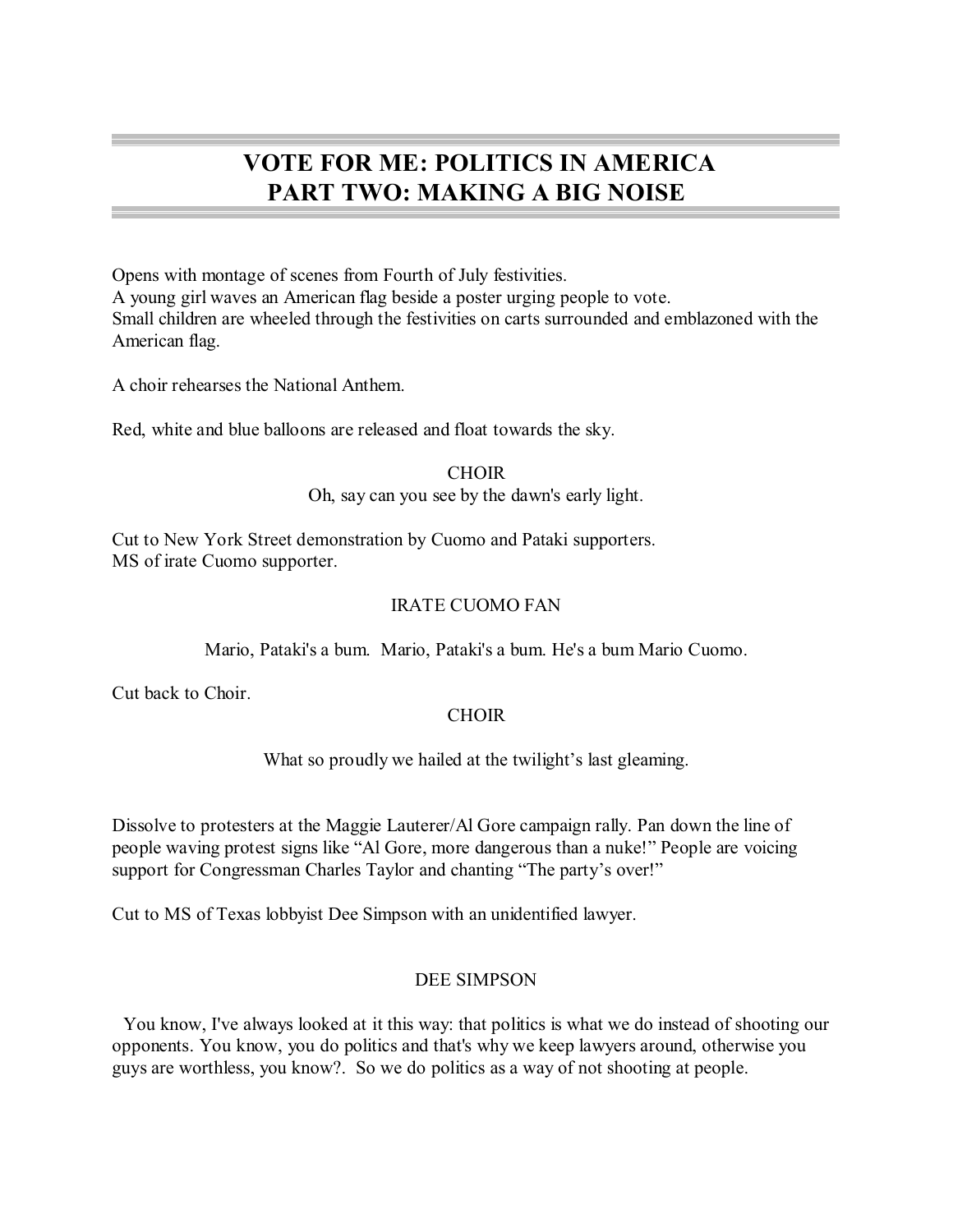Cut to MS of Cuomo and Pataki supporters facing off.

### CUOMO SUPPORTER

Your boy's gonna lose. Your boy's gonna lose. Your boy needs help.

### PATAKI SUPPORTER OC

You don't know s---.

Camera pans to MS of Cuomo Supporter.

# CUOMO SUPPORTER

Yeah, you don't know shit 'cause you're holding shit.

Fade to black. Chapter title:: "Part Two -- Making a Big Noise, What you have to do to get a politician's attention." Choir finishes song.

### **CHOIR**

...And the home of the brave.

Cut to LS of Men in American Revolution costumes firing guns to the sky to mark beginning of GOP festivities in Georgia. Pan of marching band. Pan of people passing by in floats. Cut to MS of old GOP couple.

# GOP WOMAN

One of the first things his dad asked me when I met him was: are you Republican or Democrat?

### GOP MAN

Then he told her that she was gonna be a Republican if she stayed in our family so.. thirty four years she's been a good Republican.

Cut to MS of Liz Carpenter, former press secretary for Lady Bird Johnson..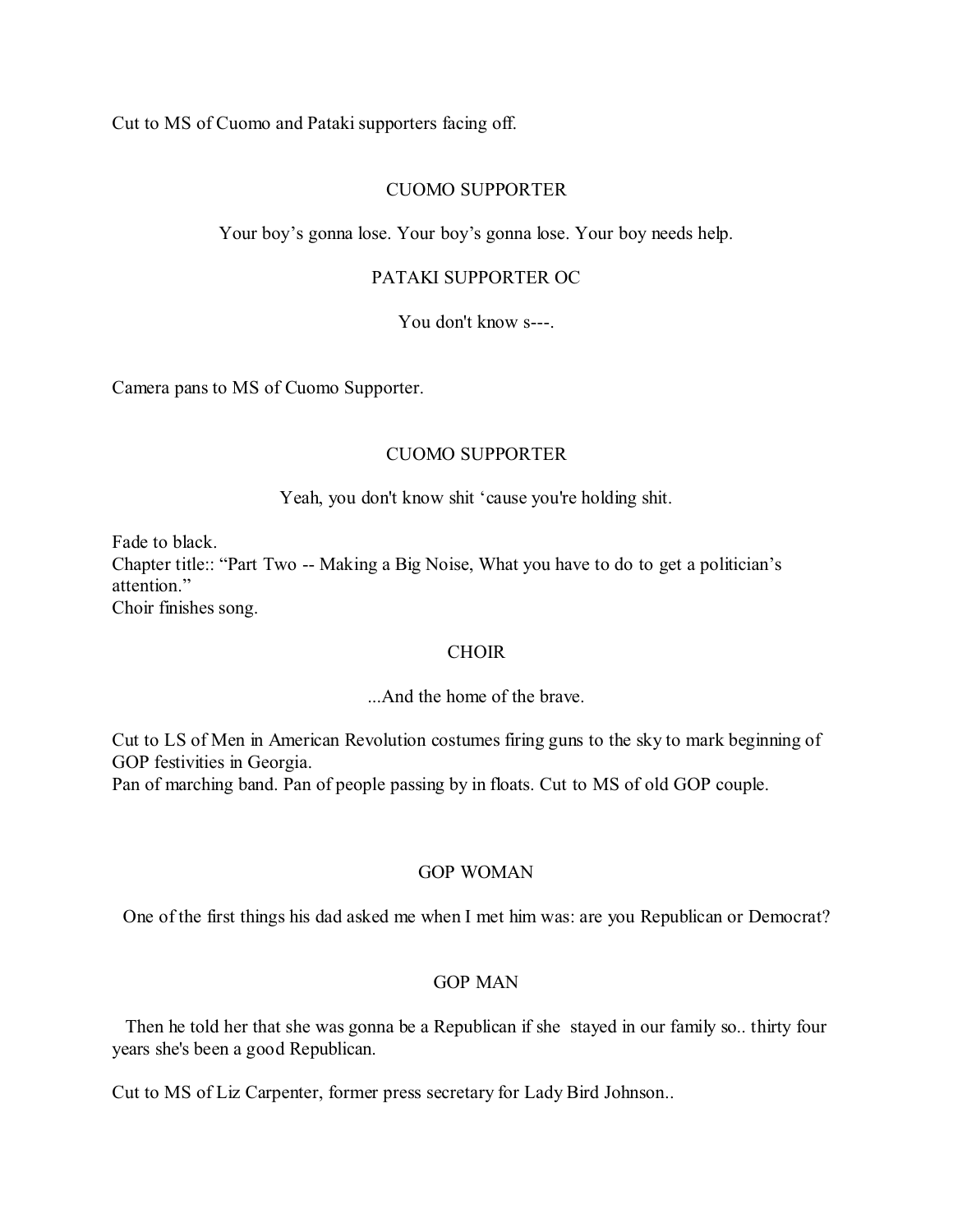# LIZ CARPENTER

I am a Democrat. I'm a yellow dog Democrat but I am a Democrat because I believe they're a party of the people. I believe they care.

Cut to LS of Bride.

### BRIDE

I'm a Republican because I believe that the government should stay away from our lives as much as possible. I'm real big on the federalist idea that we seem to have gotten away from in this country.

Cut to MS of John Shelton Reed, an academic with a focus on the South.

# JOHN SHELTON REED

People ask me why I'm a Republican and I say it's because the Democrats killed my great great grandfather. Uh.. I think that's a pretty good reason.

Cut back to GOP festivities. Camera pans marching band.

# NARRATION

# **Although they sometimes seem like bloated relics from a bygone age the two big parties still have something to offer many Americans.**

Cut to LS of two mascots: one with Donkey face on and other with Elephant face on shaking hands with each other.

Cut to MS of Mike Turpen and the Russians. Interpreter translates.

# TURPEN

To be a Democrat you have to be optimistic. To stay a Democrat you have to be a humorist. Are you with me?

Cut to high angle MS of wagon with poster that says: General Washington for President.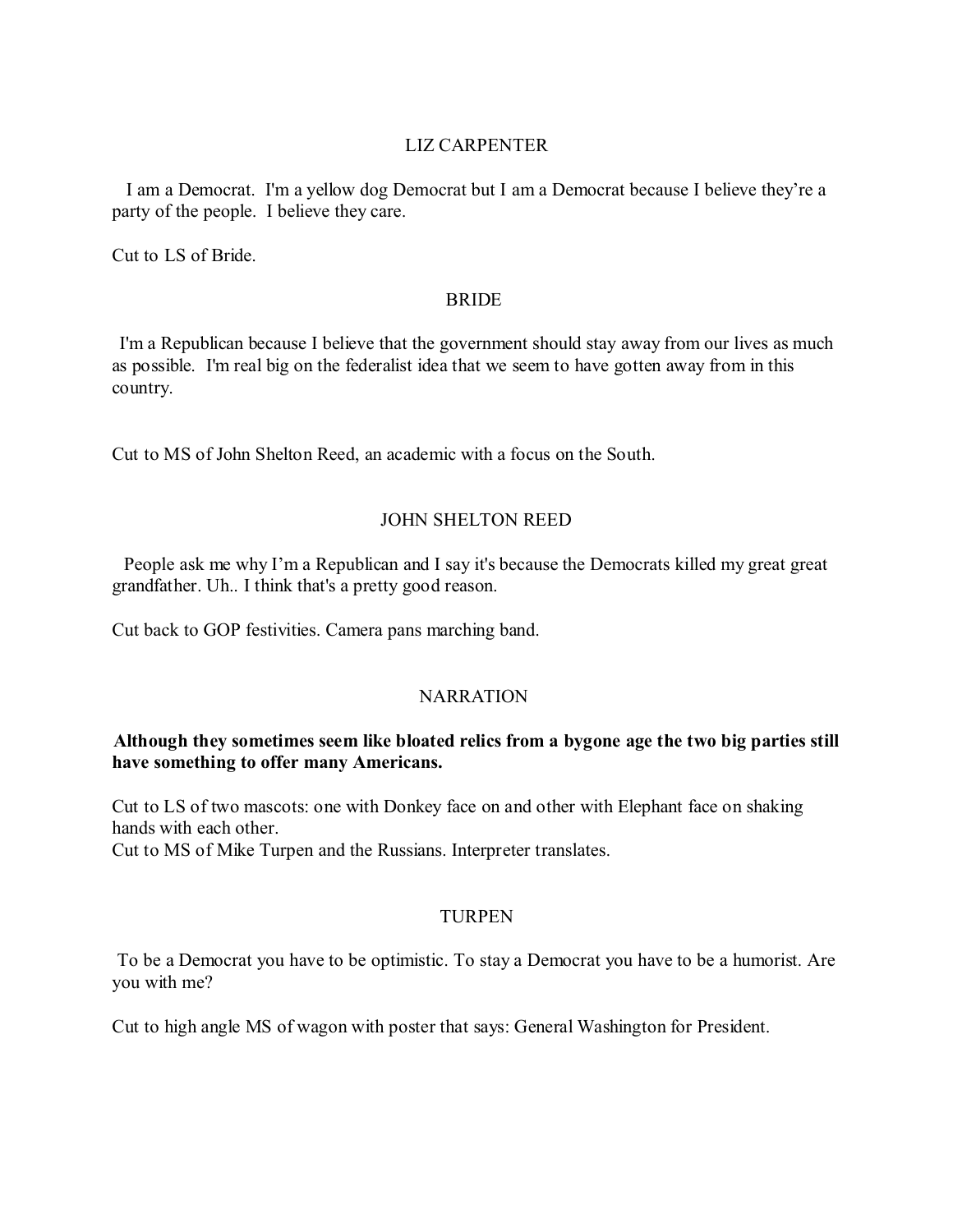### **NARRATION**

# **They're the easiest way of finding like-minded candidates who will presumably advance our views once in office.**

Cut to LS of woman with elephant puppet.

### WOMAN

We love all children- born and unborn.

Cut to MS of two young women vox pop.

# YOUNG WOMAN

I'm very tired of paying taxes for programs that I don't believe in.

Cut to MS of older male Democrat.

### OLD MAN DEMOCRAT

The Democrats stand for the working man.

Cut to MS of Buddy Cianfrani, an Italian-American ward leader in Philadelphia.

# CIANFRANI

I've always said, you know: if you've got more than ten dollars you shouldn't be a Democrat.

Cut to MS of two guys at picnic.

# FIRST MAN

Really, the only difference between the Democrats and the Republicans is that the Democrats tax and spend and the Republicans borrow and spend. Same thing. They're gonna get our money.

# SECOND MAN

In his opinion.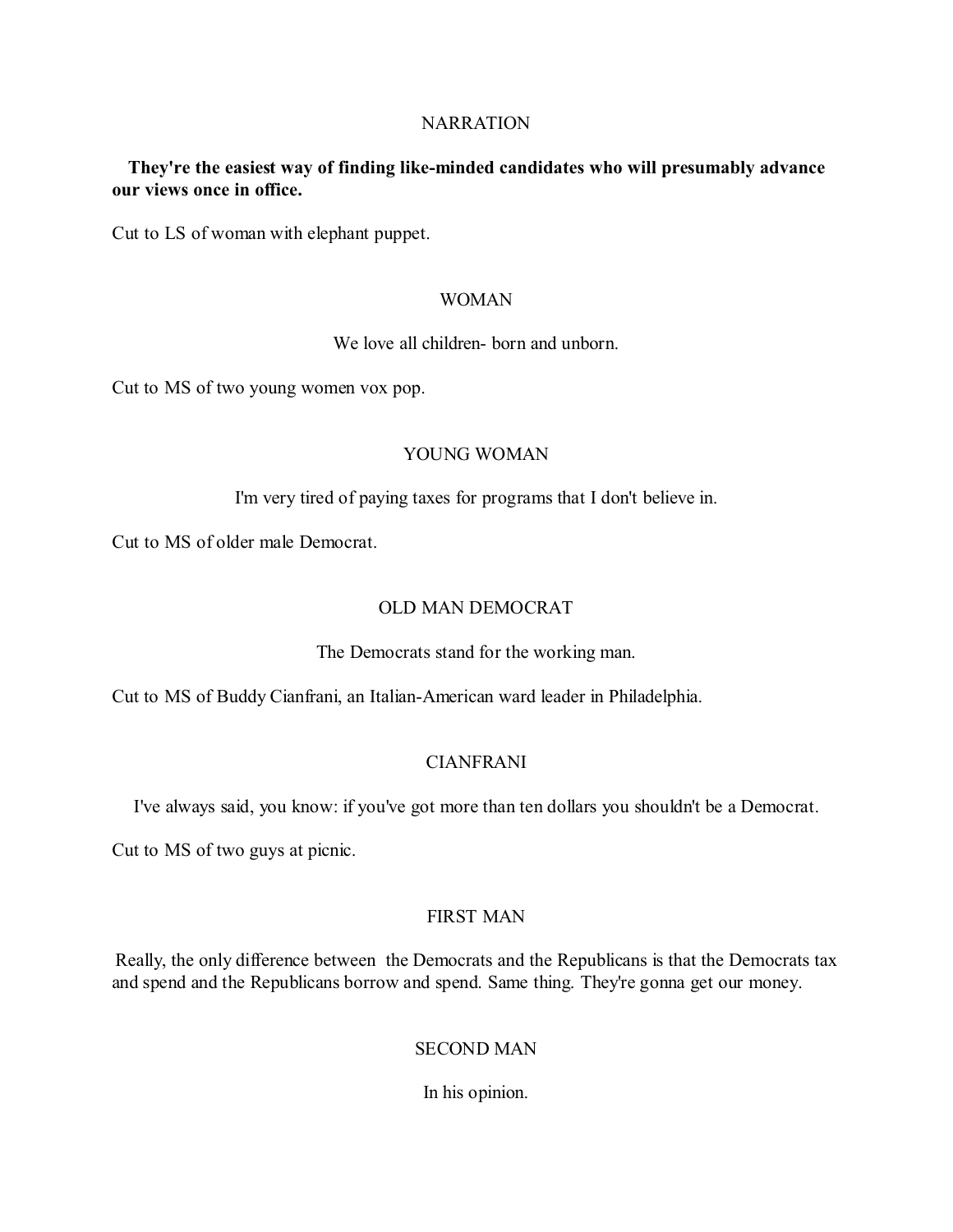# FIRST MAN

### In my opinion.

Cut to interview with Minnesota journalist DJ Leary.

# DJ LEARY

The people at a Democratic convention in Minnesota look like they either hitch hiked in or fell off a freight train on their way through. These do not look like people who probably are in the head of government or anything like it. You go to a Republican convention and its... and its an entirely different picture. I mean these people got white shirts and ties and when the Chair says, "the delegates will be seated," they actually sit down!

Cut to LS of marching band again.

### NARRATION

**Nowadays we like to proclaim our independence. But we tend to get our party loyalties from the same folks who taught us how to walk.**

# **PARTISANS OF VENTNOR POOL**

Cut to MS of Trinchi Trinchitella, the Chairman of the Condominium Owners of Century Village East. He is the unofficial Democratic party boss of Century Village.

### TRINCHI

I remember my mother, Lord rest her soul when she used to say to me we had to go to vote. She's, well she'd say that.. ..they wouldn't let me go in the booth with her because she needed assistance but they'd have one of the inspectors -- this was in New York. So she'd say, with her cane, she'd say: "La Stella" - the star. The star was the Democrat you know, "Make sure the star." And that's the way our people are - the Democrats.

Cut to musical montage of Century Village, Florida with Billie Holiday's "On the Sunny Side of the Street"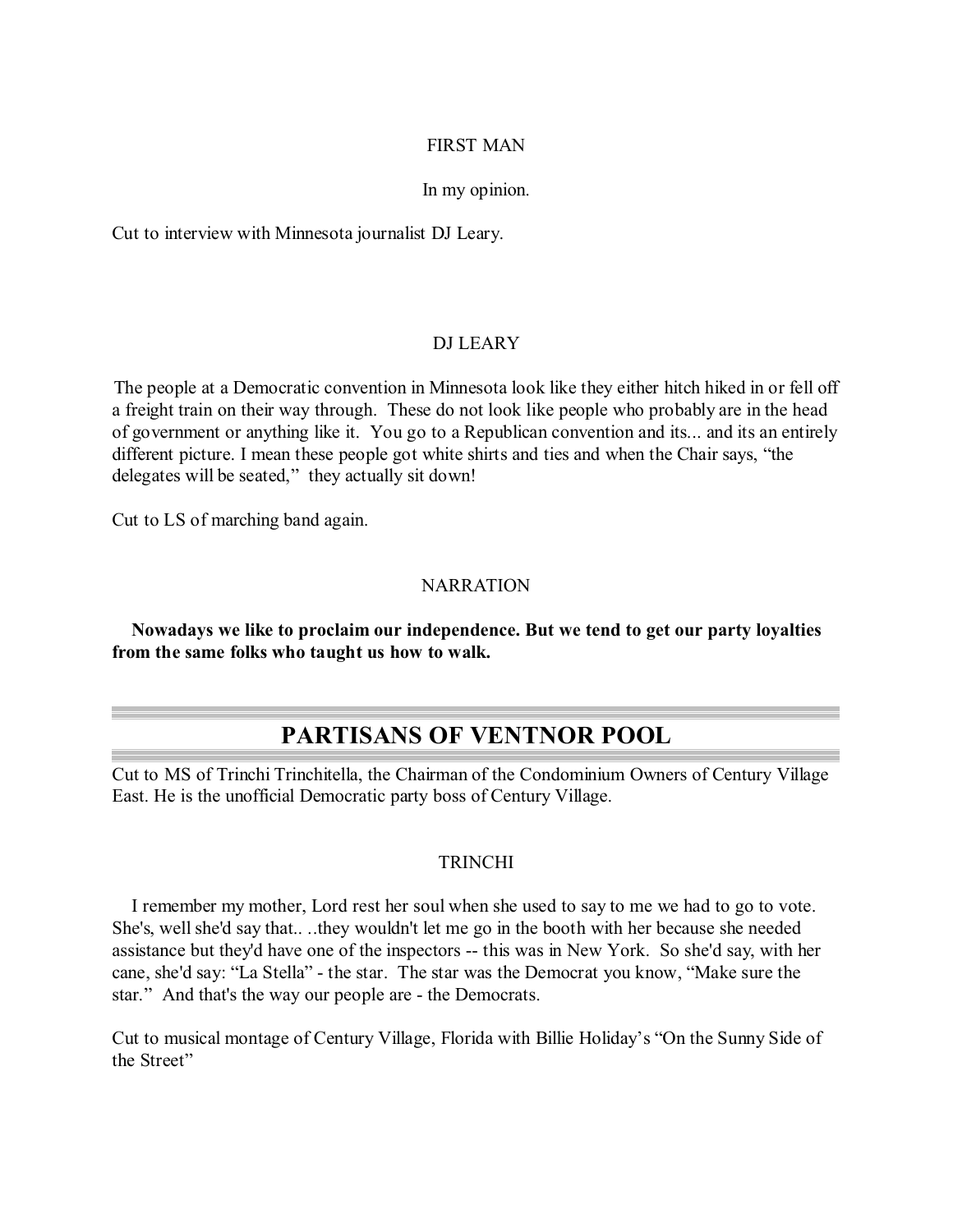#### SONG

Grab your coat and get your hat, leave your worry on the doorstep. Just direct your feet, to the sunny side of the street.

Cut to scenery passing from a car.

### SONG

### Can't you hear a pitter pat...

Cut to LS of a group of women retirees in a swimming pool.

### **NARRATION**

### **Sometimes the culture of a district is so distinctive**

Cut to MS of Retiree with sunglasses floating in the pool.

# **NARRATION**

### **that one party rules supreme.**

Cut to LS of old couple unfolding deck chairs on the beach

### **NARRATION**

### **The voters know just where they stand and outcomes are never in doubt.**

Cut to old man swinging at golf ball.

# **NARRATION**

# **Like the voting block at the world's largest condo complex where the average citizen is sixty-eight years old.**

Cut to LS of two old men in swimming pool.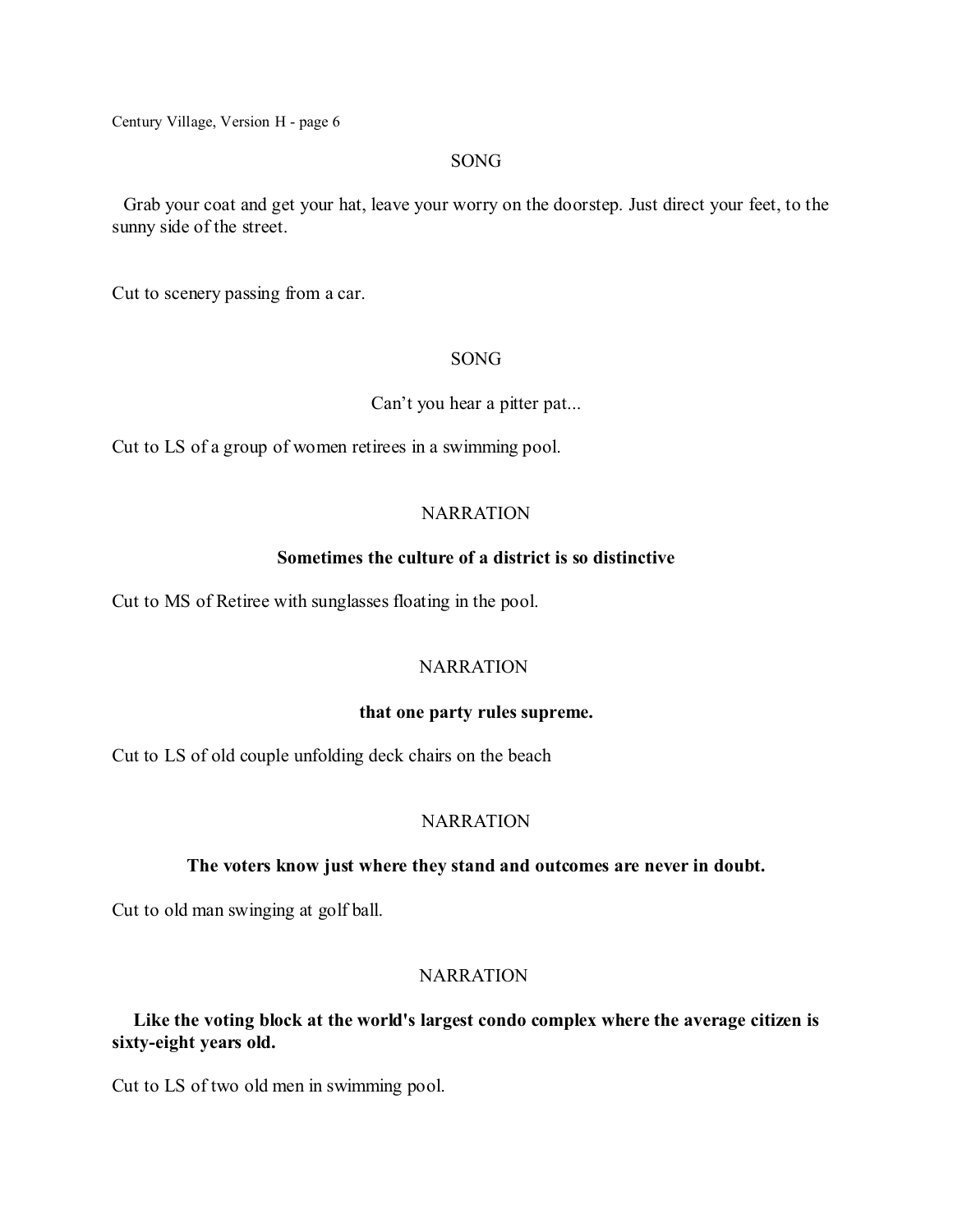# **NARRATION**

### **And suntanned.**

Cut to LS of couple playing shuffleboard Cut to LS of two women chatting by the pool side. Cut to MS of Ed Levine.

# ED LEVINE

Let me put it this way: there's something here for everyone. Whatever it is, whatever your tastes are, there's something here for everyone. If you can't be happy here you can only be happy in heaven.

Cut to group of women standing in the pool.

# OLD WOMAN

# This is Paradise! (Laughter)

Title: "The Partisans of Ventnor Pool, Century Village, FL" Cut to interview with Len Mitchenkoff.

# LEN MITCHENKOFF

In the primary, which was last month, we had eight Republican votes in the entire village. Eight votes of Republicans. The rest was all Democratic. (Laughs)

Cut to MS of Ed Levine.

# INTERVIEWER OC

So if a Republican comes down here and puts out his hand what happens?

# ED LEVINE

We would shake it: Hello, how are ya, good to see ya, by the way I'm busy.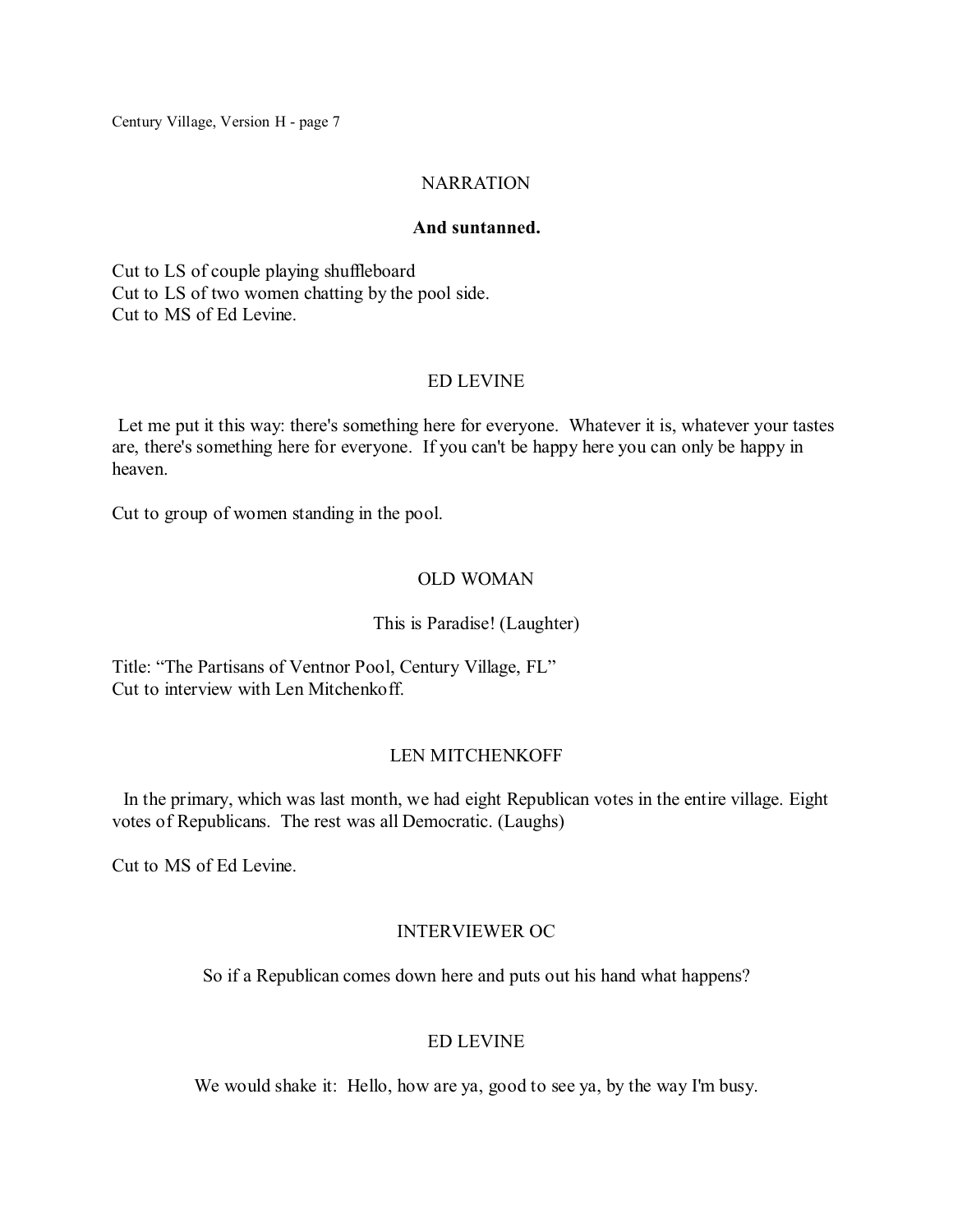Cut to LS group of men in Ventnor Pool. Camera pans with John Rayson, a Florida State Representative and Eli Wallenstein.

# ELI WALLENSTEIN

Hey Jack, how ya doin?

# JACK

Oh pretty good.

# WALLENSTEIN

You know John, Representative John Rayson?

# JACK

I voted for him!

# WALLENSTEIN

### I know you did

# JACK

I ate at the same table with him at the men's club

Cut to CU of Rayson.

# RAYSON

I'm running for State Representative. I want you to vote for me November the eighth okay?

Camera pans down to pool.

# OLD MAN

That's for sure. There's no chance any other way.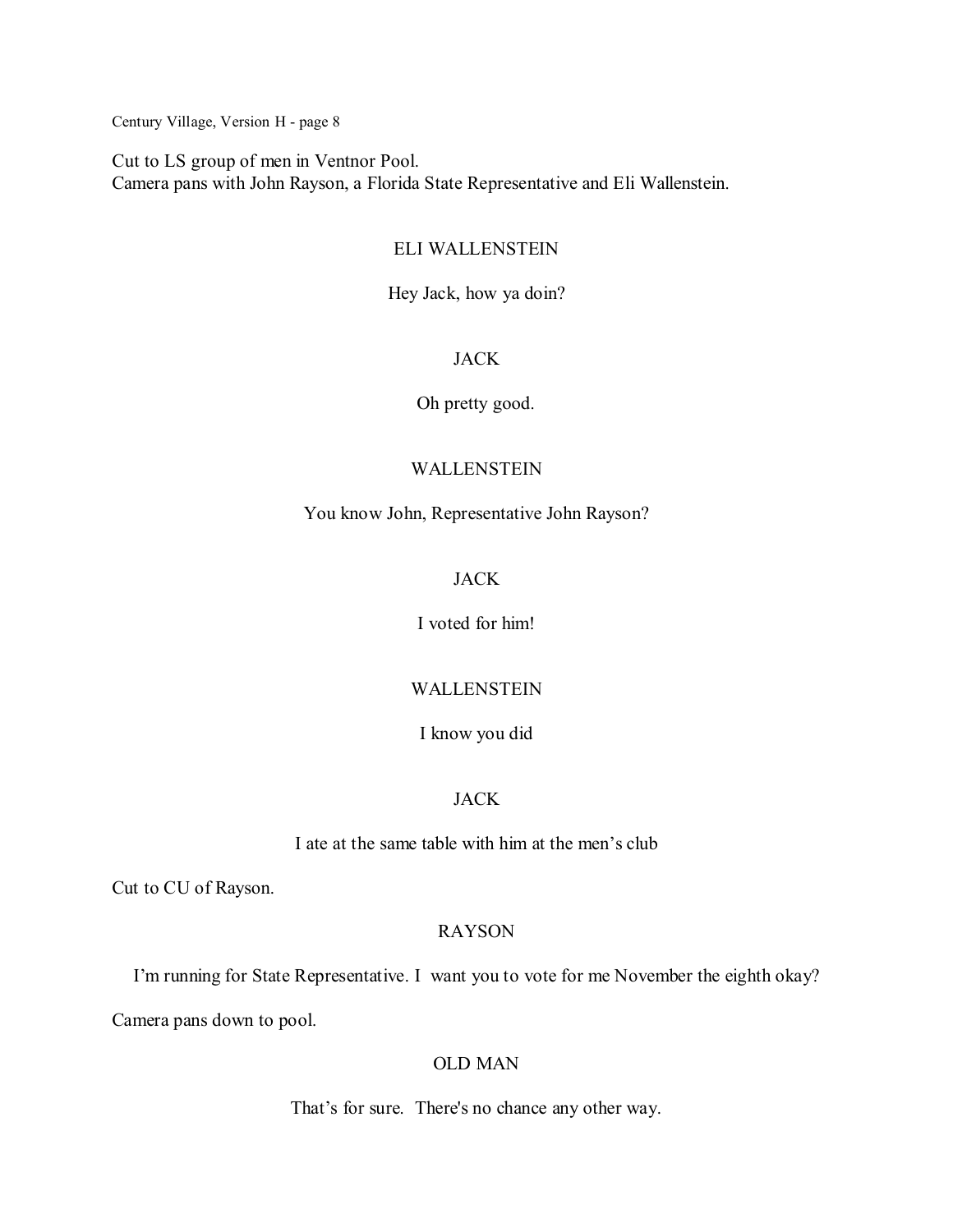Cut to interview with John Rayson standing by the pool.

#### JOHN RAYSON

This is Ventnor pool, one of my favorite pools, I've got a good base of support here. They have Democratic clubs in century village that are very active and some of the leaders of the Century Village Democratic club -- this is their pool. It's kinda territorial: this is my pool, that's not my pool type of stuff.

Camera follows Rayson approaching two gals in lawnchairs.

### WOMAN #1

#### So now that you're in, what now?

### RAYSON

I got a Republican raising his ugly head. We gotta beat him. Tomorrow we got a rally. I want you to come to our.. we're having refreshments, please come over -- right by, you know where Temple Young Israel is? By Rayson headquarters?

### WOMAN #2

Yeah, oh I know Rayson yeah.

Cut to MS of Rayson.

### RAYSON

There's a dance tonight. Are you going?

### WOMAN #3 OC

#### Yeah.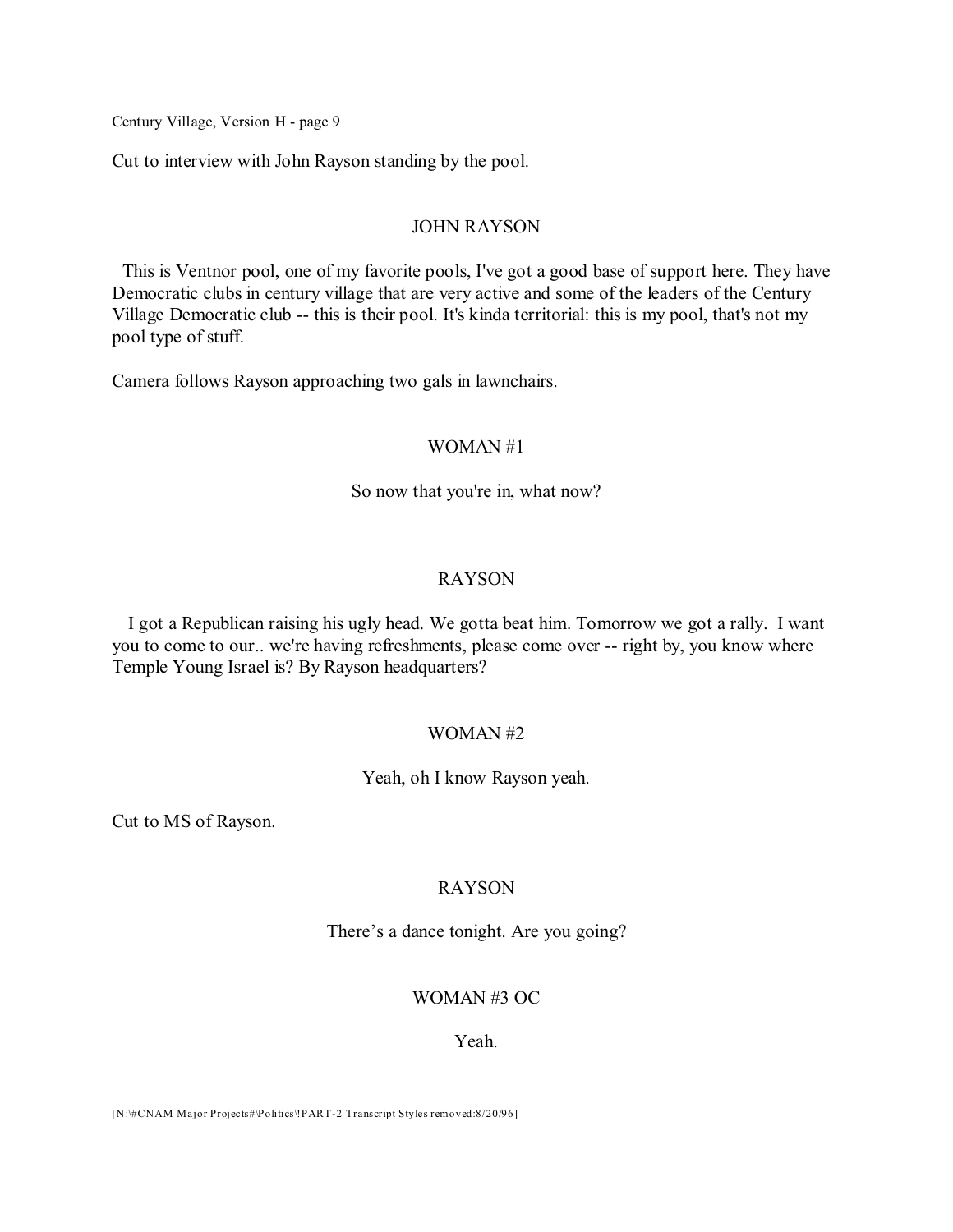# RAYSON

### Are you?

### WOMAN #3

### Are you going? Are you gonna be there?

### RAYSON

It depends. I need to get somebody to get me in. I need a date.

Camera pans down to two lawnchair women.

### WOMAN #1

### Oh.

### WOMAN #2

### Don't listen to him, why do ya listen to him? He's kiddin' with ya.

Cut to camera panning as Rayson meets more residents of Century Village.

### RAYSON VO

They like people to come around and have the mountain come to Mohammed and visit them in the pools. Most of them are from the Northeast. Many are from New York and they will tell you if they have a problem.

Cut back to Rayson by pool side interview.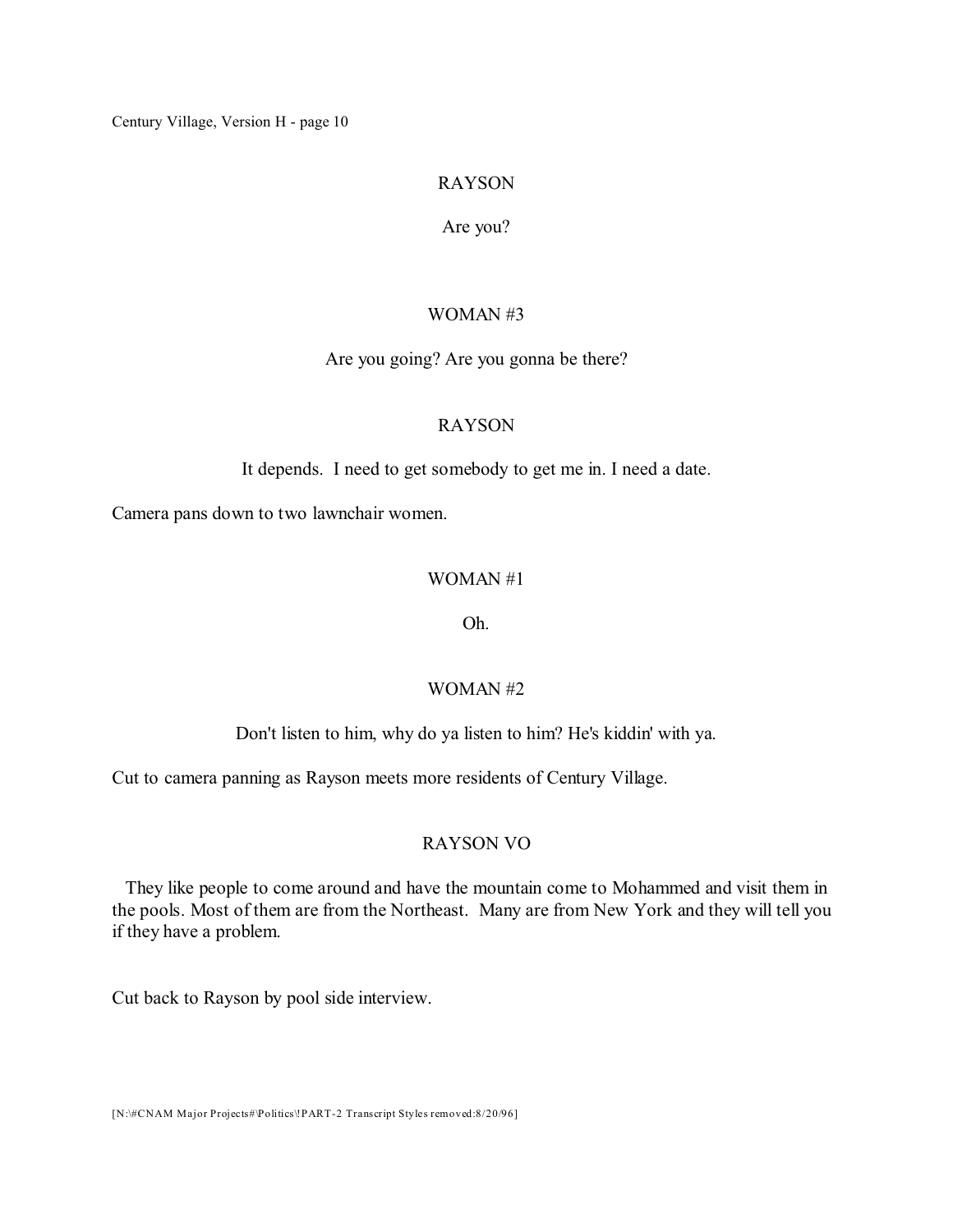### RAYSON

They will tell you what they like and what they don't like and they love to argue politics. It's great.

Cut to LS of woman with problem.

# WOMAN WITH PROBLEM

What are you gonna do about the water? If you listen to the health department and they're talking about all the bad water that we have that we can't drink.

# RAYSON

You call my office and we'll have 'em the health department test it.

# WOMAN WITH PROBLEM

Right. Great.

# RAYSON

# I've been drinking the water.

Cut to MS of partisan women at pool.

# PARTISAN

Limited casino. I was told that you were against it.

# RAYSON

Well let me tell you this.

Partisans in the pool all start talking over each other.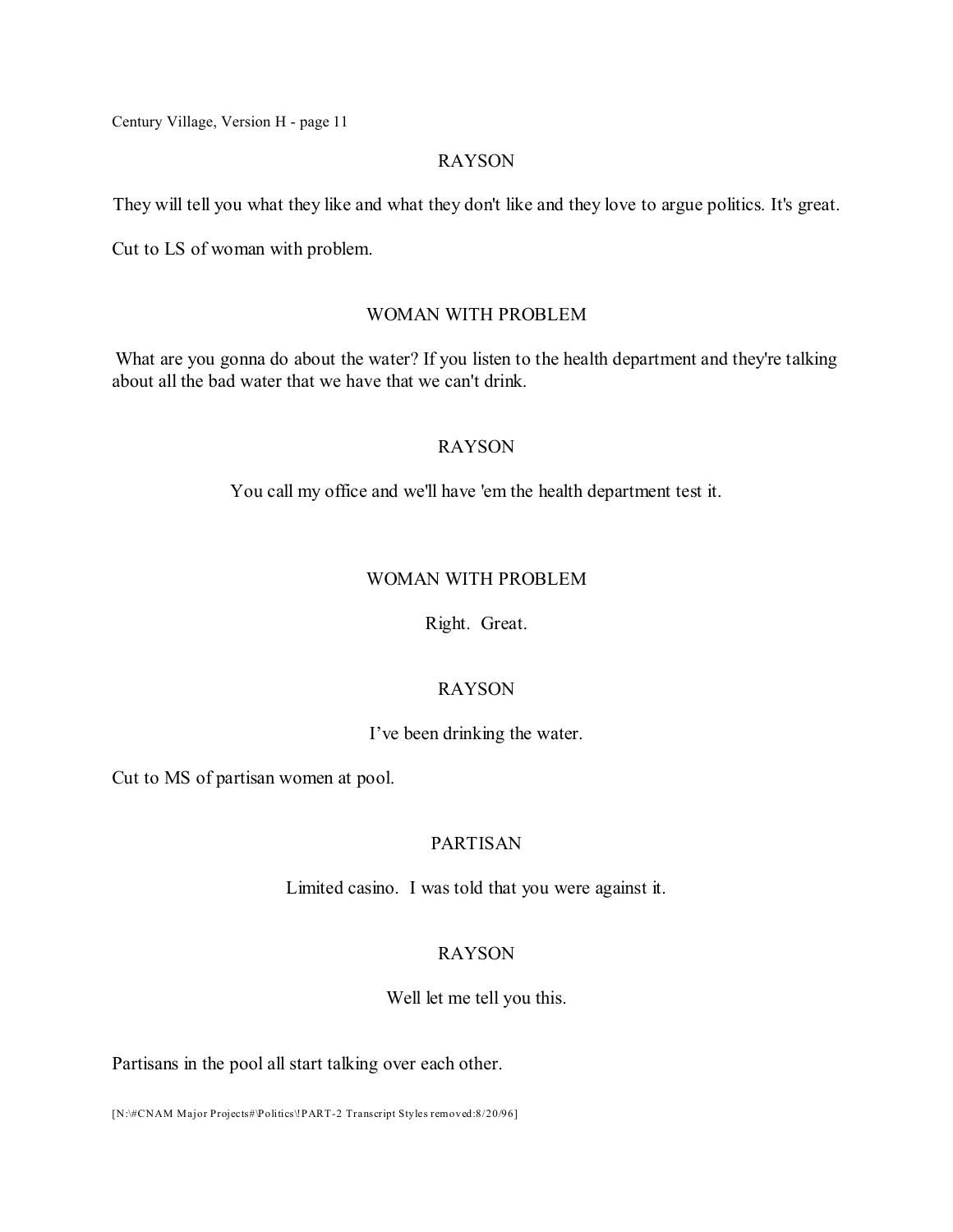Camera pans to LS of Rayson.

#### RAYSON

Time out, time out. Here's the thing.

Cut to LS from another angle of Rayson with partisans in pool.

# NARRATION

# **The Century Villagers have mastered the most basic rule of American politics: if you have the numbers and you know it, the politicians will listen.**

Cut to interview with Len Rudman.

# LEN RUDMAN

The fifteen thousand people that are here -- we can get out eight thousand votes.

# ED LEVINE OC

C'mon. We've gotten out better than ten thousand.

Camera pans over to Ed Levine.

.

# ED LEVINE

As soon as it affects us. If they were to have any legislation touching social security guaranteed twelve thousand votes- guaranteed -twelve thousand votes.

Cut to MS of woman by the pool wearing a straw hat

# STRAW HAT

We have the time, we have the interest and we have the (woman off-camera says "power") the power.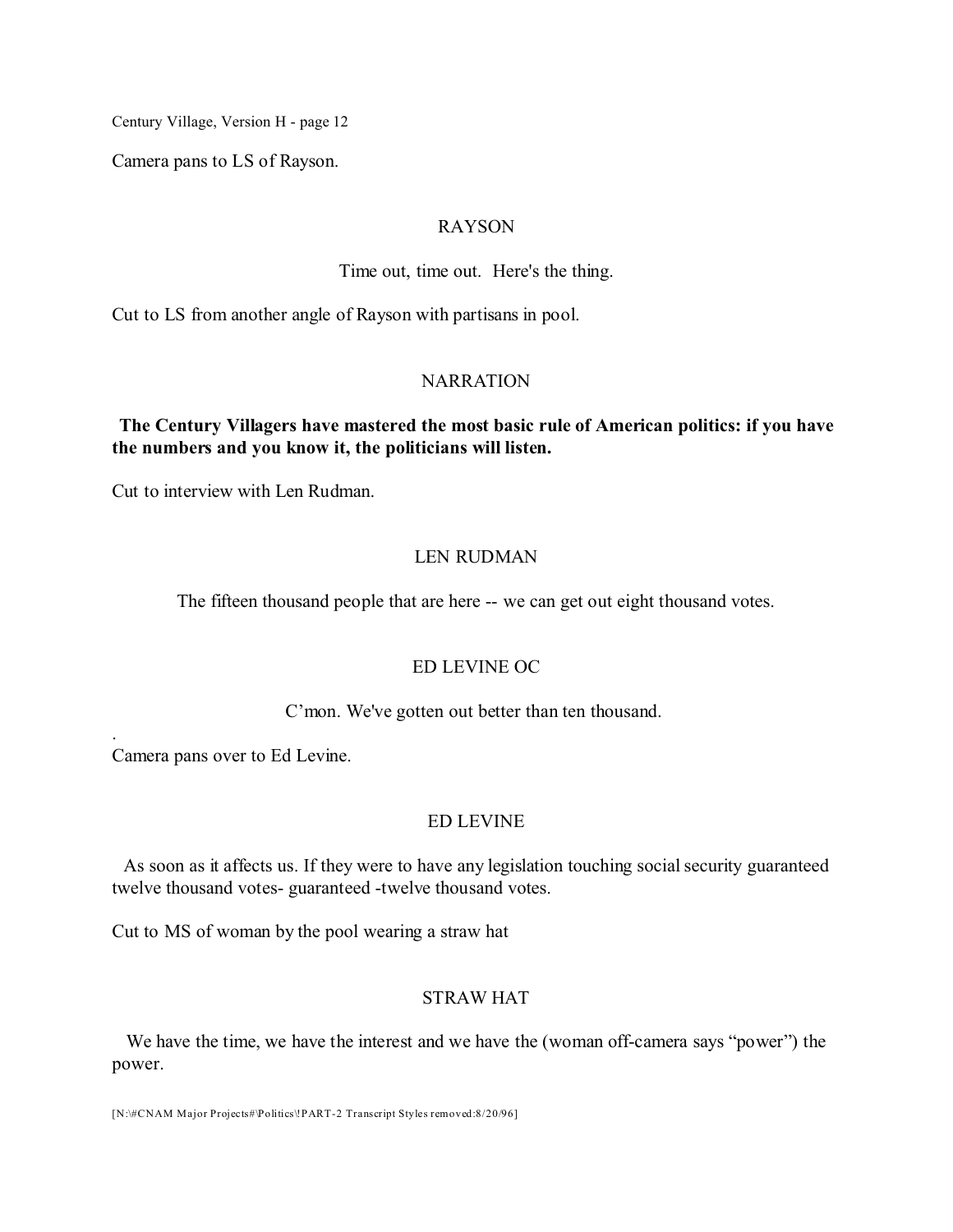Cut to woman in pool.

### WOMAN

And then, of course, come voting time- if people don't come out to vote our captains of our districts picks their ass up and they go into the various different homes and get them and remind them.

### VOICE OC

Watch your language.

### **NARRATION**

### **In a world of fiercely competing interests,**

Cut to camera panning with John Rayson and Wallenstein in a golf cart, then to MS inside the golf cart.

### **NARRATION**

# **--the race often goes to the best organized. Americans may share a culture or an ideology but they'll be ignored unless they band together to play the system and make some noise.**

Cut to MS of Man with in blue fishing hat.

### BLUE HAT

People have time to come down here and discuss it, bring the pros and cons and then we come and elect. Of course they always listen to me and if I got the -- if I say. No don't laugh.. my building I got a hundred sixty votes right away. I mean it, I'm serious they all come to me. Charlie, who should we vote for --

Fade to black. "Sunny Side of the Street" song returns. Epilogue: "John Rayson was returned to office in the general election.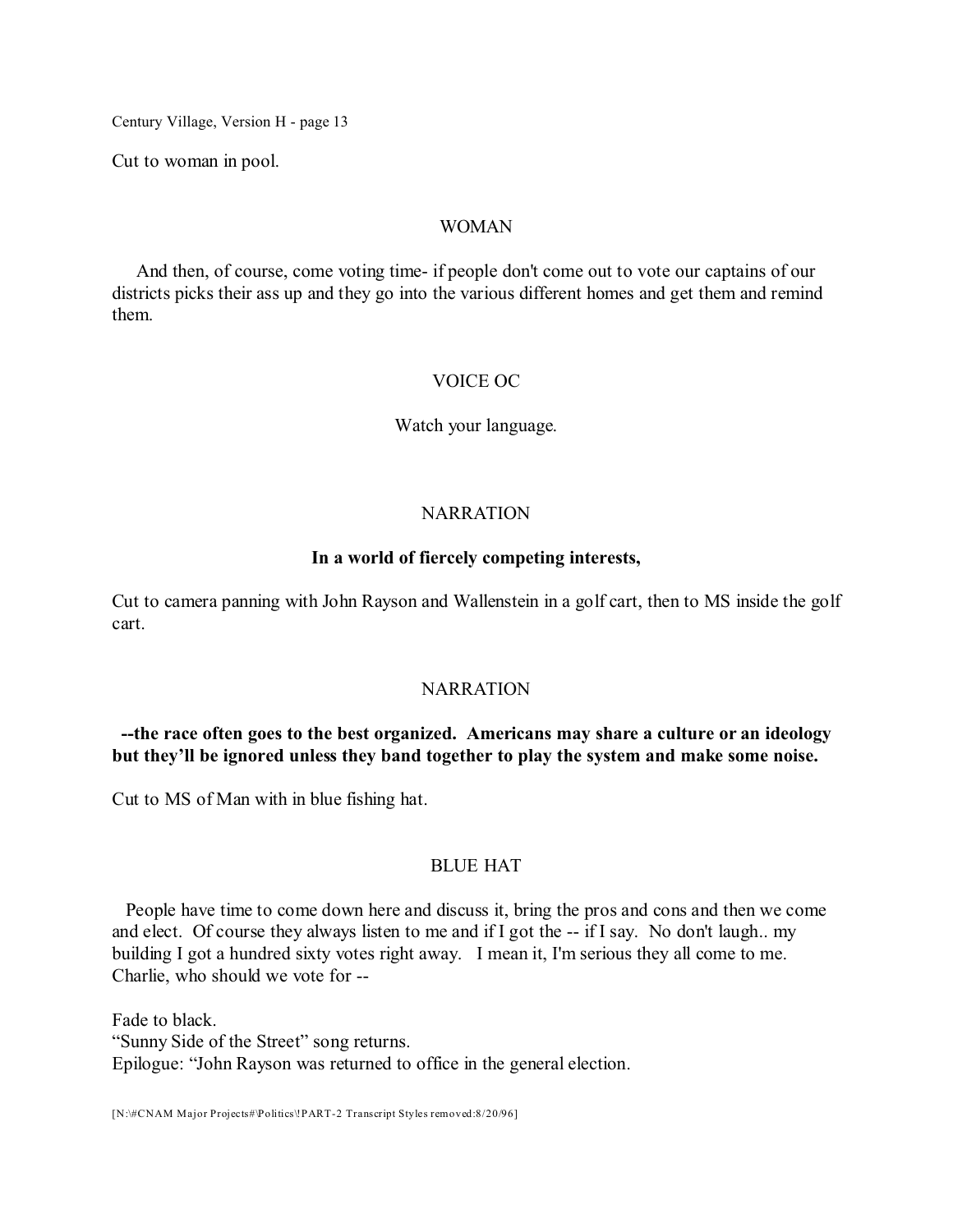In Century Village, he got 93% of the vote."

Open to interview with former governor of New York Mario Cuomo.

#### **CUOMO**

This democracy respects involvement and rewards it and disdains aloofness and punishes it. If you stay away from this system you get hurt by this system. If you go into the system and use it well you will be rewarded by it.

Cut to interview with Dave Jennings, former GOP Speaker of the Minnesota House.

### DAVE JENNINGS

If you want your agenda to be advanced in the real sense. That is, in the sense of passing laws that you have to find a way to elect a majority and to use that majority to affect change and that having debates on important issues and winning the argument isn't enough - you gotta win elections.

Cut to interview with Patsy Brumfield, Spokesperson for Mississippi Secretary of State, Dick Molpus, at Neshoba County Fair.

#### PATSY BRUMFIELD

I mean, life is politics, whether it's the local school board that makes decisions about what your children study in school or whether its.. they're gonna put a new street in near where I live and maybe that's not gonna be good for my property value. Everything about life has a connection with politics and if you're not plugged into that, things can happen to you that you lose control of and so it's important to understand how it works, and why it works and to help you make it work for you.

# **CHICAGO DALEY / ETHNICS**

Dissolve to sunset over Chicago. Cut to shots of various red brick buildings. Cuts to train going by next to buildings. Piano music rises.

### STUDS TERKEL VO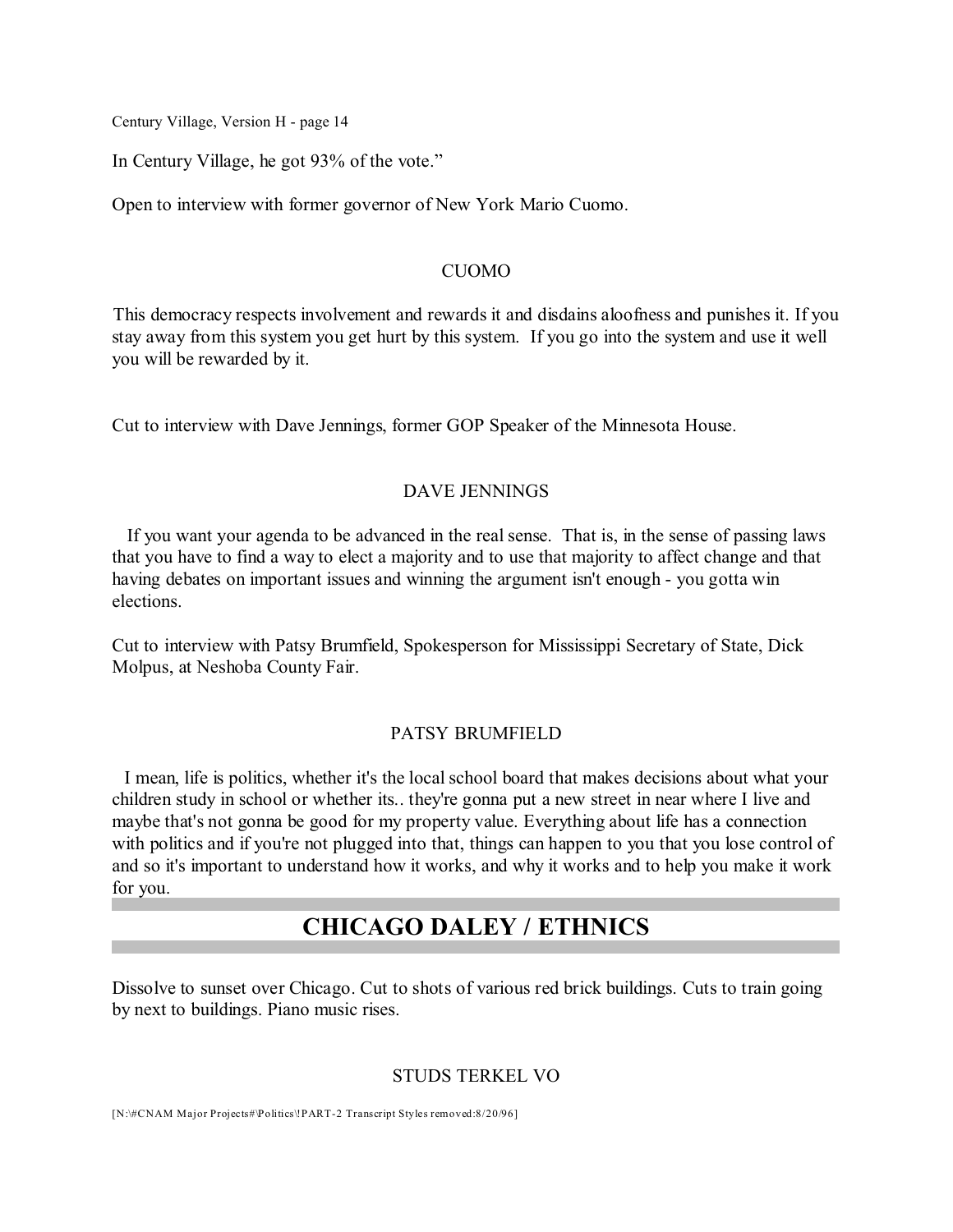The original slogan of Chicago, the official slogan, "urbes in horto". Latin. "City in the garden." But later on, as years passed--

Cut to interview with historian and writer Studs Terkel.

#### STUDS TERKEL

--the slogan changed from "urbes in horto" to "ubi, u-b-I-, est mea, m-e-a." Ubi est mea, meaning 'Where's mine?'"

Dissolves to WS of L and skyline and then a night-time driving shot.

#### SONG

Don't ever ask me what Chicago is unless you've got an hour, or two or three. 'Cause I need time to tell you what Chicago is and what Chicago means to me. Dissolves to liquor bottles and lounge singer, Tommy. Cuts to different angle of Tommy at the piano.

### TOMMY

Gee, it's my kind of town. Chicago is...

Cuts to night-time drive-by sign removal.

### TOMMY

### My kind of razzmatazz...

Cuts to interview with former Alderman Cliff Kelley.

# CLIFF KELLEY

Politics is the breath of Chicago. It's something everybody has something to say about. Everybody's got an idea, everybody knows that things should be done this way, everybody knows who is a crook, everybody (laughs), everyone has an opinion. Cut to MS white male with goatee and earring.

### VOX POP

Screwed up, that's it, I can explain it in one word--screwed up. Cuts to tearing down of Laski campaign sign from utility pole.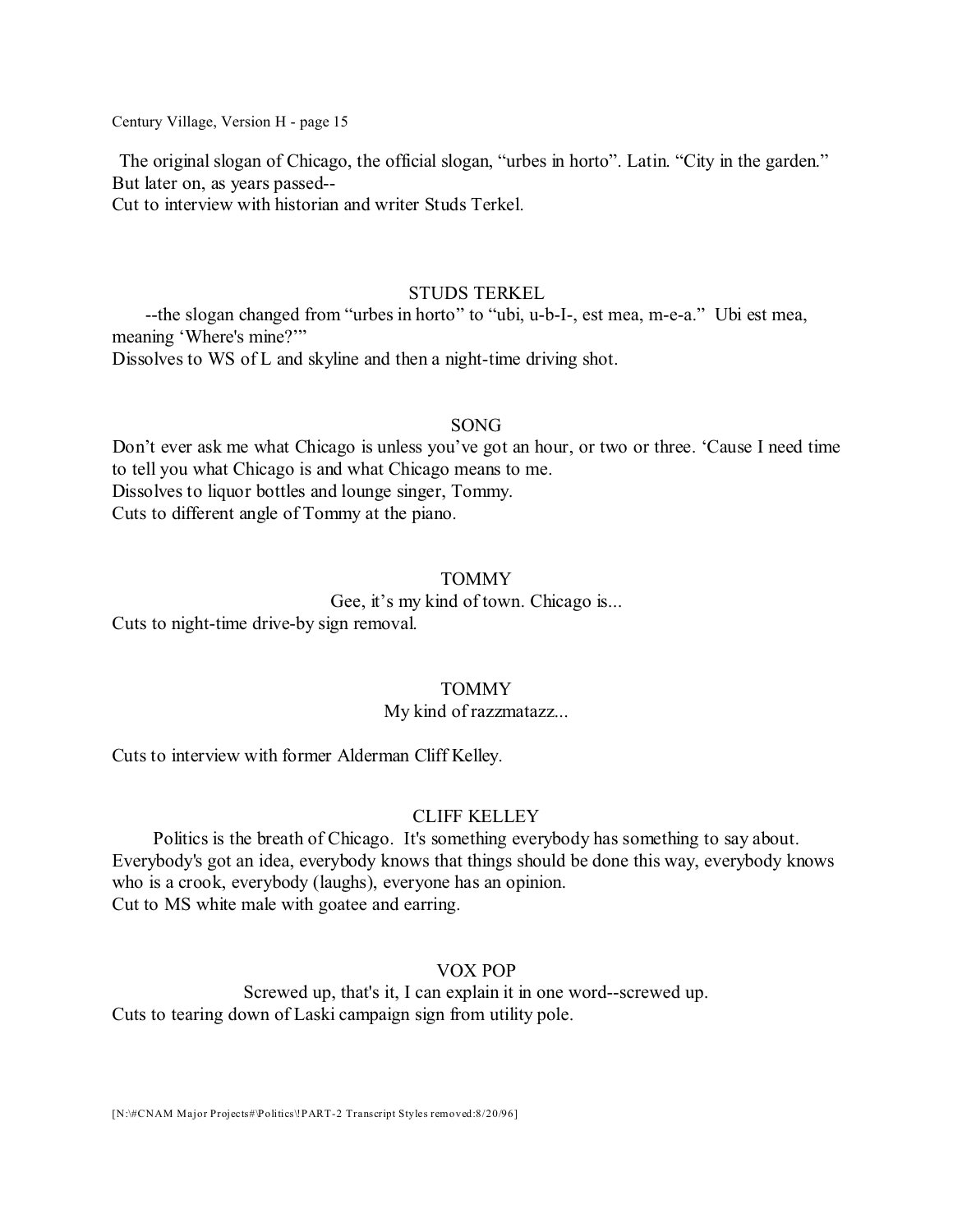### SONG

It's my kind of town. Everybody!

Cut interview with John Calhoun, coordinator of Mayor Richard Daley's phone bank.

# JOHN CALHOUN

We can elect somebody that was laying six feet down in the cemetery. Cut to headlines: "Now it's Laurino's time to be indicted," "\$40,000 bribe," "7 Indicted."

SONG

Chicago is my kind of people too.

Cuts to a politico on his way to jail and then to interview with journalist Bill Gleason.

# BILL GLEASON

It's our continuing show, it never stops. There's always an Alderman going to prison, or a Ward committeeman, or somebody fleeing tax evasion. It's just, just spectacular. Cuts to hooded guy pulling down a Corrigan sign surreptitiously as he walks by on a winter sidewalk.

# SONG

Chicago is calling me home.

Cuts to interview with Chicago Tribune reporter John Kass in the empty City Council chamber.

# JOHN KASS

They'll stab you in the back, but they'll also stab you in the front, too. And they'll tell you when they're coming and then they'll do it. CU Tommy, lounge singer.

# TOMMY

Mayor Daley, Oprah Winfrey, Chicago is... Cut to a man pushing a tamales cart. Cut to women walking by a sign in Polish.

# NARRATION

# **In Chicago, where everyone knows that the ultimate spoil of victory is power, ethnic tribes have clashed for decades.**

Cut to shots of black women crossing the street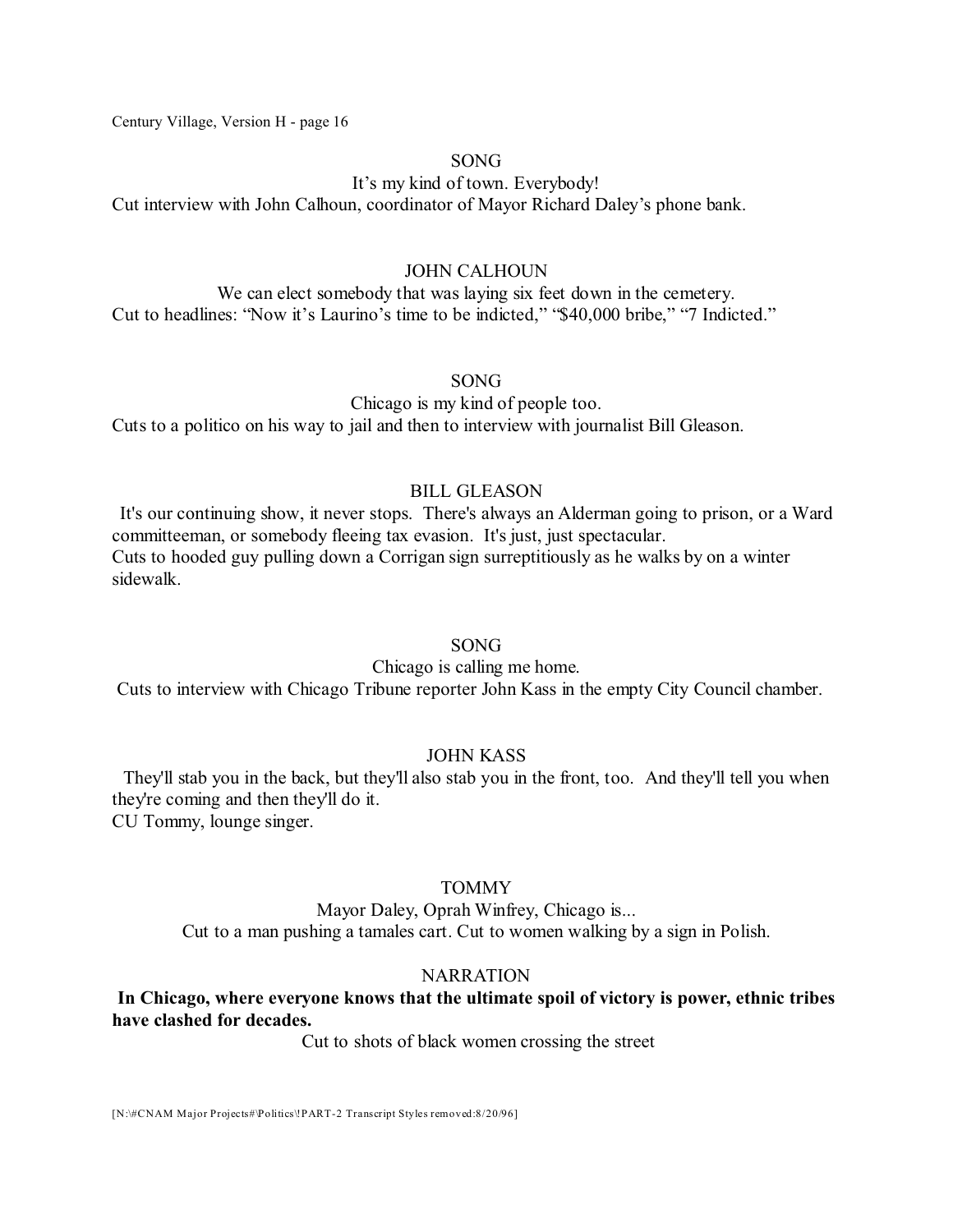#### NARRATION

# **But if your ethnic group doesn't have the numbers to do it alone, you have to go looking for partners.**

Cuts back to Tommy finishing song with title: "Change Partners and Dance, Chicago, IL"

### **TOMMY**

Chicago, Chicago. My kind of town. Cuts to white sign putter-uppers interviewed at a utility pole as they work.

### **GUY IN GRAY SWEATSHIRT**

We're backing this guy because he's being supported from our old Alderman and Congressman and he's been working with him for 15 years and he's helped us in the past. Cuts to same guys stapling a sign.

#### ALDERMAN ED BURKE VO

In politics there are no permanent enemies, no permanent friends, only permanent interests. It's a game of addition and multiplication, not a game of division and subtraction. Cut to interview with Alderman Ed Burke.

# ALDERMAN BURKE And the key to politics is putting people together and adding up votes. Back to interview with sign guys

### **GUY IN GRAY SWEATSHIRT**

This guy? He's a Mexican. He's part Hispanic and I don't know if he's half Italian, half Mexican but it don't matter. I believe he's a good guy. Don't matter to me. I don't stick with Polacks cause they're Polacks, you know.

Cut to black. Card: "1976". Irish fiddle music comes up, very festive.

Up comes faded b/w slow motion MS of Richard Daley, Sr. walking in a parade with a crowd of men in suits behind him. He occasionally waves to people off camera. He wears a corsage, a banner across his chest and carries a stick of some kind.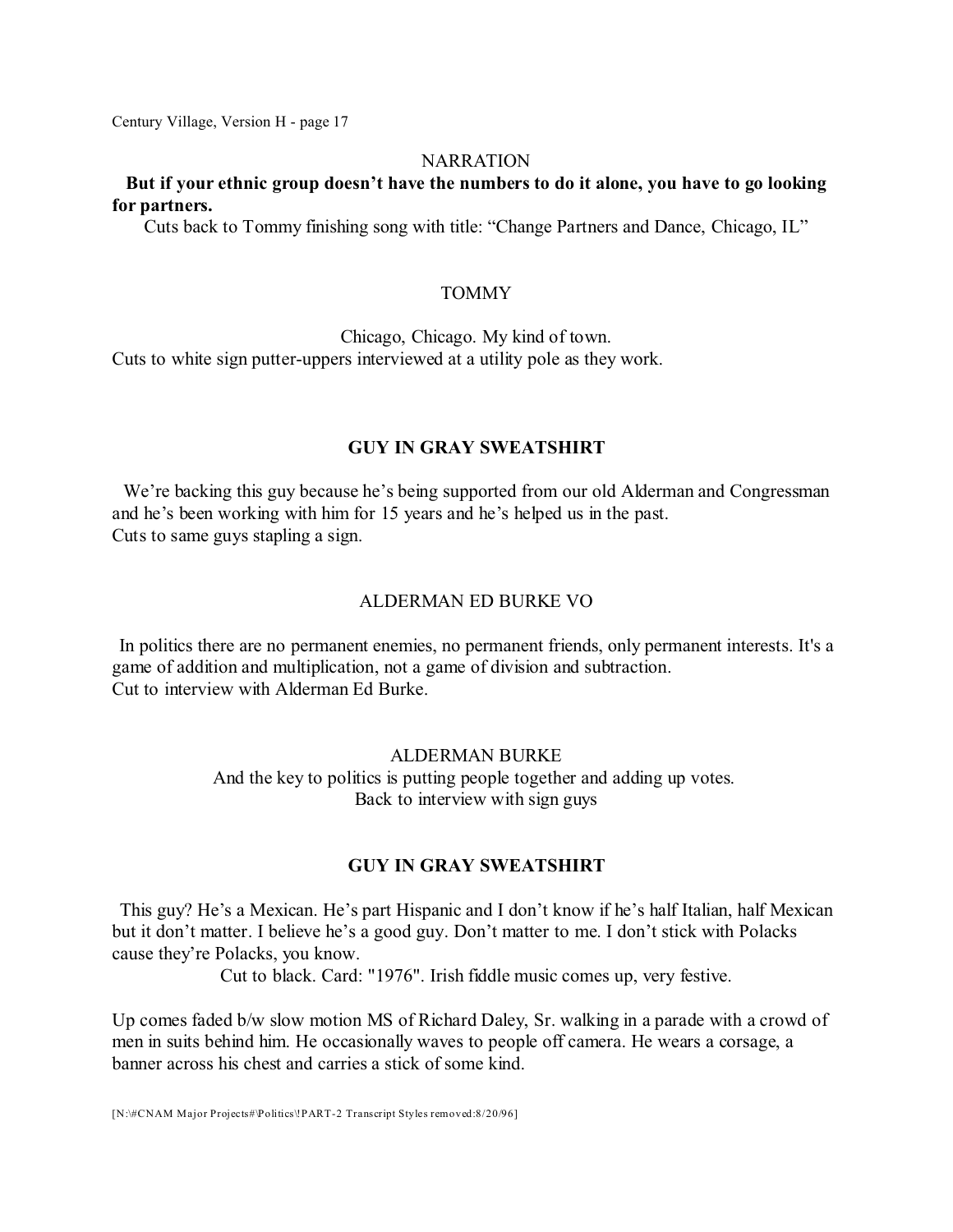### **NARRATION**

# **The master at building coalitions was Mayor Richard J. Daley, the last big-city boss in America. When he died in 1976, it looked like no one would be able to successfully unite the Chicago tribes and govern as he did.**

Fade to black. Card: "1983" A chanting crowd can be heard saying "We want Washington" over and over.

Cut to CU black woman reciting the chant and clapping her hands

Cut to WS large predominantly black crowd also chanting "We want Washington"

Cut to MS former Mayor Harold Washington at the microphone with his hands out

#### **NARRATION**

### **But seven years later, a charismatic Congressman named Harold Washington unified the city's huge black community with Latinos and progressive whites** Cut to shots of more people chanting

#### **NARRATION**

# **And became Chicago's first black mayor. The most powerful black elected official in America.**

### HAROLD WASHINGTON

You want Harold? (crowd assents enthusiastically) You got him! Cut to crowd going nuts, waving signs and cheering

### VOX POP MIDDLE AGED BLACK MAN VO

The issues that he was raising were different from politics as usual. So he was like the Great Black Hope.

Cut to Vox Pop interview

#### VOX POP MIDDLE AGED BLACK MAN

Like the Great White Hope during the Jack Johnson days. It would be like the Great Black Hope for the black people. We never had anything that was in our favor pulling for us. Cut back to interview with Cliff Kelley.

### CLIFF KELLEY

People felt like that was their hero, their champion. He was riding off into battle and he was always victorious.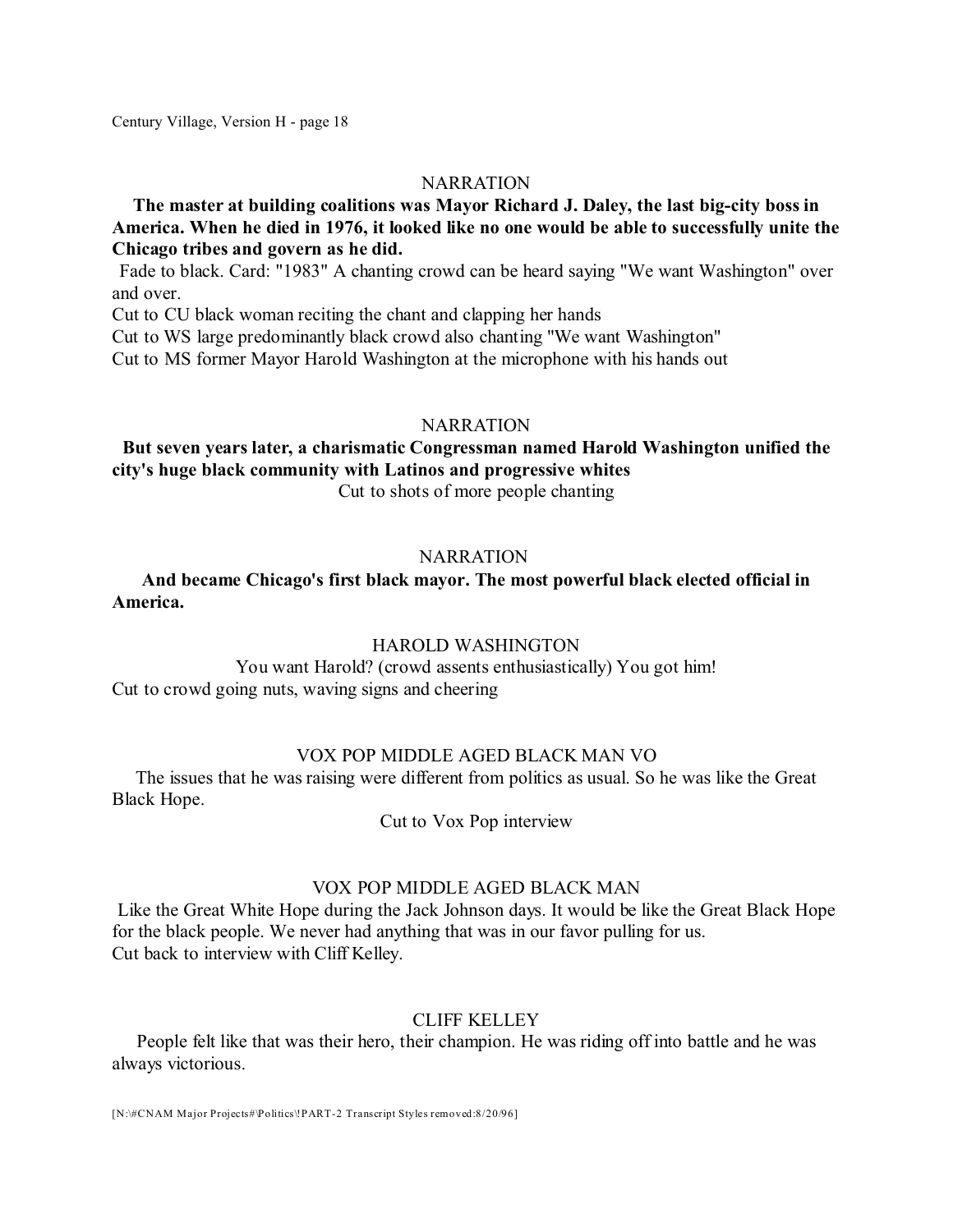Cut to slow motion shot of Harold Washington in the St. Patrick's Day parade, wearing a bright green banner. The Irish fiddle music returns. He waves to the crowds off camera.

### ALDERMAN DOROTHY TILLMAN VO

Chicago was such a closed government. A lot of people were locked out. Harold opened the doors for a lot of people to come into government. Cut to interview with Alderman Dorothy Tillman

# ALDERMAN TILLMAN

And it wasn't just black and brown. It was other people too. So Harold just kind of opened those doors and said "come on in, let's work this thing out" and if it there was anybody who showed a rainbow of people involvement, it was the late great Mayor Washington. Cut to line of assorted parade officials with Washington in the center. Cut to interview with Gleason.

### BILL GLEASON

He would have been the Mayor of Chicago for 20 years because he studied Richard J. Daley. He knew how Richard J. Daley did it and he did it the same way. Cut to sync shot of Washington in parade sitting up in an open car. He answers an off-camera press question "Do you feel the spirit of St. Daley upon you?"

### HAROLD WASHINGTON

Oh yeah, always, yes, yes. Particularly with this shillelagh in my hand. It's comforting. (laughs) If you can't have Daley's clout, get his shillelagh!

Cut to MS Washington in same parade, waving his hands to the crowd.

### **NARRATION**

# **His first term was marked by bitter racial polarization. But he won re-election and started to make inroads in the white vote.**

Cut to Vox Pop interview

# VOX POP TOUGH WHITE GUY WITH EARRING

As far as I'm concerned he fixed my streets. He did a lot more for me and my family than most mayors did.

### Cut to CU Washington at a lectern giving a speech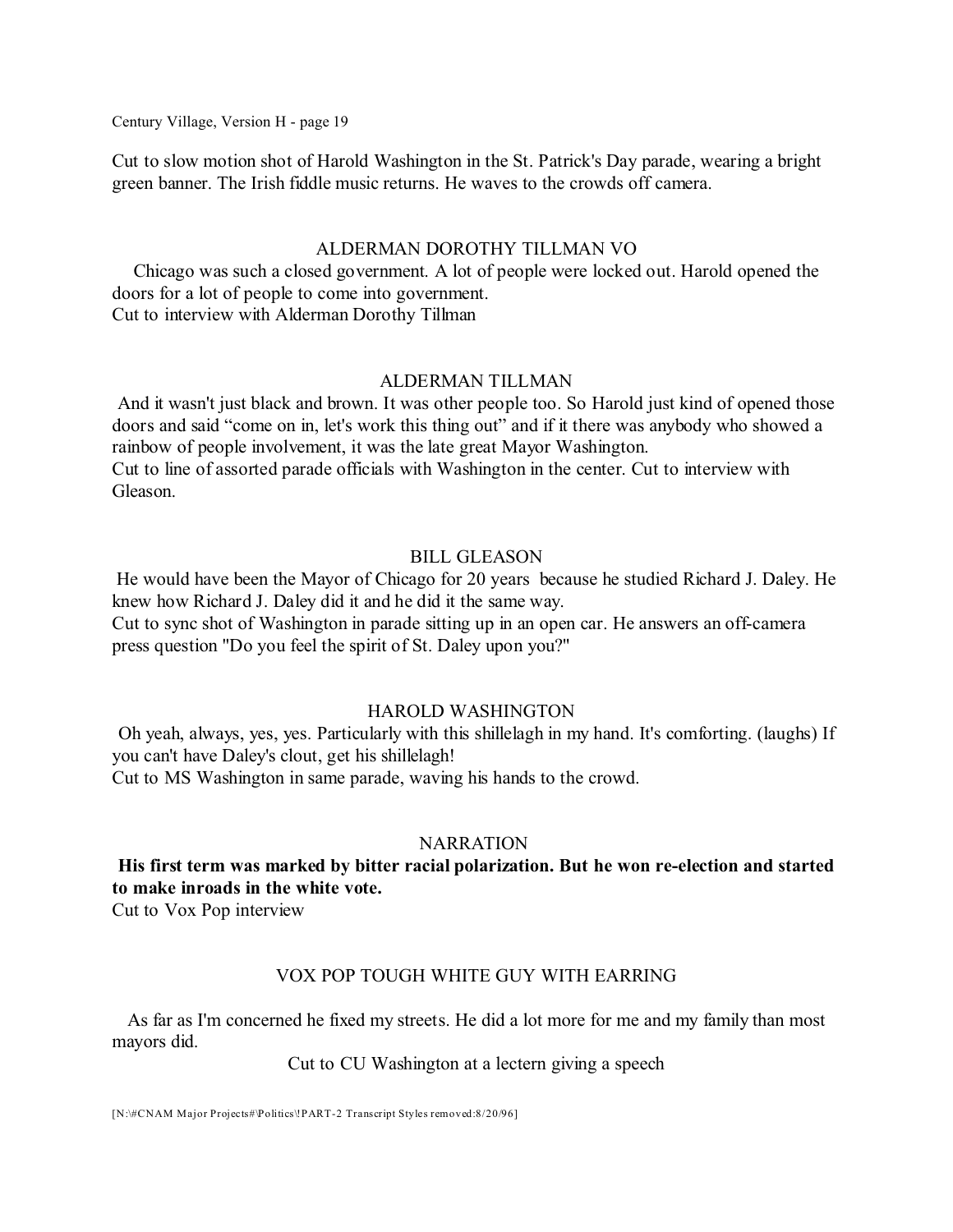### HAROLD WASHINGTON

I can think of no better forum, no more auspicious group of people to make this totally complete factual revelation, not just for the benefit of.... Cut back to interview with Gleason.

### BILL GLEASON

He had that bombastic speaking style and all those 8-letter words which, see, Washington was very bright. He knew, Harold off the record, he'd laugh about that because he knew that this was the thing that impresses white people. Hey, this guy can use big words. Just think about that. Here's this black guy-- Cut to CU Harold at microphone

### BILL GLEASON VO

-- he can use big words. Think about that. Here's this black guy that can use big words.

### HAROLD WASHINGTON

Based upon all the trappings and accouterments that have surrounded my public life, for the past 20 years...

Cut back to CU Gleason

# BILL GLEASON

And of course most of them that say that can't use big words. So they're delighted. But people said, "Hey, this guy's a hell of a good mayor."

Cut to MS festive scene, Washington at a podium (can see Jesse Jackson and Don King behind him) singing "I saw a man dance with his wife, Chicago, Chicago! My home town"

#### **NARRATION**

### **And then, just as he had consolidated his power, Harold Washington died of a heart attack, leaving his constituency bereft.**

Shot cuts to slow mo then dissolves to restauranteur Isola sitting at her counter in front of a huge portrait of Washington. Piano music plays.

Cut to old black man with dark hat and glasses sitting next to drawing of Washington. Cut to older black man in green restaurant booth under another Harold Washington portrait.

Cut to photo of Catfish Corner Restaurant owner Wallace Davis hugging Washington. Pan out to reveal Davis proudly holding the photo in front the restaurant. Cut to Isola sitting at her counter.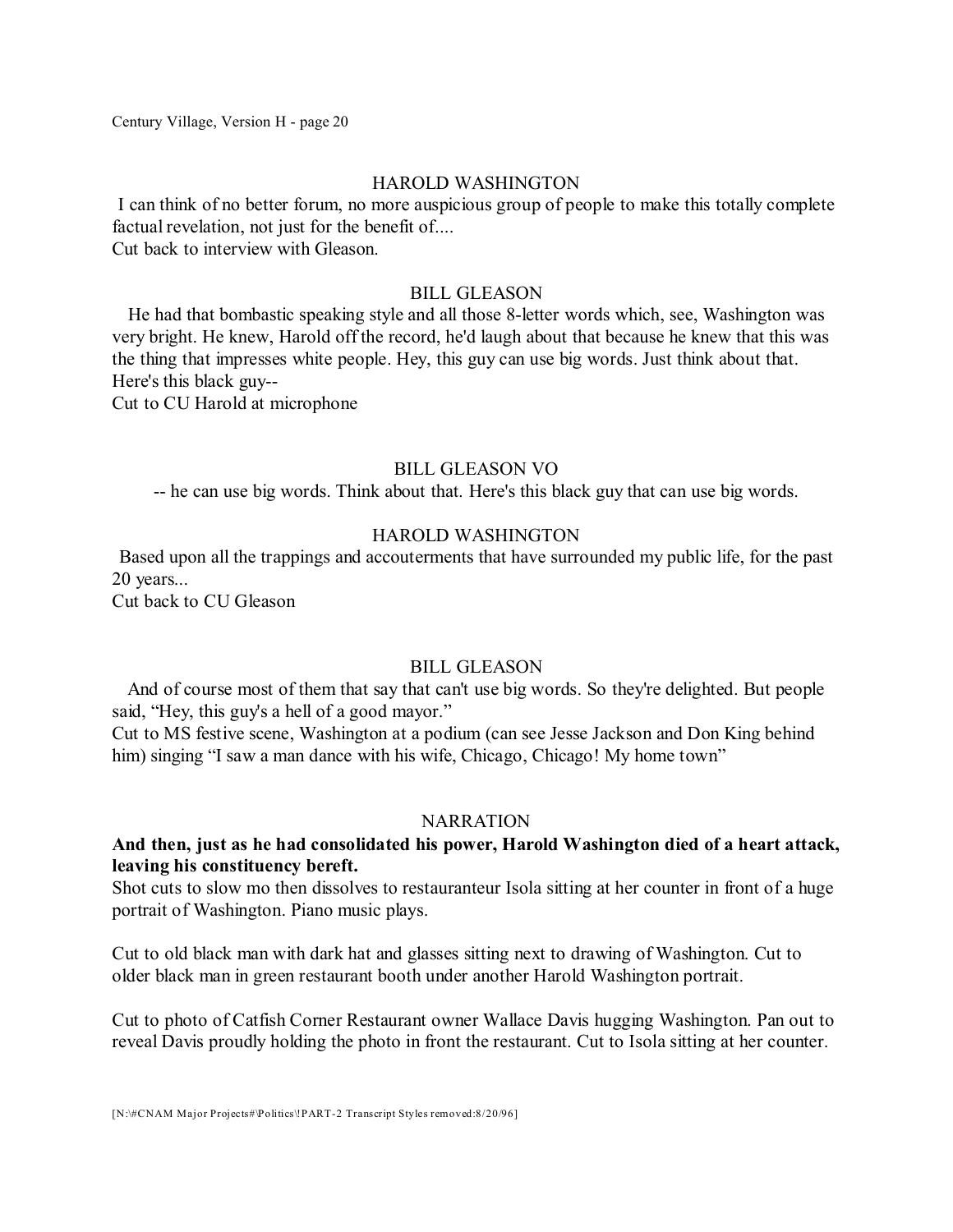### ISOLA

It was sad. Everybody cried. Because we had lost a dear friend. We will never have another person like Mayor Washington.

Cut back to interview with Tillman.

### ALDERMAN DOROTHY TILLMAN

I've never asked God for anything that God didn't give me. With the exception that I asked God to give me Harold back. And I thought he was going to be alright. But he didn't come back. And I think it was a trauma to our community, and it was a trauma that our community did not overcome yet.

Cut to shot of restaurant scene with portrait of Harold on the far wall, zoom into portrait.

# TILLMAN VO

Even myself now, I'm still angry at the fact that he didn't come back Cut to interview with Chicago journalist Salim Muwakkil

# SALIM MUWAKKIL

I didn't realize at the time just how unique he was. Because after his death, that coalition, that concert he had groomed so well just fell apart. The coalition fragmented. People flew off in various directions, and haven't come back together since.

# Cut to black. Card: "1995"

Cut to 3-shot of Mayor Richard Daley, Jr. campaign workers under neon sign "Vote Democratic"

# JOHN CALHOUN

My name is John Calhoun. I'm the coordinator for Mayor Daley's phone bank.

# JOHN KOLOMAY

My name is John Kolomay. I'm an assistant to Mr. Calhoun running the phone bank. Mayor Daley, good luck next week Tuesday.

# EMMANUEL DUDZINSKI

My name is Emmanuel Dudzinski. I'm a volunteer worker for the Mayor's campaign. Good luck Mr. Mayor.

Cut to St. Patrick's Day parade, this time it's the current Mayor Daley, walking forward in a line with other parade officials, waving to crowd off-camera.

# **NARRATION**

# **Now Chicago has Mayor Daley back again. But this time it's Richard** *M.* **Daley**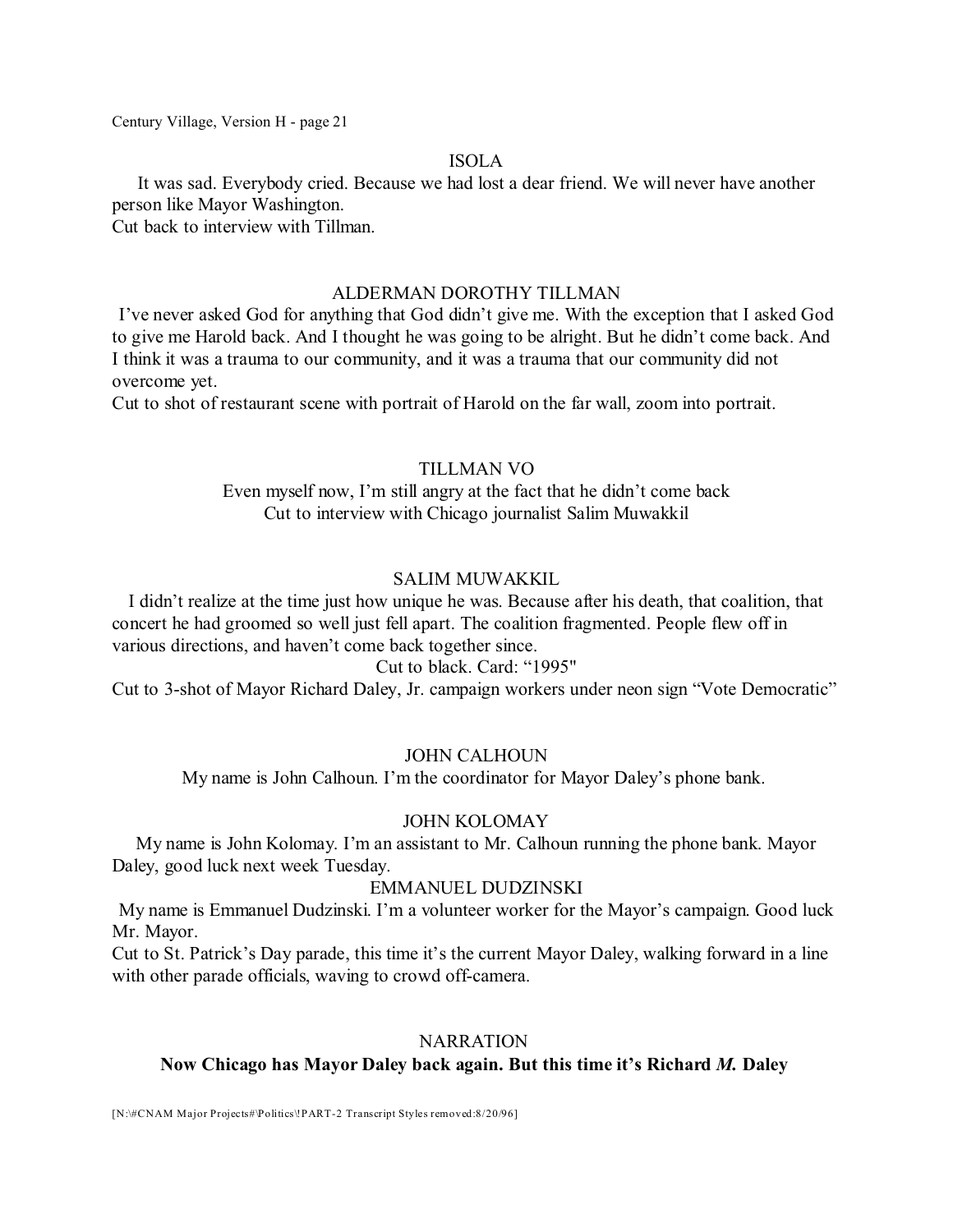Cut to Daley in another parade. People wave Italian flags.

### **NARRATION**

### **The son of the old boss.**

Cut to shot of Daley at podium accepting a plaque. Cut to other shots of him shaking hands and accepting awards.

#### **NARRATION**

**He's been Mayor for almost a decade and his name still evokes the old Daley magic.** Cut to Vox Pop interview

### VOX POP WHITE MAN IN HIS LATE 30'S

I think Daley's doing a good job. I liked his father. What can I say? City's running good. Cut to outdoor interview with John Kass

### JOHN KASS

I think that people are voting for him on what they wish Chicago used to be. And what they hope it would remain. Sort of like a nostalgia.

Cut to various shots of Daley: addressing the City Council, in the back room of the Council schmoozing, surrounded by microphones and reporters at a press availability

#### JOHN KASS VO

Remembering the old man without the edges, without the cops beating people up, without precinct captains shaking store owners down if they didn't support the local candidate. Cut back to interview with Kass.

### KASS

All that stuff people conveniently forget and what we have left are sort of like a rosy-colored picture. But that's what he represents.

Cut to shot of Daley posing for photo with woman and her son

# KASS VO

And for the time being, that's the icon he'll be. Cut to man and woman, she wears an Ocasio t-shirt under her jacket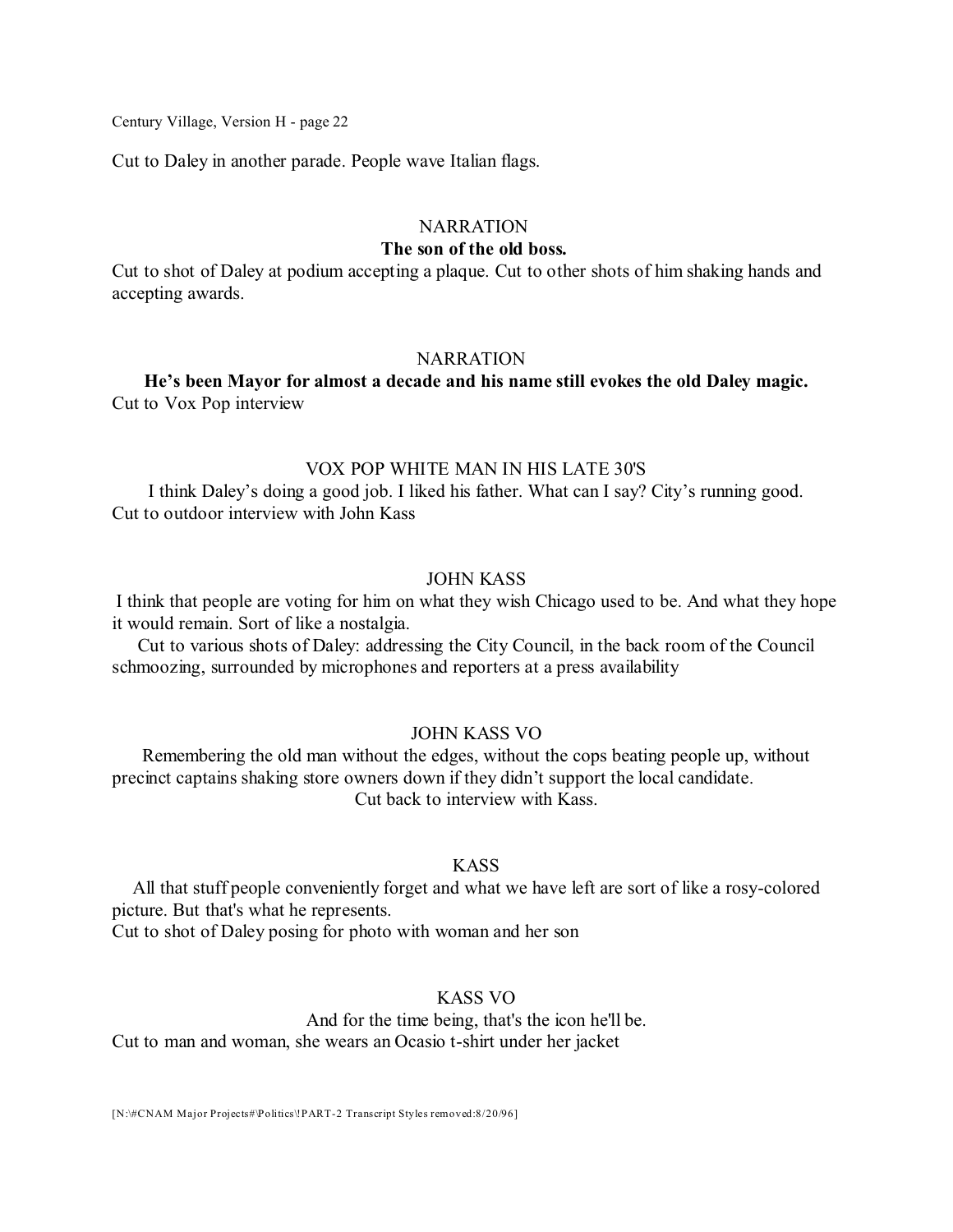### OCASIO CAMPAIGN WORKER

I think Daley's doing a good job in the community and that's what people remember because of his father. A lot of people like my mom and my dad they remember from his father. They love Daley because of that reason.

Cut to WS (we walk in with the camera) small gymnasium with Daley banners and red white and blue balloons. A salsa band plays.

### WOMAN ANNOUNCER VO

Welcome to the Mayor of the City of Chicago, this is the Mayor of the City of Chicago (something in Spanish)

Cut to MS Daley schmoozing and laughing with Alderman Billy Ocasio and others

Cut to CU Daley with red white and blue balloons behind him.

# **NARRATION**

# **In a great political sleight of hand, Mayor Daley has cracked open Harold Washington's rainbow coalition and carried off a prize:**

Cut to shot of two young Latino men in suits listening to the priest

# **NARRATION**

# **The votes of Chicago's fastest growing ethnic group.**

Cut to Congressman Luis Gutierrez speaking at a lectern

# LUIS GUTIERREZ

If we had a quota, can you imagine if Mayor Daley was a quota person? If we had a quota, we would have filled our quota a couple of years ago. And we wouldn't have had any more positions at City Hall in terms of the executive branch...

#### NARRATION

### **The Mayor's method is simple yet effective.**

Cut to shot of man holding Daley sign. The face of his son on his shoulders is obscured by a smaller Daley sign.

Cut to CU Daley and Ocasio conferring. Pull out back to shot of Gutierrez at podium

### **NARRATION**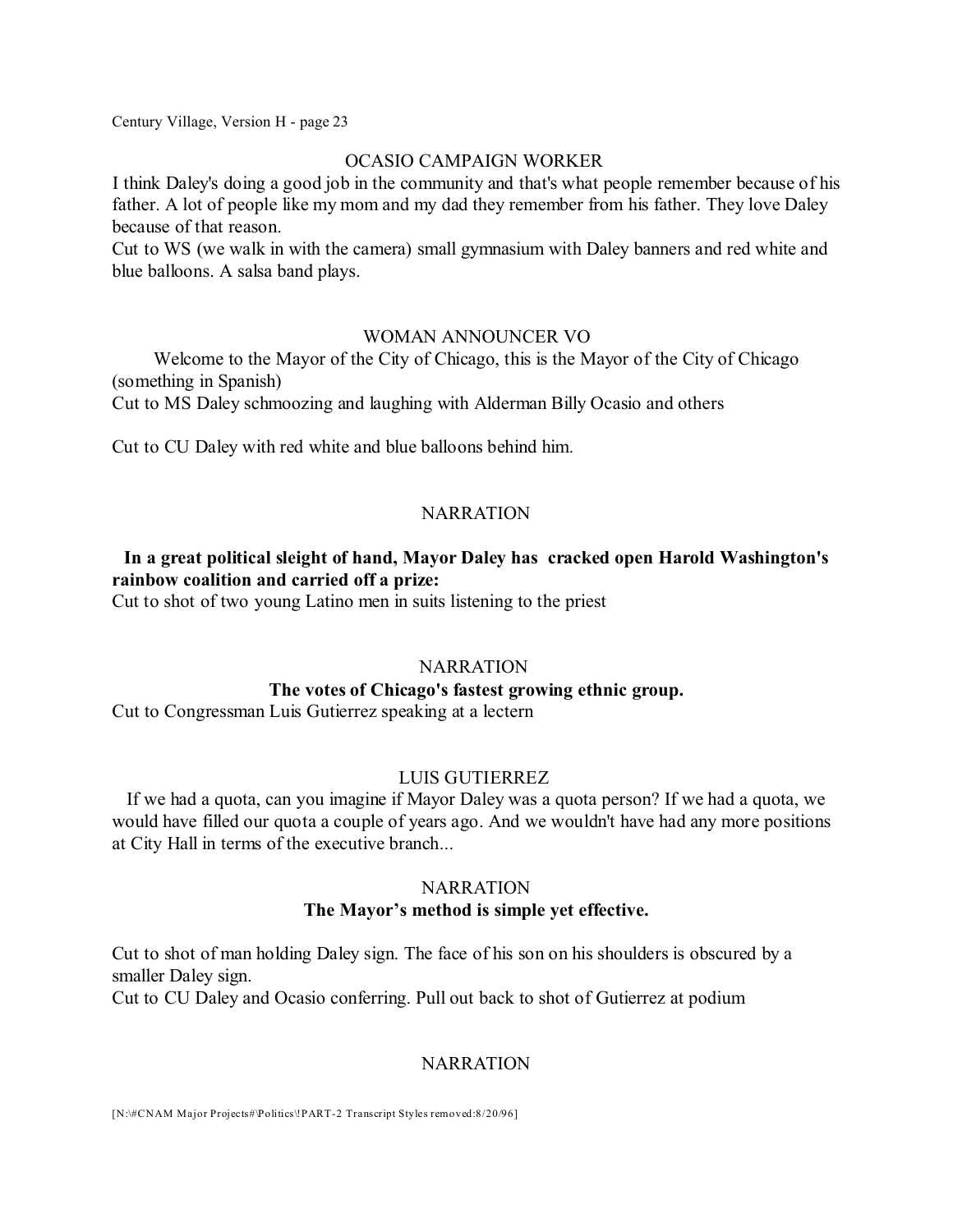#### **He's handing out jobs.**

### GUTIERREZ

And there's going to be a fire superintendent named Marasco and the chief of staff at the Mayor's office, a guy who really has to handle the day to day issues of City Work is gonna be named Gary Chico. But if we had said that to people they would said (something in Spanish) You must be exaggerating. You don't have to do all of that. We'll vote for him anyways. For less. And if we had said that...

Cut to shot of Daley standing with Ocasio.

#### SOLIS VO

Latinos want to ally themselves with Richard M. Daley because of self-interest. Cut to interview with Latino activist Danny Solis

### **SOLIS**

If Richard M. Daley sees that Latinos are going to be a key swing group for his organization, for his administration, he's going to be attentive to us. Cut back to Gutierrez

#### GUTIERREZ

My Mayor and your Mayor, the Mayor of the city of Chicago Richard M. Daley (applause)

### MAYOR DALEY

Thank you very much Congressman Gutierrez, thank you.

#### KELLEY VO

Daley has given the Hispanics many many positions at the expense, not of whites, but of blacks. Cut to interview with Cliff Kelley

### KELLEY

The superintendent of schools is a gentleman of Hispanic descent. Used to be an African-American. The superintendent of police used to be an African-American it is now Hispanic. I could go on down the line. So blacks are being put in the position of farther to the back of the bus if you will and the Hispanics are moving up along with the white coalition. Piano music plays. Cut to drive-by shot on the bridge. "I'm Going to Chicago" over a montage of streets and brick buildings.

#### SONG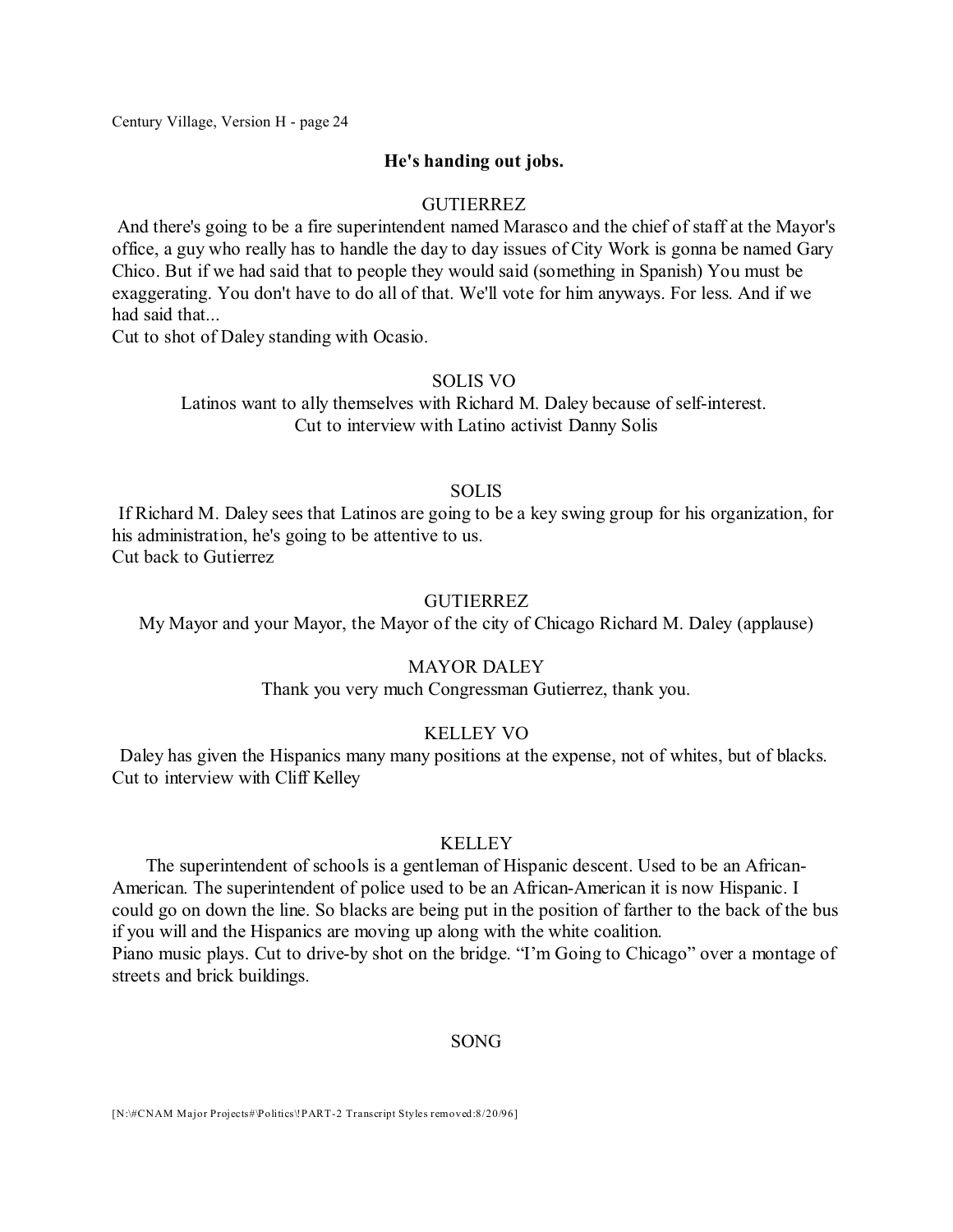I'm going to Chicago and I'm sorry I can't take you. I'm going to Chicago and I'm sorry I can't take you, because there's nothing there that an unlucky woman like you can do Shot of wood fence gate with Vote for Milton Johnson sign painted in white. Cross-fade to picture of Washington in a store window.

#### MUWAKKIL VO

The black community is still traumatized by the loss of Harold Washington. The white political community expertly exploited that sense of loss--

Cut back to interview with Muwakkil.

#### MUWAKKIL

--and that infuriated the activists. The more activist members of the black community saw it happening but were powerless to stop it. Cut to black man's hands holding a Dump Daley bumper sticker.

#### MUWAKKIL VO

And so there was this tremendous anger. Zoom out to reveal man selling bumper stickers and buttons at dump Daley rally

### BUTTON MAN

Daley Daley got to go, we don't need the boy no mo' A man approaches the table and greets the button man

# MAN Hey man, how ya doing?

They shake hands

#### BUTTON MAN

You got that man, you always look good. Have you got one of these on your car? Daley Daley got to go. Dump Daley before Daley dump you! I got a lot against Daley.

> MAN NEXT TO BUTTON MAN They ain't gonna print that.

### BUTTON MAN I wish I could tell what all I got against Daley.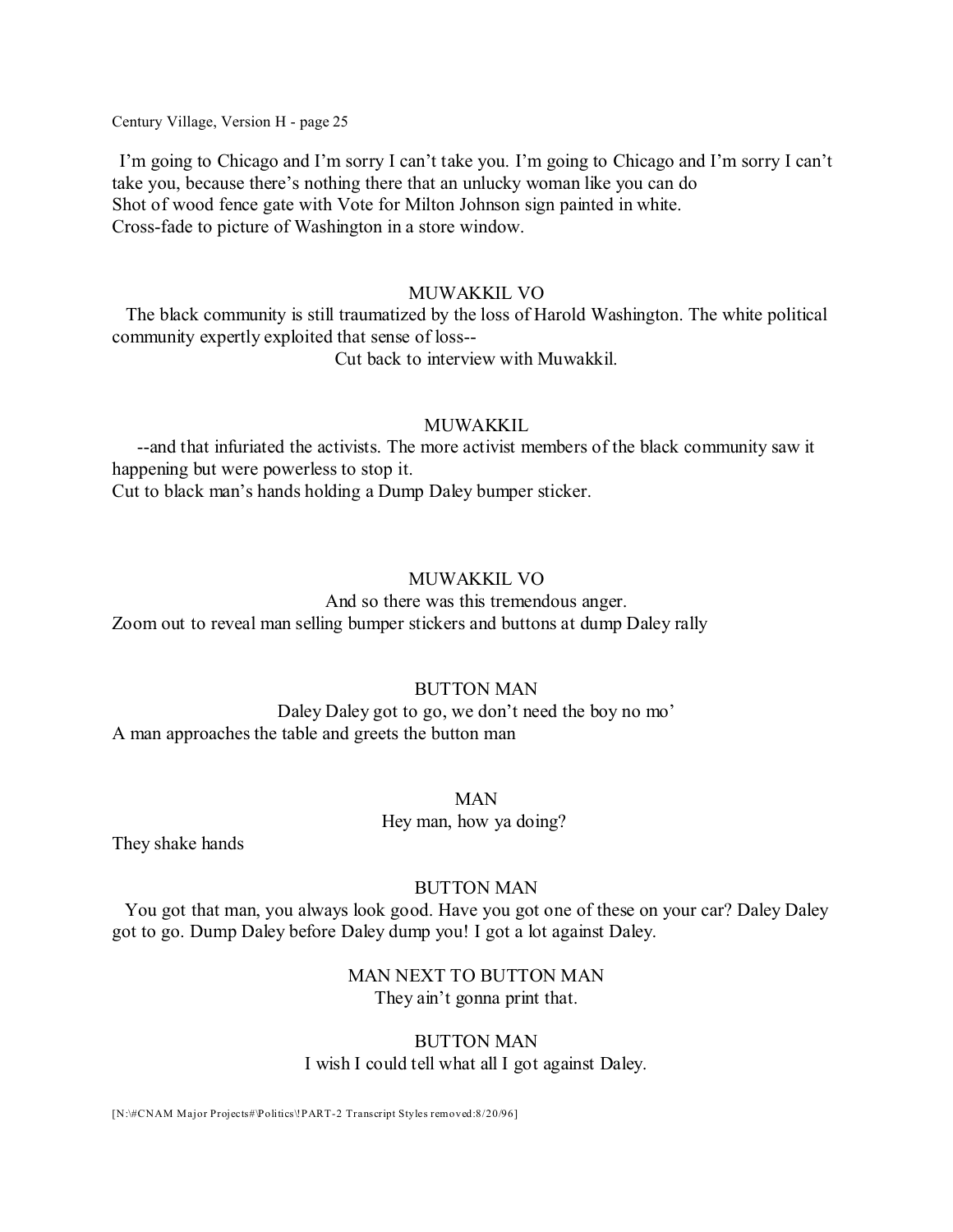### MAN NEXT TO BUTTON MAN You're wasting your breath.

### BUTTON MAN

Daley, he's got to go.

Cut to cheering crowd at a rally for Joe Gardner, Daley's opponent. Cut to waving Gardner signs.

### MAN AT PODIUM VO

So, friends, join me in bringing on, right now, the next Mayor of the city of Chicago, Joe Gardner! Come on, Joe!

Cut to Gardner and podium man hugging and then standing with joined hands raised. Cuts to Gardner signs in the crowd and hands applauding as woman sings "We shall vote for Joe" to tune of "We Shall Overcome." Cuts to woman in sync at podium.

### **NARRATION**

# **This year, as always, there's a black candidate opposing the Mayor. But even with rousing "Dump Daley" rallies for the faithful, the odds are long against the citywide strength of the new Daley coalition.**

Cut to young man raising his fist and shouting "Let's go Joe"

Cut to older man standing a bit puzzled next to crowd waving Gardner signs

Cut back to woman really belting it out now: "Joe Gardner, he's our man, yes!" (Applause and cheers) Cut to State Senator Ricky Hendon at the podium.

### STATE SENATOR RICKY HENDON

Harold Washington don't want you back down there in the grave with him. Harold Washington wants you to have life and not death! You crowd Harold down there. He wants you out of his grave. Dick Daley help put you down there. Dick Daley hope you stay down there.

### MUWAKKIL VO

White Chicagoans have been notoriously unconcerned with the issues that are so important to African-Americans. So quite naturally--

Cut back to interview with Muwakkil

# MUWAKKIL.

--African-Americans feel pretty embattled. And whenever we feel that way, we tend to gravitate more toward nationalist solutions.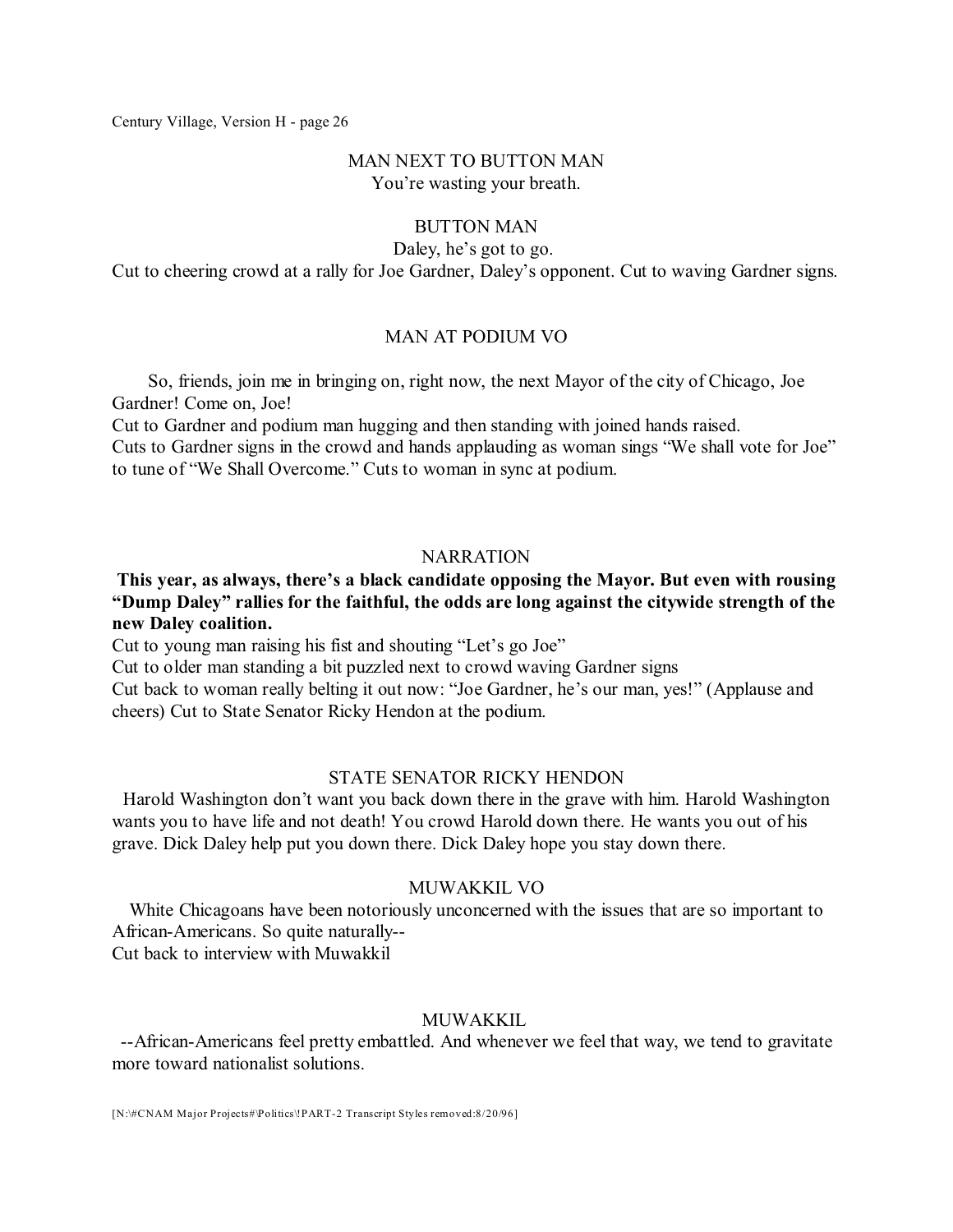Cuts to crowd shots at Dump Daley rally with Alderman Tillman's VO.

#### TILLMAN VO

#### Daley got to go. Daley is very dangerous.

Cut to Tillman at the podium

#### TILLMAN

We got to dump Daley so that elected officials can be accountable to the people and not to a political boss. Daley's trying to take us back to the plantation. But Daley can't take us back if we don't agree to go back.

Cut to applauding man in crowd. Cut back to interview with Muwakkil.

### MUWAKKIL

This is a tragedy for the black community, because now these are the times when we should be trying to cultivate coalitions. But instead, we're becoming much more nationalistic. Cuts to young black man in audience. Cut to Hendon continuing his speech at the podium.

#### STATE SENATOR RICKY HENDON

We cannot allow these Uncle Toms and these Aunt Jemimas to continue selling us out to the white man, to Daley. We cannot allow that. We must stand up for our people. Cuts to black men with signs standing up to cheer.

# KASS VO

White ethnics don't want to share power with blacks. That's the way it is. Cut to interview with Kass.

### KASS

And in Latinos they find a partner, as a bulwark or rampart against an inevitable black ascendancy. So in Chicago, you have--

Cut to Alderman Ambrosio Medrano walking down the street with a woman campaign aide

### KASS VO

--conservative political types that see Latinos as another ethnic group.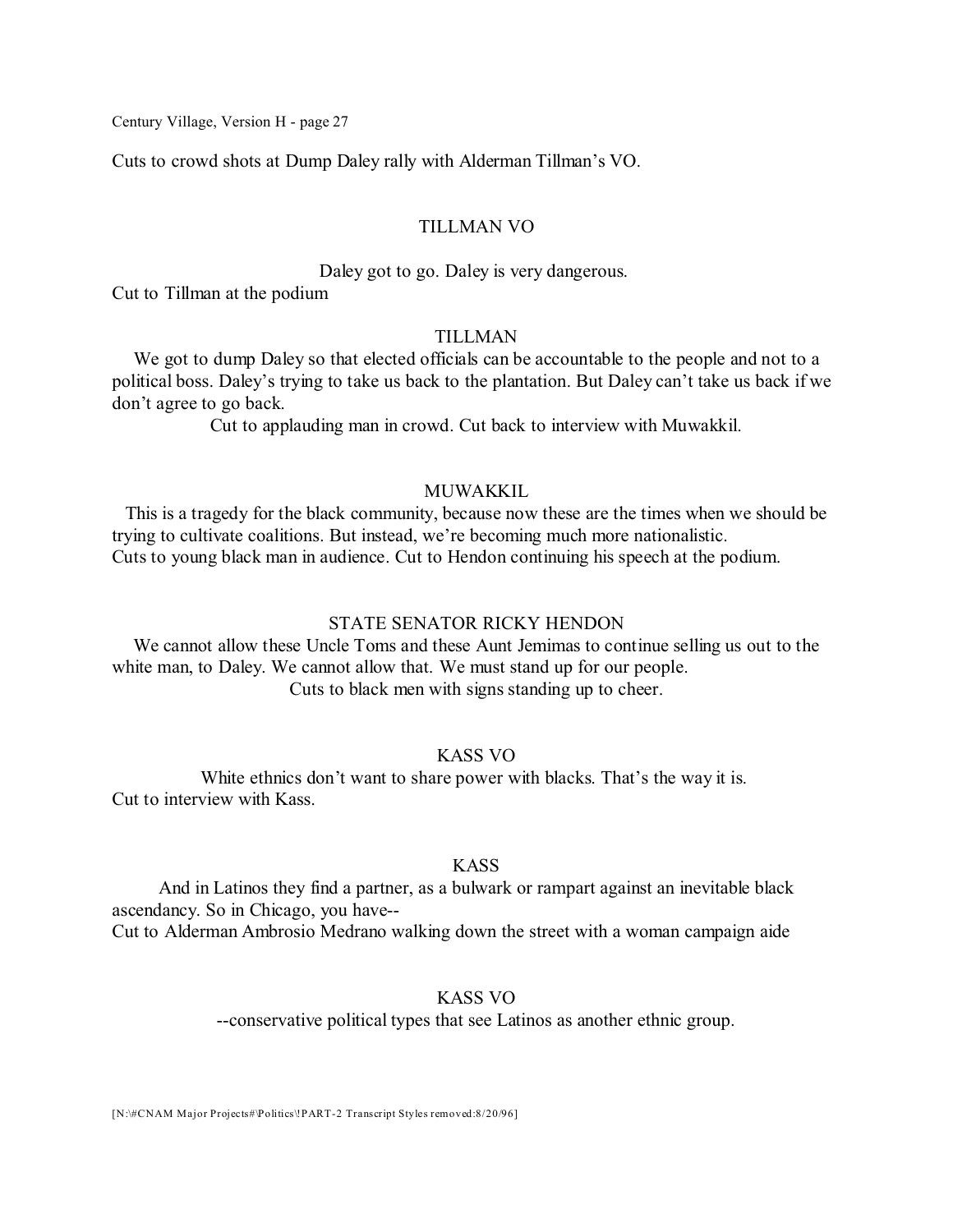#### ALDERMAN AMBROSIO MEDRANO

(to an older white male constituent) How are ya? How's everything? We didn't mean to bother ya.

### **NARRATION**

# **The Mayor's success has inspired a new breed of Latino politicians as comfortable with white ethnics as they are with other Latinos.**

### OLDER WHITE MAN I saw you at the Italian American Club

### MEDRANO Alright, well, you know, we're looking for your help.

MAN

You got it. You got it. You're a good man.

#### MEDRANO

And your support. Just keep those fellows on their toes Tuesday.

# MAN

Alright.

# MEDRANO

Alright. Tell them to make sure they come out and vote. Thank you very much. And I'll see you Thursday.

#### MAN

Adios. Adios amigos.

### MEDRANO

Hasta luego. Medrano and his aide continue to walk down the street.

#### MEDRANO VO

My community has changed somewhat. I'm not only a representative for the Hispanic community. Cut to interview with Medrano

#### MEDRANO

Not that I'm any less proud of that. I'm still very proud. But I'm more proud of the fact that I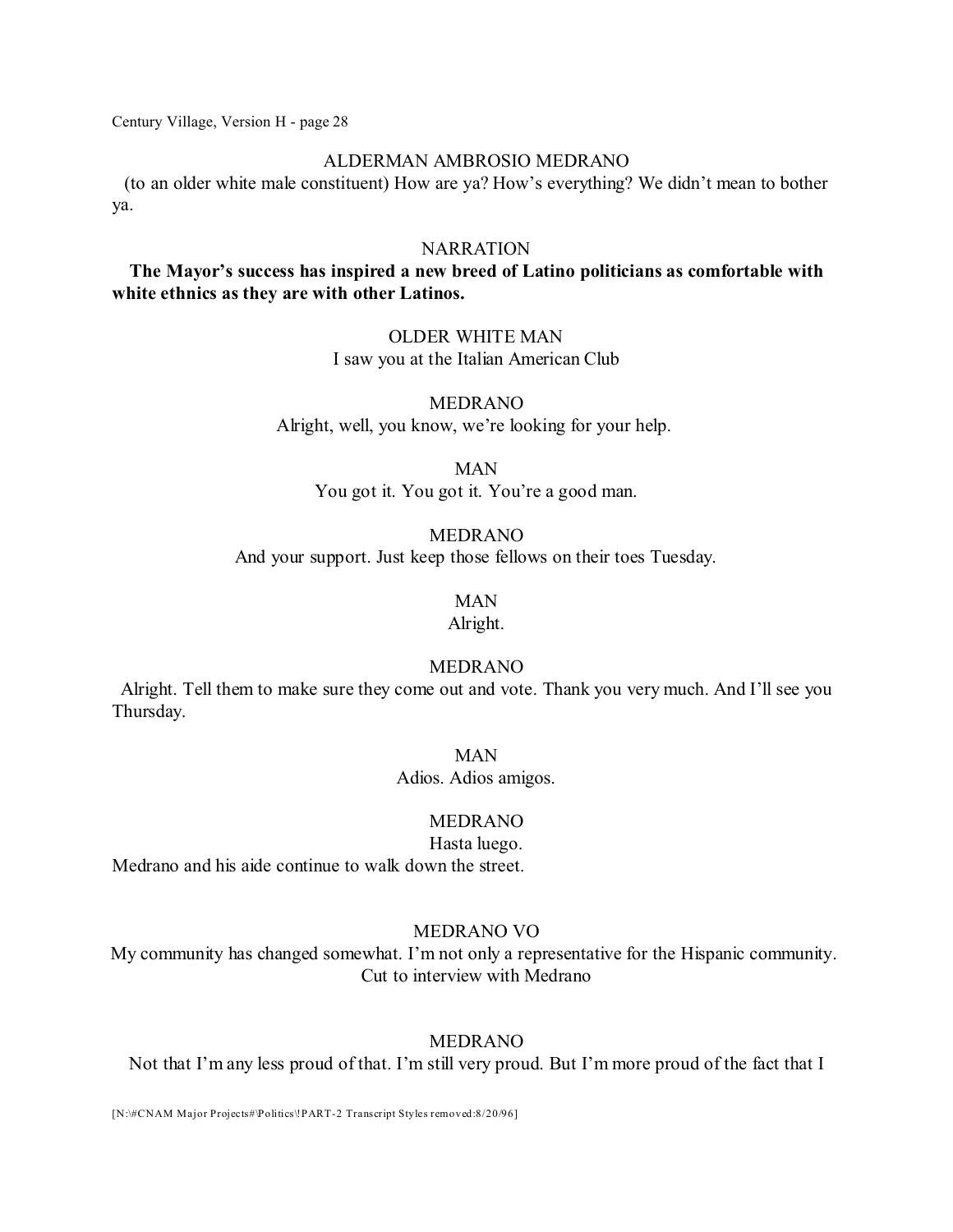have other ethnic groups who have come to my support and who have said, "Look, yes he is Hispanic, but what does that got to do with it? If he represents us well in the City Council, and if he's doing his job".

Cut to Medrano shaking hands with a white guy through a doorway.

### MEDRANO VO

### Maybe it's a happy medium between black and white, I don't know.

### MEDRANO (addressing the man)

I'm doing ok. I'm just coming out and knocking on some doors (Man: Are you gonna win? ) I'm gonna win big I hope. (They slap five) I need you to help me. Cuts to an old codger behind the wheel of his car.

# CODGER VOX POP

### You're smart, you're with the right guy.

### PRODUCER OC

### Why?

# CODGER

He's the winner, that's why. What do you think? (to Medrano as he pulls away) See you later, alderman. Take care of yourself.

### MEDRANO

Hey, I need those people on 24th Street to come out.

### **CODGER**

### They'll be out.

# MEDRANO

### Alright.

Medrano and associate walk away.

Cut to rally in a gym for Daley and Medrano. They stand in a sea of sign and pose for pictures. Festive salsa music plays.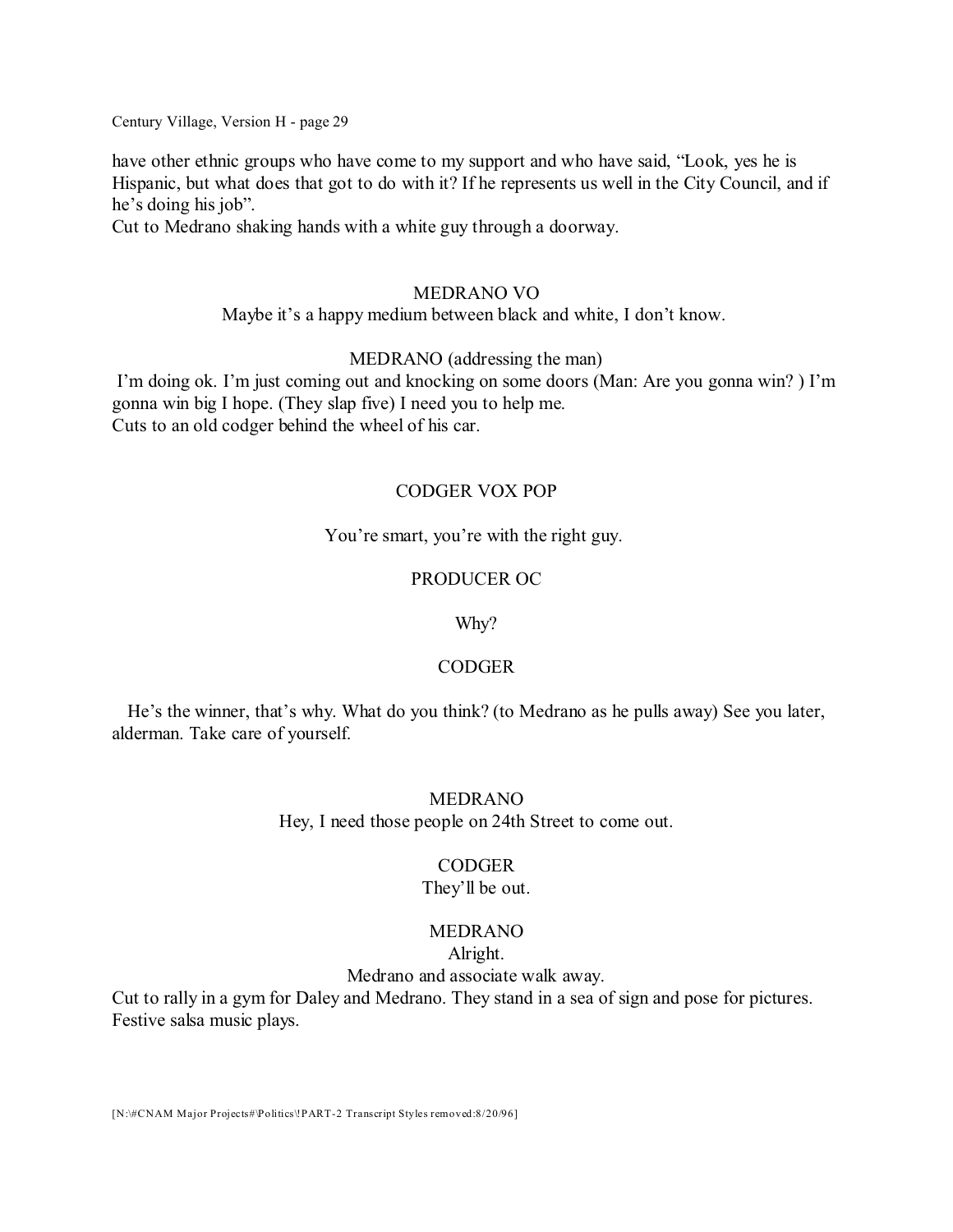#### NARRATION

# **If politics is the tale of who gets what, then it's been a happy story for Latinos. And as they gain more positions of power, they cheerfully use their growing numbers of votes to re-elect their Latino representatives and their friend, Mayor Daley**

#### MEDRANO VO

The bottom line in politics is numbers. Cut to interview with Medrano

#### MEDRANO

If you produce the numbers, you're gonna be respected and you're gonna gain some power. And because of that, you're gonna be able to do some things for the people that you represent. The higher the numbers, the higher the percentage, the more powerful you are, the more respected you are.

Cut back to rally in the gym. Medrano and Daley shake hands warmly. Cut to the two of them working the crowd. Cut to interview with Danny Solis.

#### SOLIS

I think the media likes to have the stereotypical perception of where people of color, minorities, are at. It says well these are African-Americans, and these are Hispanics and they're both minorities, they're both people of color, they're both victims, so they must be together. Cut to people in the gym, all holding large Daley signs, posing for a photo.

#### SOLIS VO

They're trying to put a square peg in a round hole.

Cut to interview with Kass

#### **KASS**

It's all about power and playing chess and Daley's brain trust has put together a chess game. You know, sort of like, you don't want to call it the Spanish Defense but in a way that's what it is. Cut to Daley still schmoozing

Crossfade to large hand-painted Daley sign which reads "Daley Quien Mas? Who else?" with chants of "four more years" in VO.

Cut to MS Floyd Thomas, a candidate for Alderman in the 29th ward, in his office.

### THOMAS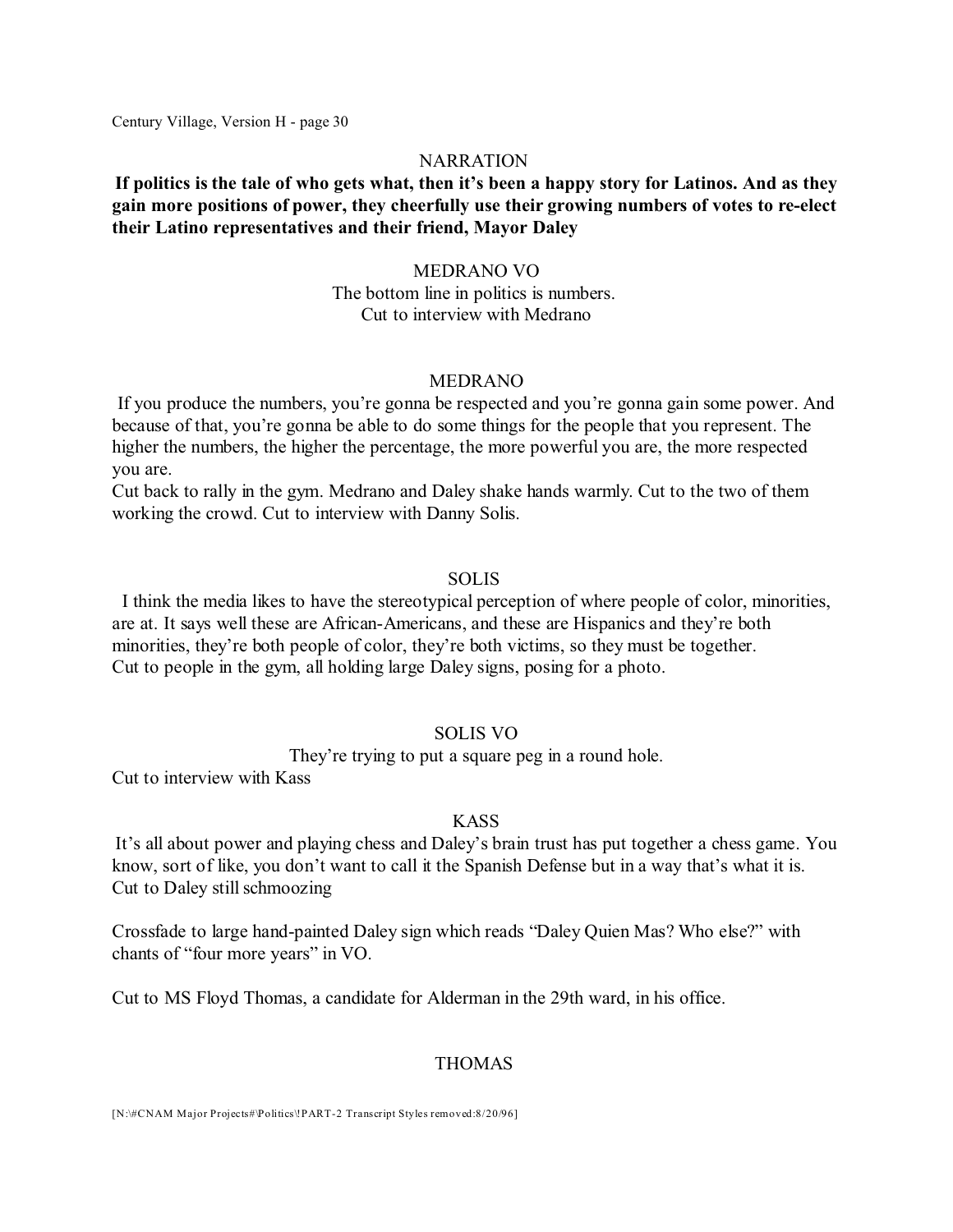This community don't support Mayor Daley and his politics. So, just being linked up with Mayor Daley is a no-no around here. Our current Alderman is linked up with him.

### NARRATION

# **But where would Chicago politics be without complications? If a black politician strays towards Daley, his opposition will make an issue of it.**

Cut to Thomas being interviewed outside on the street.

### FLOYD THOMAS

Sam Burrell, we put Sam Burrell in office. We made Sam Burrell the alderman over here.

### **NARRATION**

# **And so challenger Floyd Thomas is playing a favorite election time game: trying to tag his opponent, Alderman Sam Burrell, with a Daley taint.**

### THOMAS

By him being a weak person, it's very easy for him to succumb to all the pressure and the powers of the office downtown. The Mayor probably called him in his office and put his hands around him, and said, "Sam your wife need a job, your son need a job, we'll take care of you. Just be one of the guys." And by Sam being a weak person from the beginning, it was very easy for him to succumb to a tremendous amount of power and pressure. That's the connection. That you don't get into bed with Mayor Daley and be on the top. You're gonna be on the bottom if you get into bed with Mayor Daley.

Cut to CU Alderman Sam Burrell. He, candidate for Alderman Carolyn Wheatfall Bearden and fellow candidate Thomas are having a radio debate on WVON.

### CAROLYN WHEATFALL BEARDEN VO

No, I'm not guilty of that, I'm not guilty of that... I saw you, Floyd, tear down Sam Burrell's sign, you.

Cut to MS of Thomas, very animated, raising left hand.

### THOMAS

I sure did. I will let you know, Floyd Thomas tore down some of Sam Burrell's signs because Sam Burrell's workers put his sign over the top o' mine. Cut back to CU Burrell, looking uncomfortable Cut back to Thomas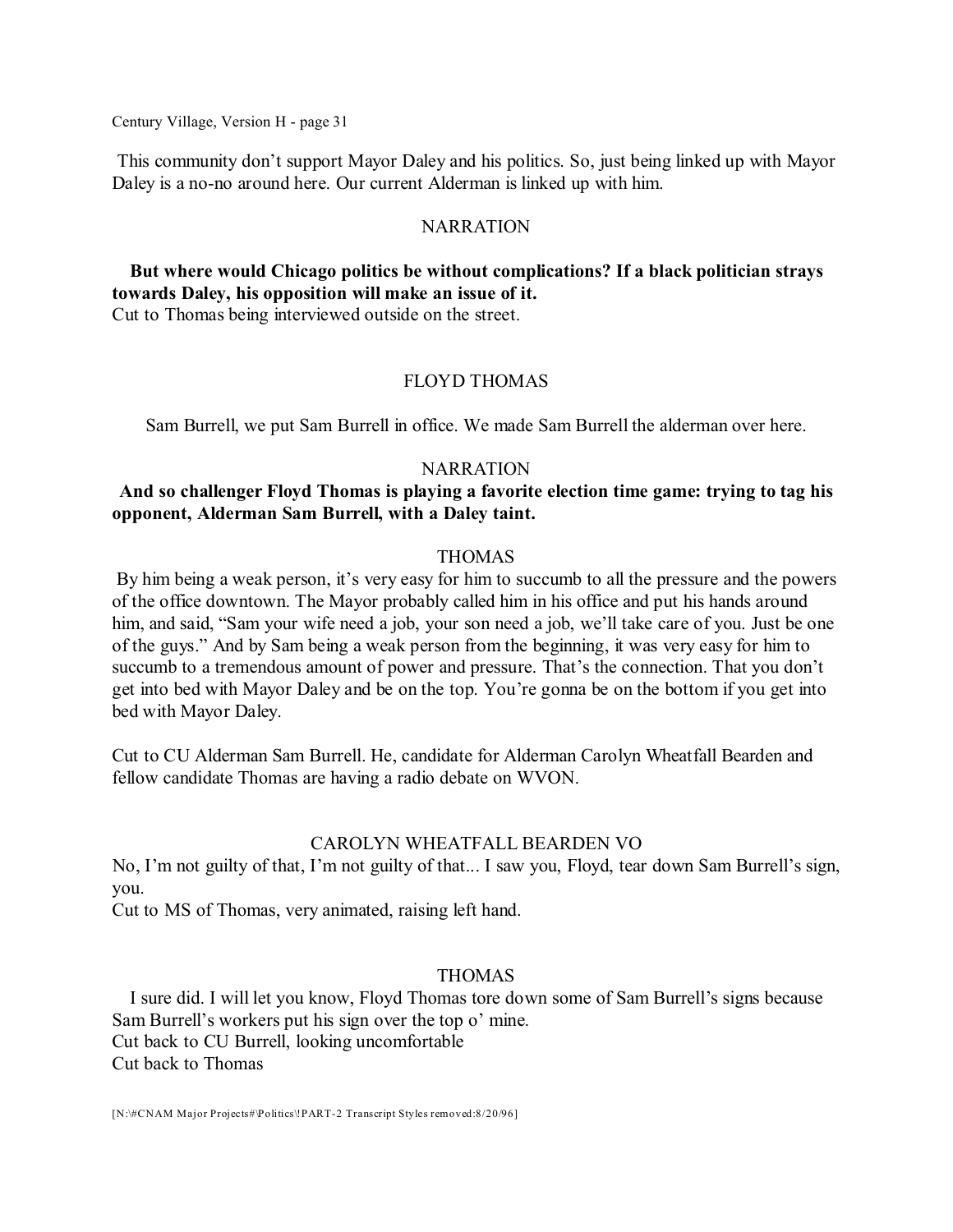### THOMAS

We've had one of Sam Burrell's workers, Melvin, come in and physically attack one of our workers!

Pan left to MCU DJ Lu Palmer.

### LU PALMER

All right, Hold it! Don't you all get me started. Now I got to hear my cues. Cut back to CU Burrell Title: "29th Ward Aldermanic Debate" Cut to WS everyone at the table in the station booth. Cut to CU Palmer at his microphone

### PALMER

Ok, based on what I'm hearing off the air, we're gonna have a lively time tonight. Cut to CU Thomas at the mic

### THOMAS

Sam Burrell have turned his back on the black community. We put him in office. He turned his back, he jumps into bed with Richard J. Daley. He moved his office out of Division Street over to North Avenue, 5902 West North Avenue, Mayor Daley's office is at 5900 West North Avenue. Just right next door.Cut to Thomas at his HQ. He shows us a picture of Daley and Burrell's campaign headquarters

#### THOMAS

This is Mayor Daley's office, (he points with his finger) 5900 West North Avenue. This is Sam Burrell's office at 5902. Now you don't hang around next door in Jesse James' camp and tell me you don't believe in bank robbing.

Cut back to WVON round table. CU Thomas at the mic.

### THOMAS

He need to let the people know where he stand. Every time you ask him a tough question, he haven't made a decision. What kind of alderman do we have that's afraid to make a decision before the election. When will you make up your mind, Sam? Cut to CU man and woman listening. Cut to CU Burrell at the mic

#### ALDERMAN SAM BURRELL

I don't go around making my priority supporting candidates per se. I know all about the litmus test, I know all about racism, I--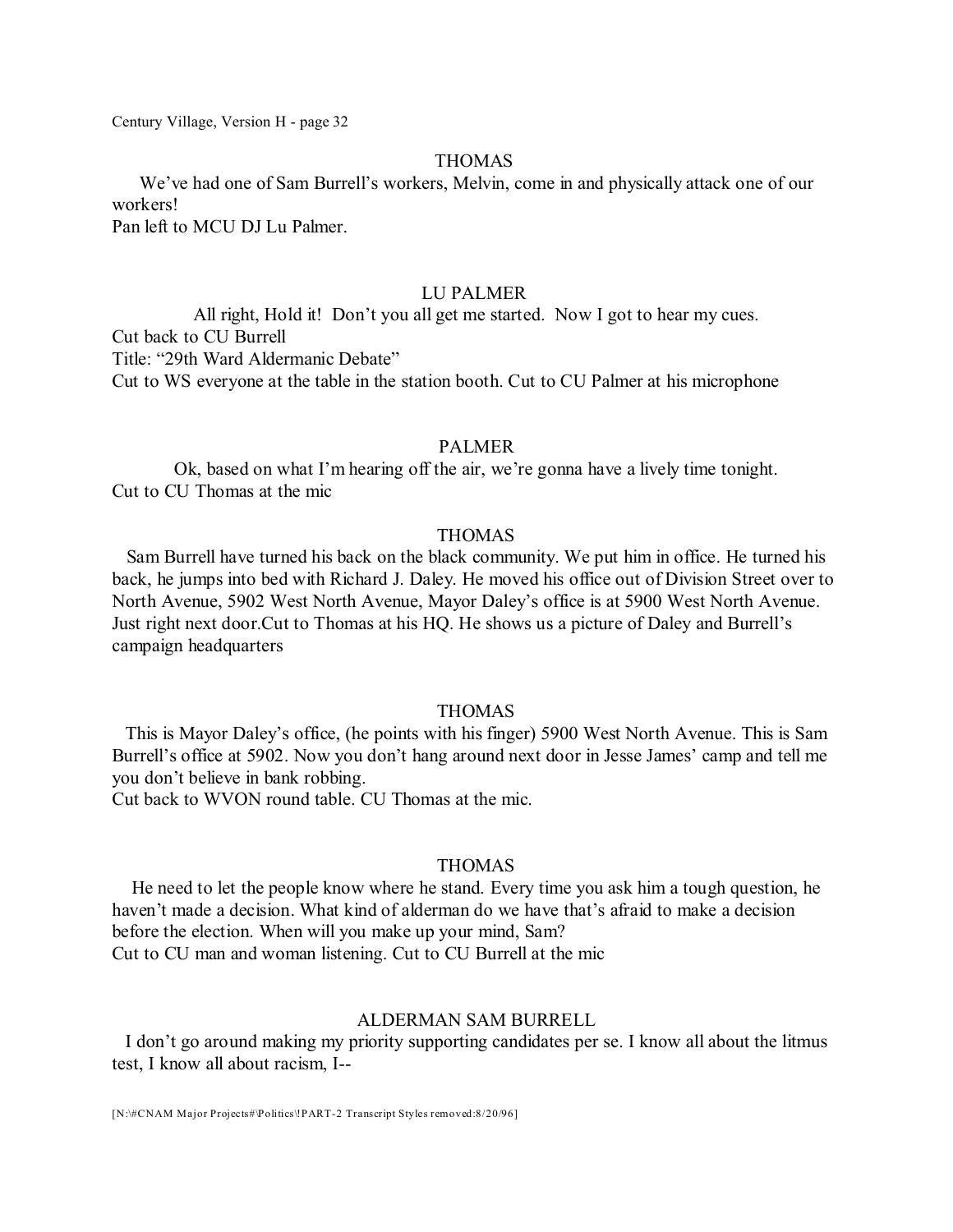#### **NARRATION**

# **Is Alderman Burrell with the Mayor or not? In the Byzantine world of Chicago politics, voters need to be attuned to every rhetorical nuance.**

Cut to CU Bearden at the mic

#### PALMER OFF-CAMERA

You wouldn't come to a Dump Daley rally?

Cut back to Burrell.

#### BURRELL

I come to a support rally for Joe Gardner, that's what I came to.

### PALMER OFF-CAMERA

But you wouldn't come to a Dump Daley rally.

### BURRELL

Well, why would I waste my time with that? I mean if I was going to dump Daley, I would uh, go out, and uh--

Cut to various shots of this scene as they mumble words about the exchange.

### PALMER

#### OK, hello, you're on the air

Cut to church scene. Several people are humming, their heads bowed in prayer. You can hear church music.

#### **NARRATION**

# **But politics is a business full of pragmatists. And African-Americans are no different from all the other Chicagoans who try to figure out how to get things from City Hall. For blacks willing to deal with the mayor, there's somebody they can call to make it happen.**

#### BOWEN VO

Four years is an awful long time not to have an entree to the Mayor's office, to the Governor's office.

Cut to interview with Chuck Bowen with stained glass behind him

#### BOWEN

If we don't have a candidate that's an African-American, that's winnable, then we've got to get the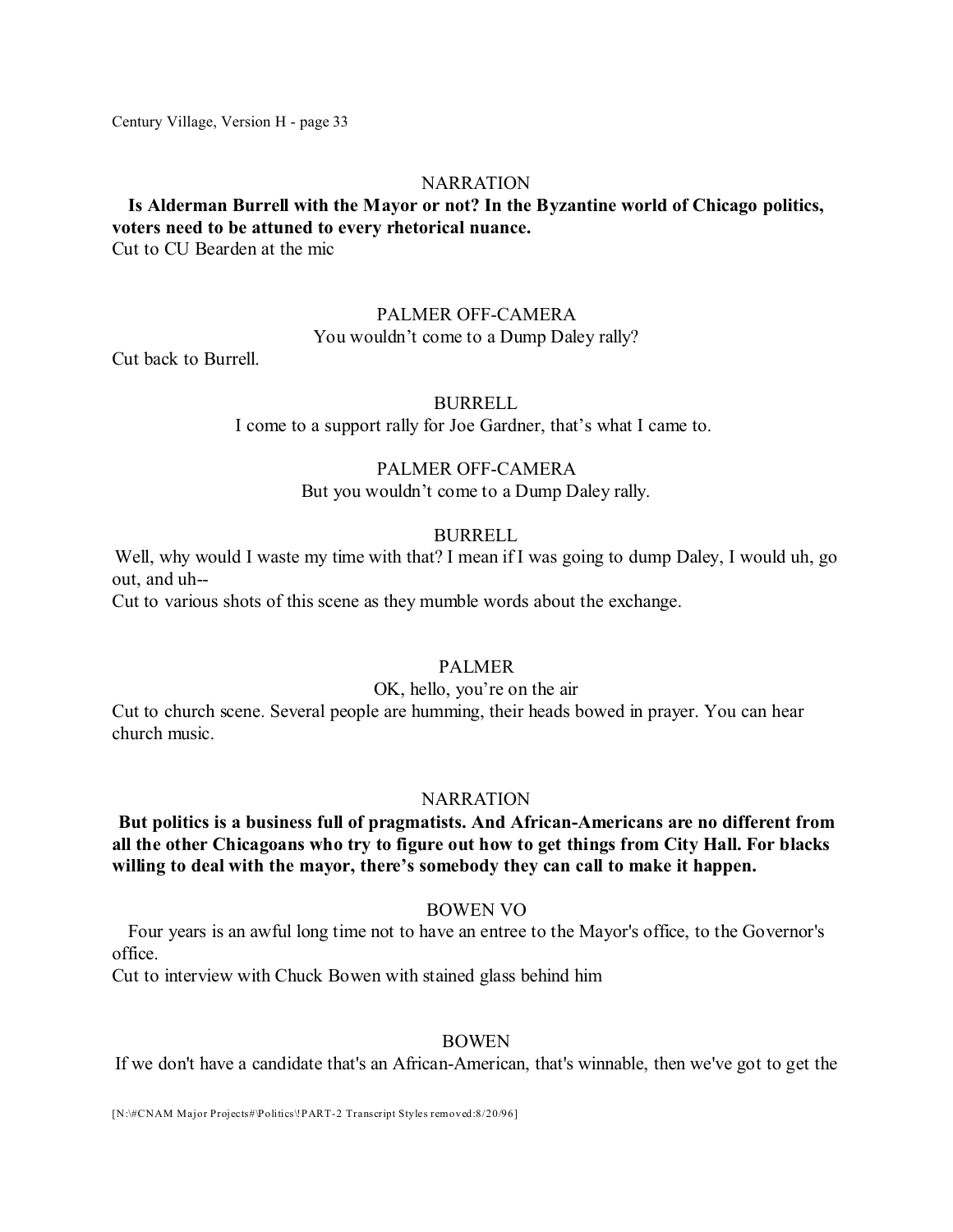best guy who's gonna do the job that we have access to. And that's the most important word in all of politics, is access.

Cut to MS Bowen walking into an office.

#### NARRATION

**Chuck Bowen's specialty is Chicago's hundreds of black churches and their influential ministers. They have needs that only a Mayor can fill and Bowen's job is to make it happen and reap the rewards on Election Day.**

#### BOWEN

Mrs. Williams, how you doing? Bishop. Cut to Reverend Clay Evans at his desk. An embroidery of MLK adorns the back of his chair

#### REVEREND EVANS

This how the pastors connect with the city. This is networking. Sitting down there working on my calendar writing, and so forth. Concerned about the whole man, which is the minister's great responsibility and obligation.

Cut to Bowen seated. He is looking at the minister and smiling. Cut back to Evans.

### REVEREND EVANS

Politicians have found that out and that's the reason why they flock to our churches during election time. Trying to get us to vote for them and so forth. For we have a gathering every Sunday. Every Sunday, every Sunday. That a politician couldn't gather in six months. (faint church music begins to fade up)

Cut to CU two black men singing at church. Cut to Bowen taking his seat in a pew. Cut to Pastor Richard Nelson at the podium at the Greater Open Door Church.

### PASTOR NELSON

I do push you and persuade you and prompt you and urge you to be involved in the political process. Then I also recommend certain people who are friends of mine. Cut to CU black man looking intently at the pastor.

#### PASTOR NELSON VO

I say that to introduce a friend who is no stranger to this church Cut to another man, looking on.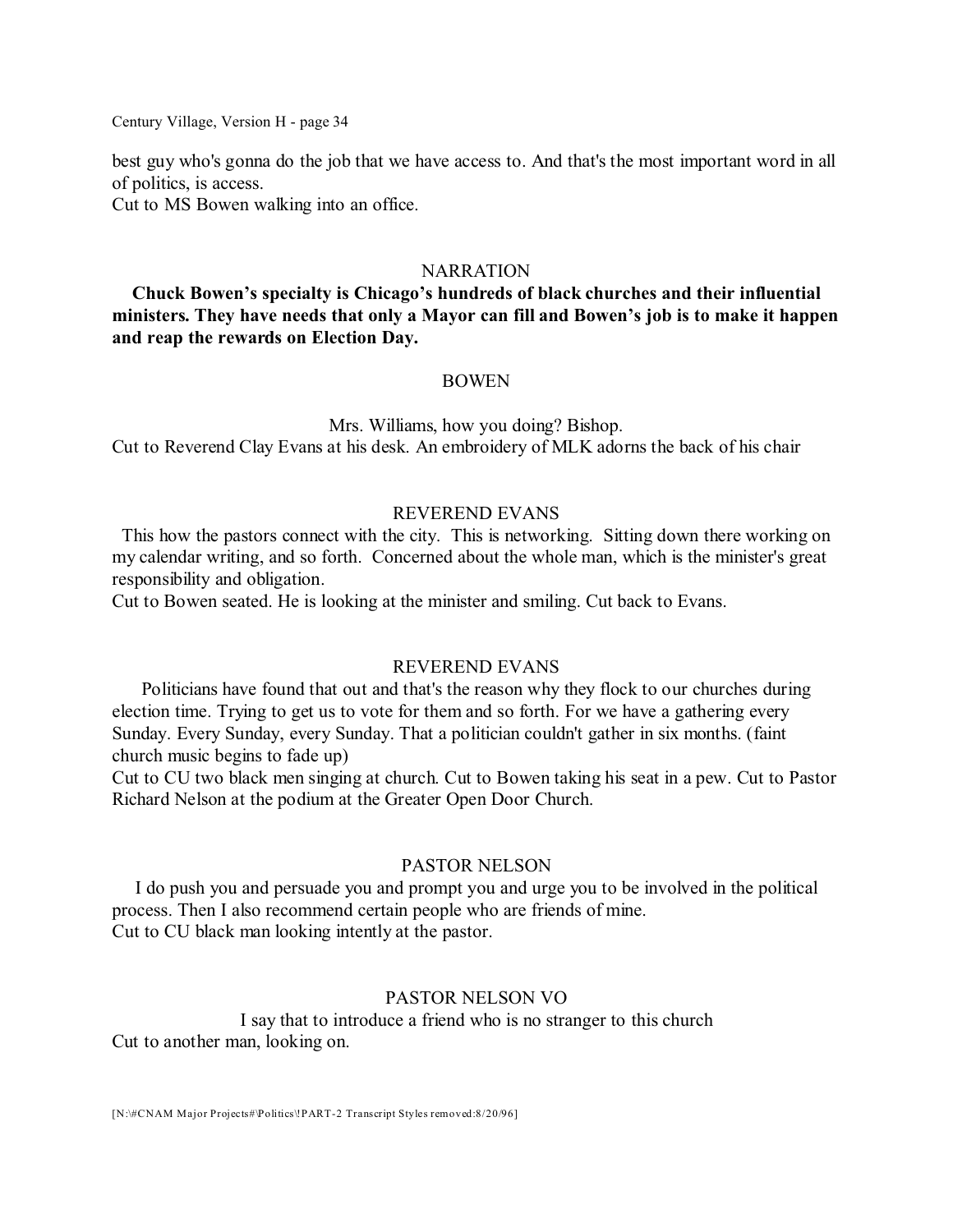### PASTOR NELSON

Mr. Charles R. Bowen who is the Executive Assistant to the Mayor of the City of Chicago. He's my friend, he's my brother, I trust him, he allows me to have access to the political process in this city, won't you receive him at this time. Mr. Chuck Bowen? Bowen comes on to the stage (applause) and hugs Pastor Nelson.

#### BOWEN AT PODIUM

Good morning. (congregation responds with good morning) I am first here to give honor and praise to the one who makes all things possible Cut to CU young black man organist

#### BOWEN VO

Pastor said it all when he introduced me. Cut to CU black man with beard in his 30's looking up. Cut back to Bowen

#### BOWEN

My job is dependent upon how well I have a relationship with pastors like Pastor Nelson. That's what I do. When he needs a favor, and he needs somebody to run and get some coffee for him, or get something signed for him in City Hall, he knows I'll perform that task for him.

#### REVEREND DeVILLE VO

We endorse Daley from our own conviction, not from what God said. Cut to interview with Reverend DeVille

#### REVEREND DeVILLE VO

But if you can use me or want to use me with my parishioners and you want my endorsement then somewhere down the line you have to open the doors for me. If I'm gonna open my doors for you, then you open the doors for me. And this is what we have today. Cut to interview with Cliff Kelley

### CLIFF KELLEY

What some of these ministers may get out of the deal is something that's minute compared to what could be done if we really had a cohesive united, unified effort. They may get a vacant lot next to the church for a dollar or something of that sort. It's selling out your constituents, your community, for nothing.Cut to CU profile of a Reverend, raising his hand (clapping and organ music can be heard)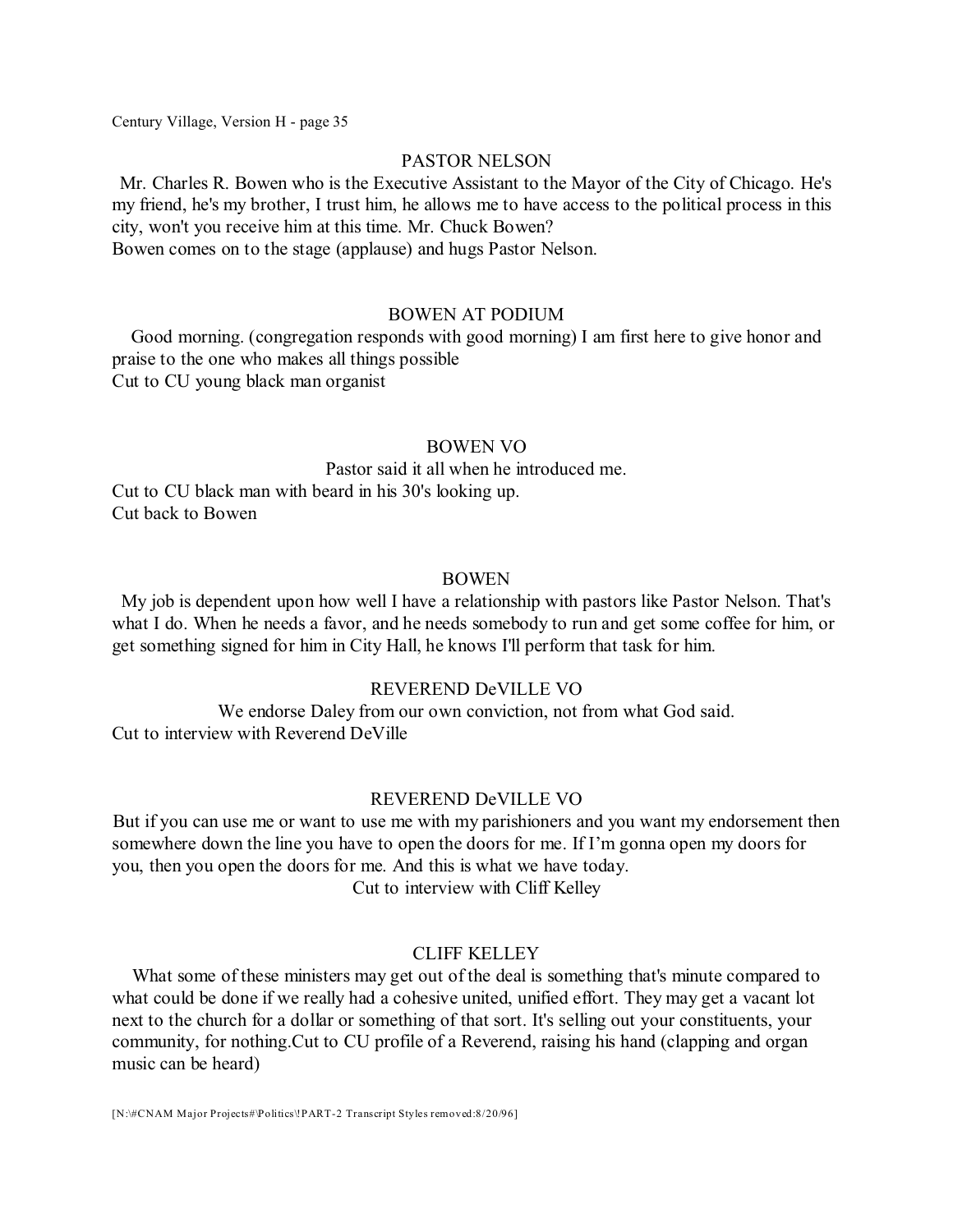#### REVEREND

The Lord is still blessing me! (loud cheers and applause) Cut to WS minister and choir behind him with red robes on Cut to woman conductor of the church choir, red robe, dancing and singing

#### REVEREND EVANS VO

I'm concerned about the whole man. It's not just pie in the sky-- Cut to Rev. Evans and Bowen seated in chairs next to each other

#### REVEREND EVANS

And I do believe that there's something beyond the sky, in the sky. You don't have to do away with that. But we got to walk some golden streets here. Got to be able to eat some steaks here. Got to be able to wear some robes here.

Cut back to exuberant church choir woman conductor. Cut young black man clapping enthusiastically. (choir is singing loudly)

### MUWAKKIL VO

Black people are beginning to understand in this city that we have to do serious coalition politics, not waiting for the kind of charisma Harold Washington had, because he was a unique individual. Cut to interview with Muwakkil

#### **MUWAKKIL**

Harold Washington was not simply a rhetoritician, or an eloquent, charismatic spokesman, he was a wheeler dealer who knew the nuts and bolts of precinct politics. He knew what he had to do, he knew the people he had to talk to, the papers he had to sign, and the palms he had to grease. And he did that.

Cut back to choir. Cut to Bowen seated, listening to the singing.

### NARRATION

**The world of politics is filled with people like Chuck Bowen. For them, ideology takes a back seat to day-to-day concerns, and victory is the only goal. Because victory means sharing in the rewards of office. It means being paid attention to.**

Cut to CU Daley, greeting people. Shot widens to reveal several people coming up to Daley to shake his hand.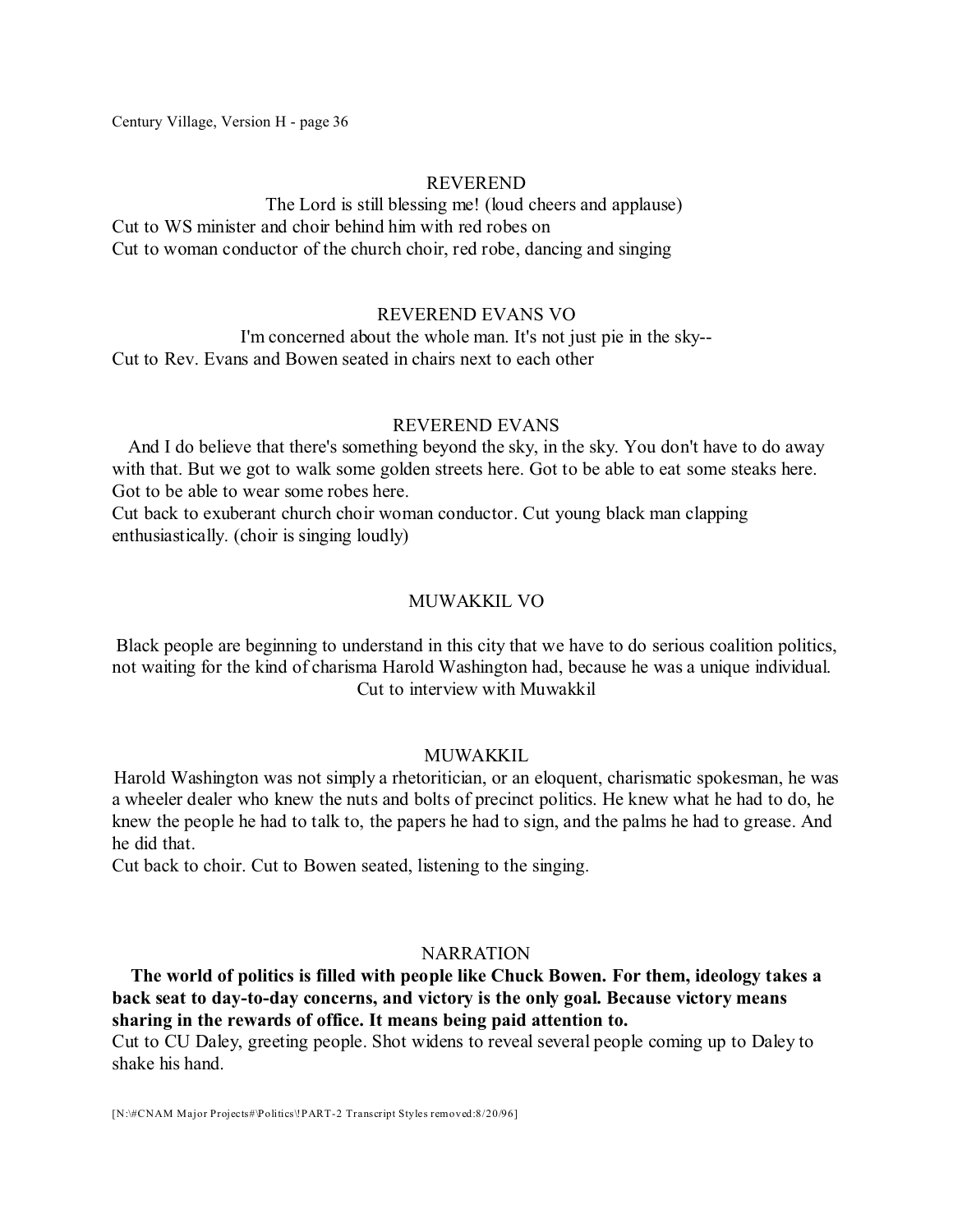### KASS VO

Chicago politics is not about grand ideas. It's not about man's relationship to the state. This is not about great heroes. This is not, Achilles and Hector, ok? This is Richard Daley and Joseph Gardner.

Cut to CU Kass seated in the Council room

# KASS

And what they're fighting over is the right to broker contracts and jobs. Cut back to Daley getting into his car

### KASS VO

It is about service. It's a fee for service arrangement.

Daley's car drives off.

Music, instrumental of "Chicago" Intertitle: "One Year Later"

Cut to MS Daley in conversation with Doherty and another guy in a large, noisy room

# NARRATION

# **Richard Daley was re-elected with 62% of the vote, including nearly a third of the black vote.**

Continuation of same shot as Daley greets Alderman Tillman.

# TILLMAN

Mr. President! How do you do?

# **DALEY**

Hello, Congressman. Boy!

### NARRATION

# **Alderman Dorothy Tillman had gone from being anti-Daley to pro-Daley.**

Cut to MS Medrano at press conference.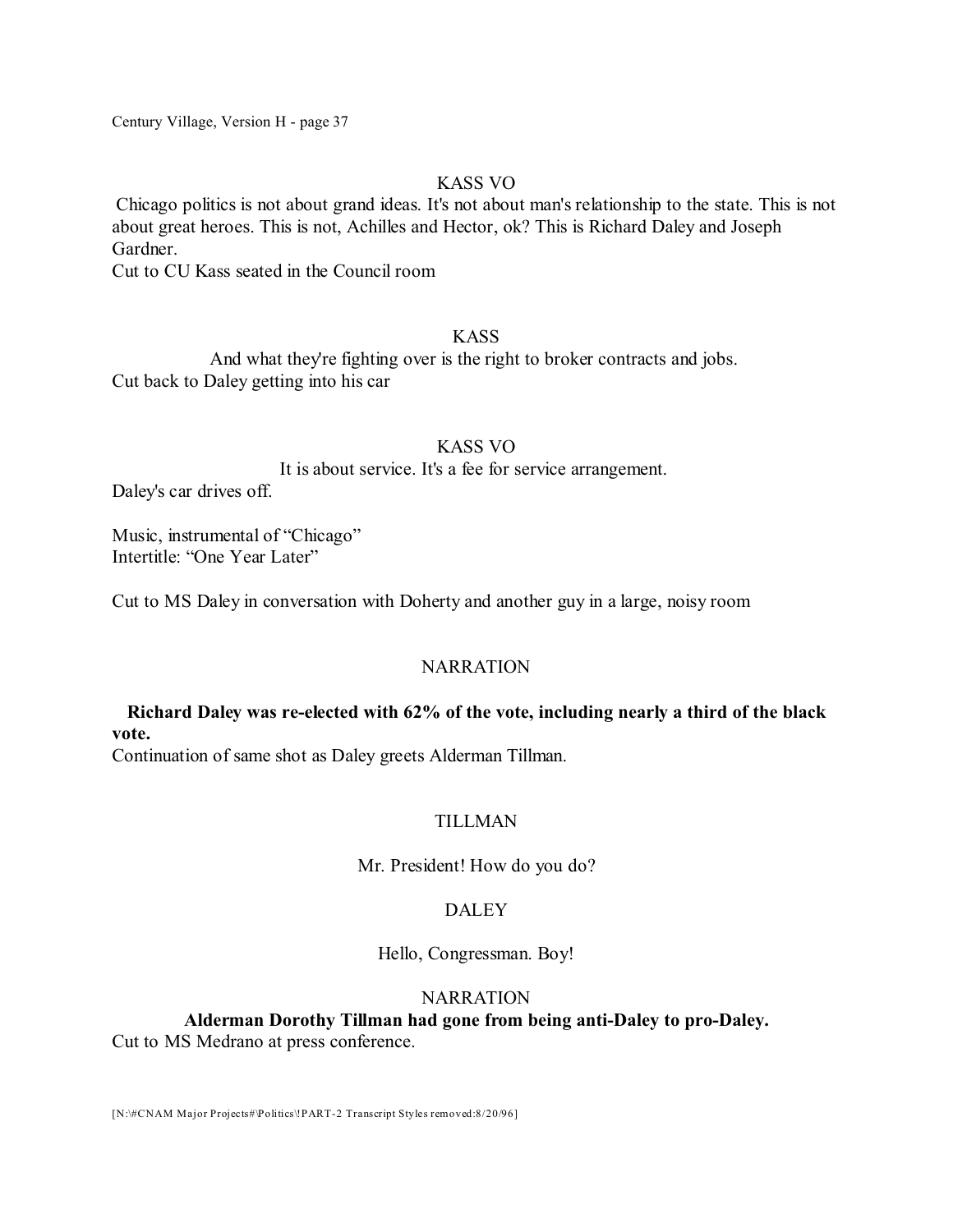#### MEDRANO

I made a terrible mistake for which I now will pay.

### NARRATION

**Ambrosio Medrano had followed the Chicago Aldermanic tradition a little too faithfully, and taken money from an undercover government agent.**

Cut to MS Medrano talking to press.

#### MEDRANO

There's a saying. 'If you do the crime, you do the time.' Cut to MS Danny Solis at noisy gathering

#### SOLIS

It doesn't matter if you're a nice guy. You're supposed to do the right thing...

# **NARRATION**

#### **He was replaced by Latino activist Danny Solis.**

### **SOLIS**

I've been told by my mom, I've been told by the Mayor, I've been told by friends, 'Don't accept any envelopes and do the right thing.' And that's what I'm about to do.

#### NARRATION

#### **And Alderman Ed Burke was thinking about his re-election.**

Cut to MS Burke, in his office.

### BURKE

*Es muy importante hablar espanol con mis amigos, pero es muy dificil tambien.* Fade to black. Jazz music in background.

Opens to car careening down country road. Cut to man walking a horse. A choir sings patriotic song: "This is my country"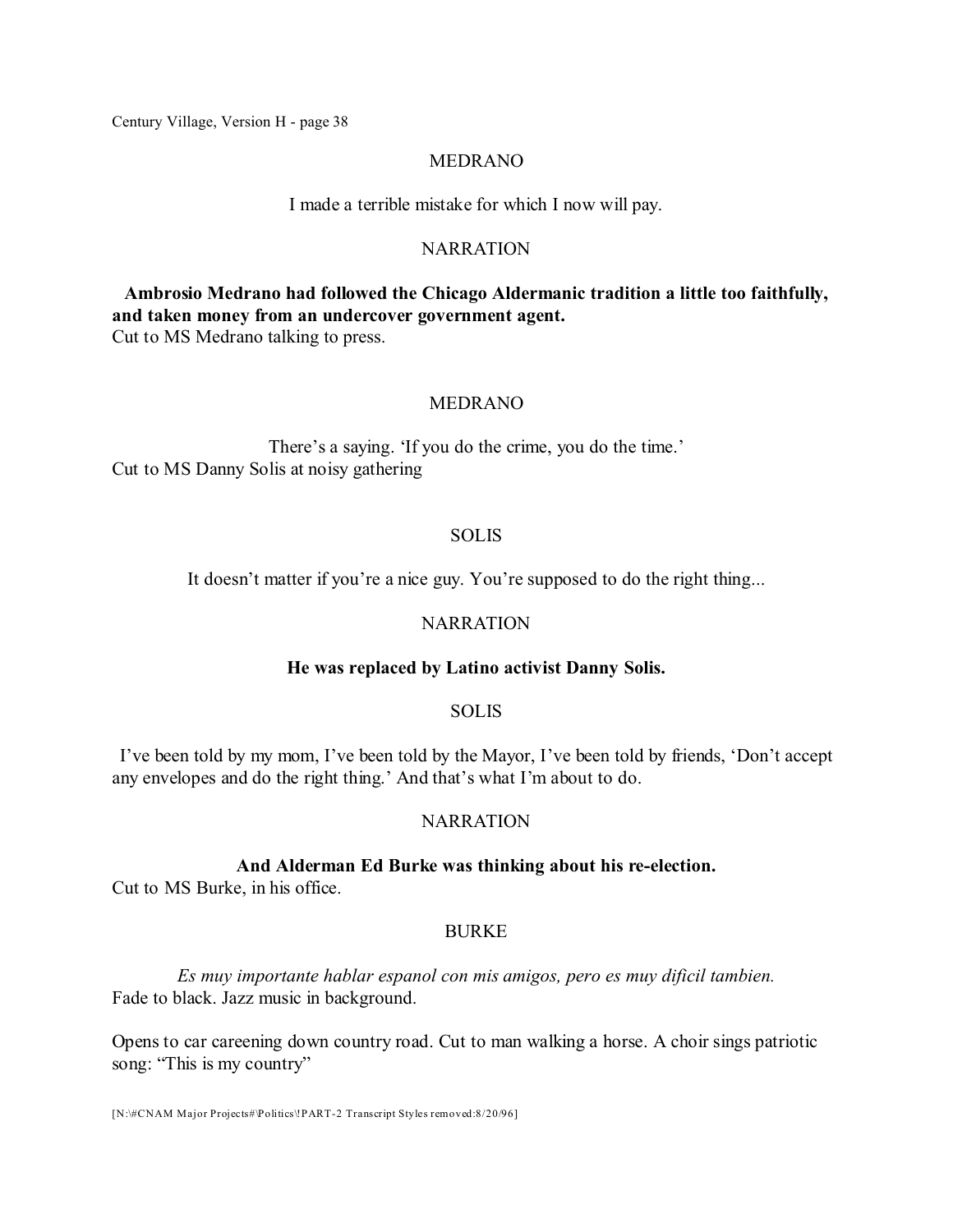#### **NARRATION**

# **There is an alternative to spending years building intricate coalitions to share power. You can run everything yourself.**

Cut to pristine white church, quintessential New England scene. A man walks a horse.

### **NARRATION**

# **That's how it's done in some places in New England, home to that celebrated exercise in direct democracy, the annual Town Meeting --**

Cut to town hall sign. Cut to view of meeting from the window looking in.

#### **NARRATION**

# **-- where citizens can gather in the spirit of fellowship and harmony to decide the business of the town for the coming year.**

Cut to MS regular citizen Donald Gaskin in striped shirt waving a program.

#### DONALD GASKIN

Let's stop adding money and throwing it into a dump that we've already closed. It is not a problem, let's be done with this. Dismiss it and get rid of the next one too! Cut to Washington General Store owner Bill Lofgren addressing a small group.

### BILL LOFGREN

How many men are on the highway patrol? There's five, right? (Someone OC says "four") Four, ok, four? Two thousand dollars in uniforms. How come? Small potatoes, but I'm tired of spending all my small potatoes.

Cut to CU middle aged woman holding a program addressing the speaker

### WOMAN

How about if you just bought them all the same hat? How about if you could put a name badge on there. (Laughter)

Cut to MS man (holding a pen) with moustache smiling and shaking his head. Cut to line of people turning in ballots.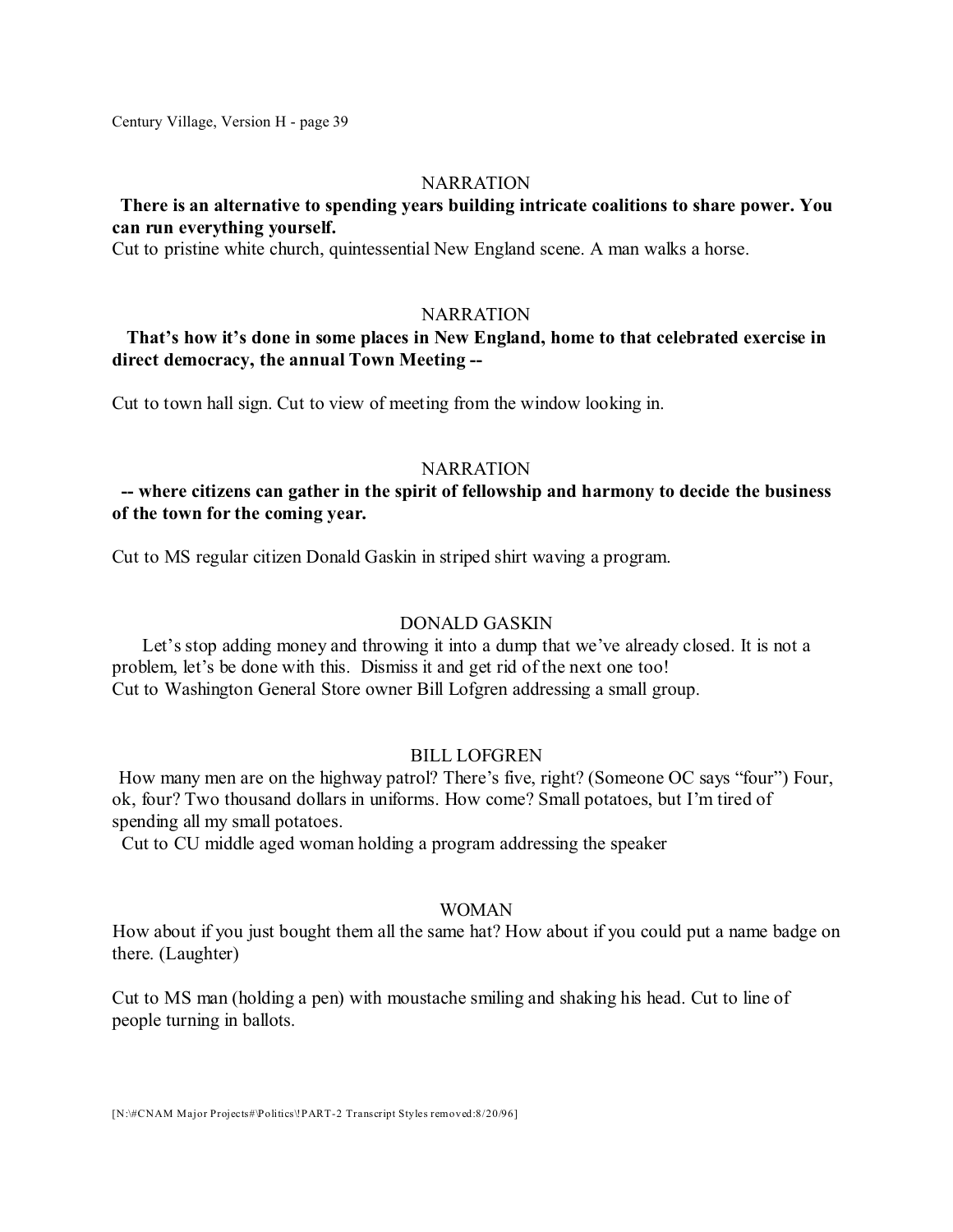#### **NARRATION**

# **It's not a bad deal. Show up once a year and you, too, can micro-manage your town's budget.**

Cut to LS Texas State Legislature dome. Dissolve to MS Texas lobbyist Brad Shields walking down the street. Percussion rises.

#### **NARRATION**

# **But if you live in a place with more than 600 people, you need to seek professional help. That's when it's time to call this man.**

Instrumental of "I'm an Old Cowhand" over traveling shot of Texas lobbyist Brad Shields as he walks toward the Capitol.

### BRAD SHIELDS

Most people in Texas obviously have to just live within the laws and have to comply with them, but I actually get an opportunity to change them. And it's really kind of an awesome feeling. Cellular phone rings and Shields fishes it out of his briefcase.

#### **SHIELDS**

Hang on a second. Hello, this is Brad Shields. Cuts to rear view of Shields walking and talking on the phone with the Capitol in the background.

### SHIELDS

Hello, Representative Guinness. How are you sir? What can I do for ya? Cuts to outside interview with journalist Sam Kinch

### **SAM KINCH**

The classic phrase is no Texan's life, liberty or property is safe while the Legislature's in session. And you see some of the reasons behind me. There are these people coming in and out of the Capitol. I mean, democracy sucks sometimes because it's just, it's not a neat process. Cuts to shot moving through crowded antechambers filled with lobbyists.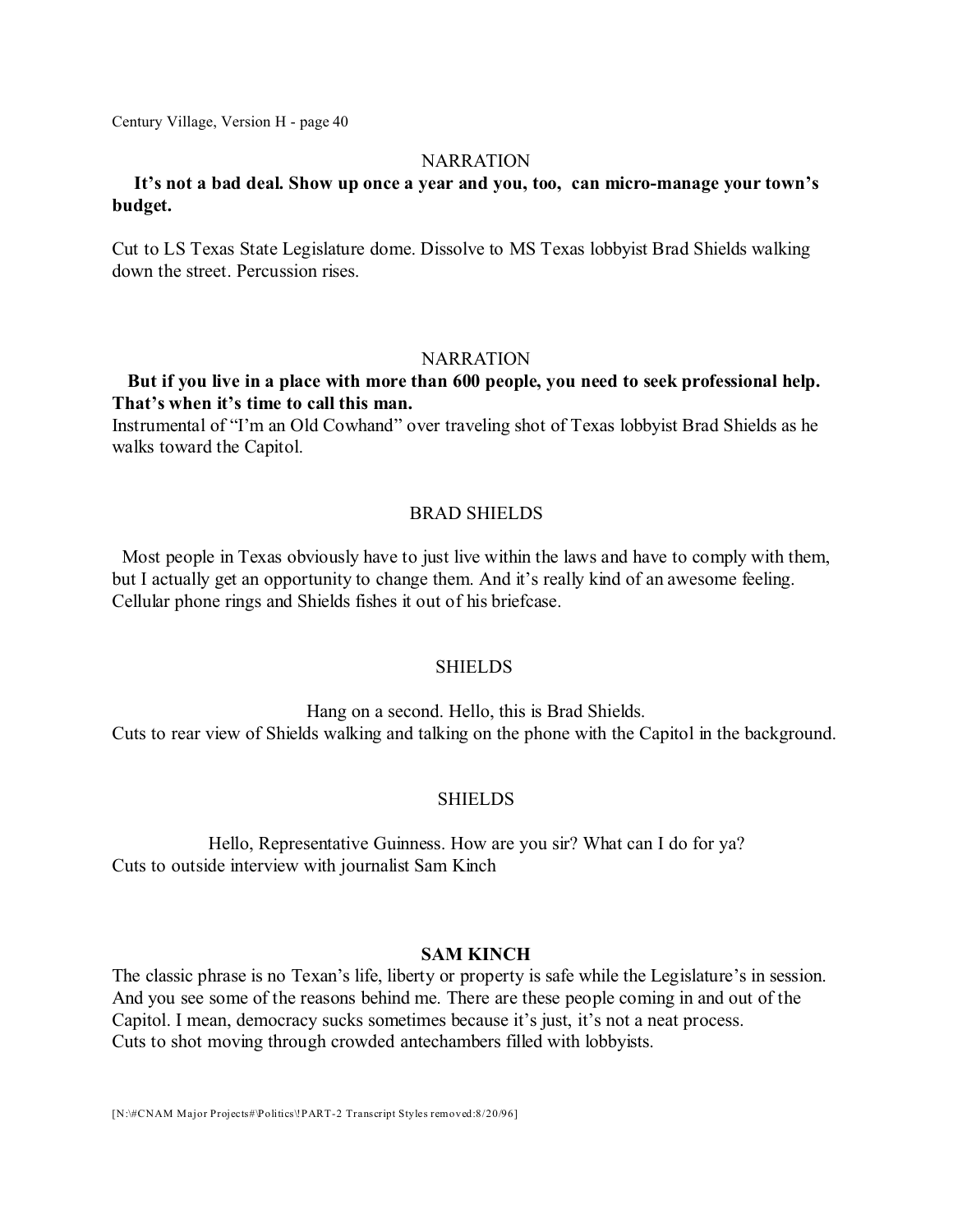#### KINCH VO

But when you get plenty of lobbyists coming down here trying to influence policy, it gets even worse.

#### **NARRATION**

# **It's a fact of political life. If somebody is making laws, someone else is trying to influence them.**

Cut to Shields schmoozing in the crowded halls.

#### SHIELDS

I'm looking for any of the health care lobby, to see if any of the hospital guys are here--

### NARRATION

**But writing a letter to your representative just won't do if you're a corporation or association trying to protect your members' interests. Enter the lobbyists. They'll share their powerful friends with you -- for a price.**

Cut to interview with Lieutenant Governor Bob Bullock.

### BOB BULLOCK

The lobbyists' my paid friends, because they're paid to be my friend. The only place in Texas that I know of where you have paid friends, here in Austin, TX.

Cuts to Mariachi band playing "Oh Boy" on the rotunda floor with Title: "Hat Dance, Austin TX" Cuts to montage of individual lobbyists on their cell phones as music continues.

Music fades down over Brad Shields VO and after a few more shots of chatty lobbyists cuts to Shields on his cell phone at the Capitol.

#### SHIELDS VO

There are a class of lobbyists who can move mountains. They're the kind of people a corporation will pay a lot of money to make that one phone call. But there are lobbyists more like me, which are the jack-of-all trades, we do the grunt work.

Cut to MS Shields being interviewed.

#### SHIELDS

We do the day-to-day lobbying of passing legislation, or getting amendments put onto bills, and those are the everyday kind of lobbyists. That's what I present myself to be. Cut to MS Shields addressing a conference room full of people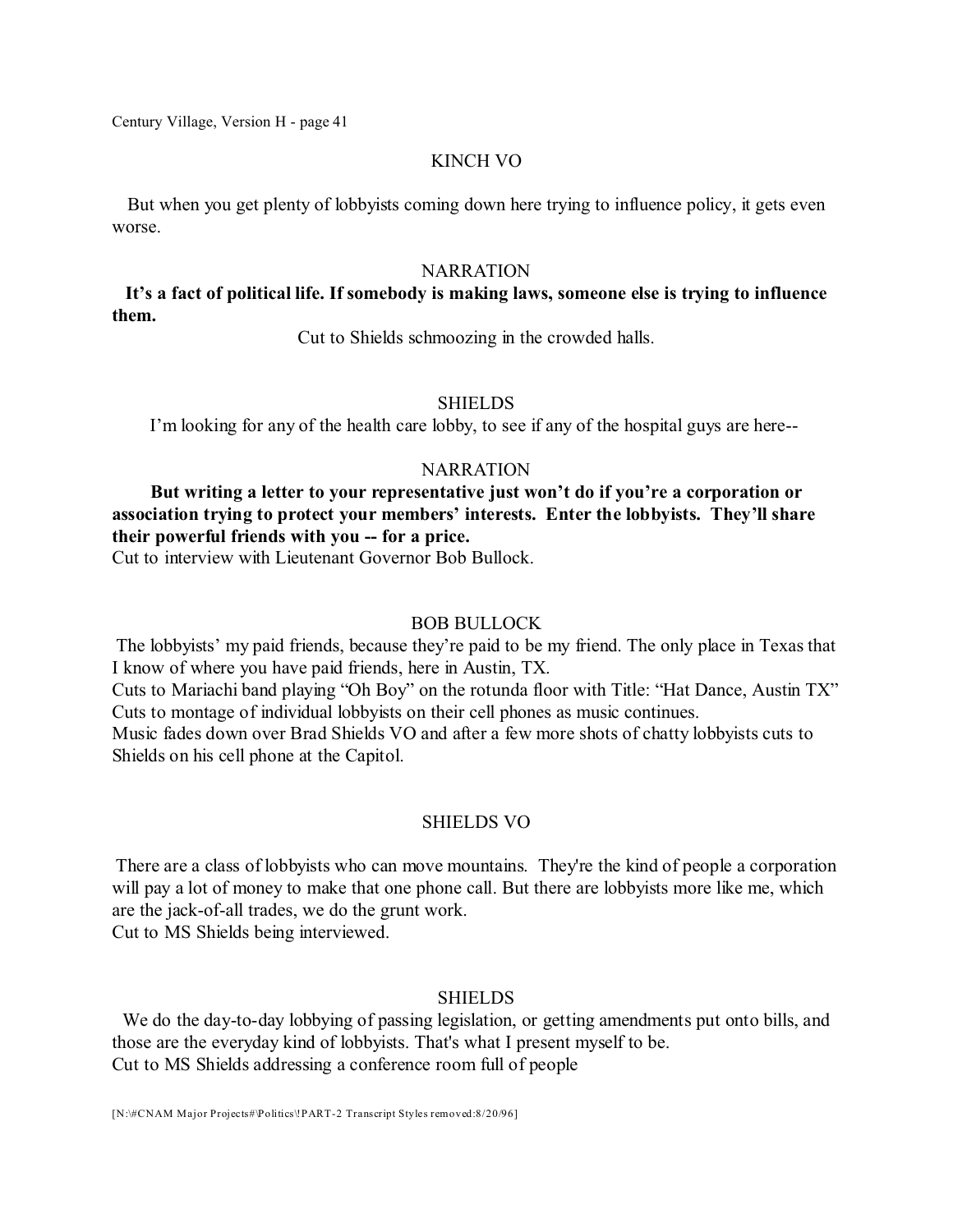#### SHIELDS

I'm a lobbyist, uh, I almost might go as far as to say I'm a typical lobbyist. I'm not in denial, I know that's what I do, my therapist says it's good to talk about it, so that's why I'm here. Cut to MS male audience member

### **SHIELDS**

But it's a job that I sincerely love.

Cell phone rings. Cut back to MS Shields

#### **SHIELDS**

Hang on just a second. Hello, this is Brad Shields.

Cut to Texas lobbyist Babe Schwartz laughing as he walks down hallway with folders under his arm.

#### **NARRATION**

# **Babe Schwartz, longtime state senator turned longtime lobbyist, has stalked the halls of power in Austin for over forty years.**

Cut to MS Schwartz greeting people as he walks into an antechamber.

#### SCHWARTZ

Ain't it wonderful? Ain't it wonderful never to be dead? Hi, how are you doing? Alright? Cut to MS Schwartz greeting legislator

#### SCHWARTZ

Hi, Joel. Appreciate you coming out, ol' boy.

#### JOEL

What can I do to help you?

#### SCHWARTZ

I just wanted to talk to you

#### SCHWARTZ VO

Lobbyists by and large get a bad name because the public doesn't understand, that-- Cut to MS interview with Schwartz in blue oxford shirt on couch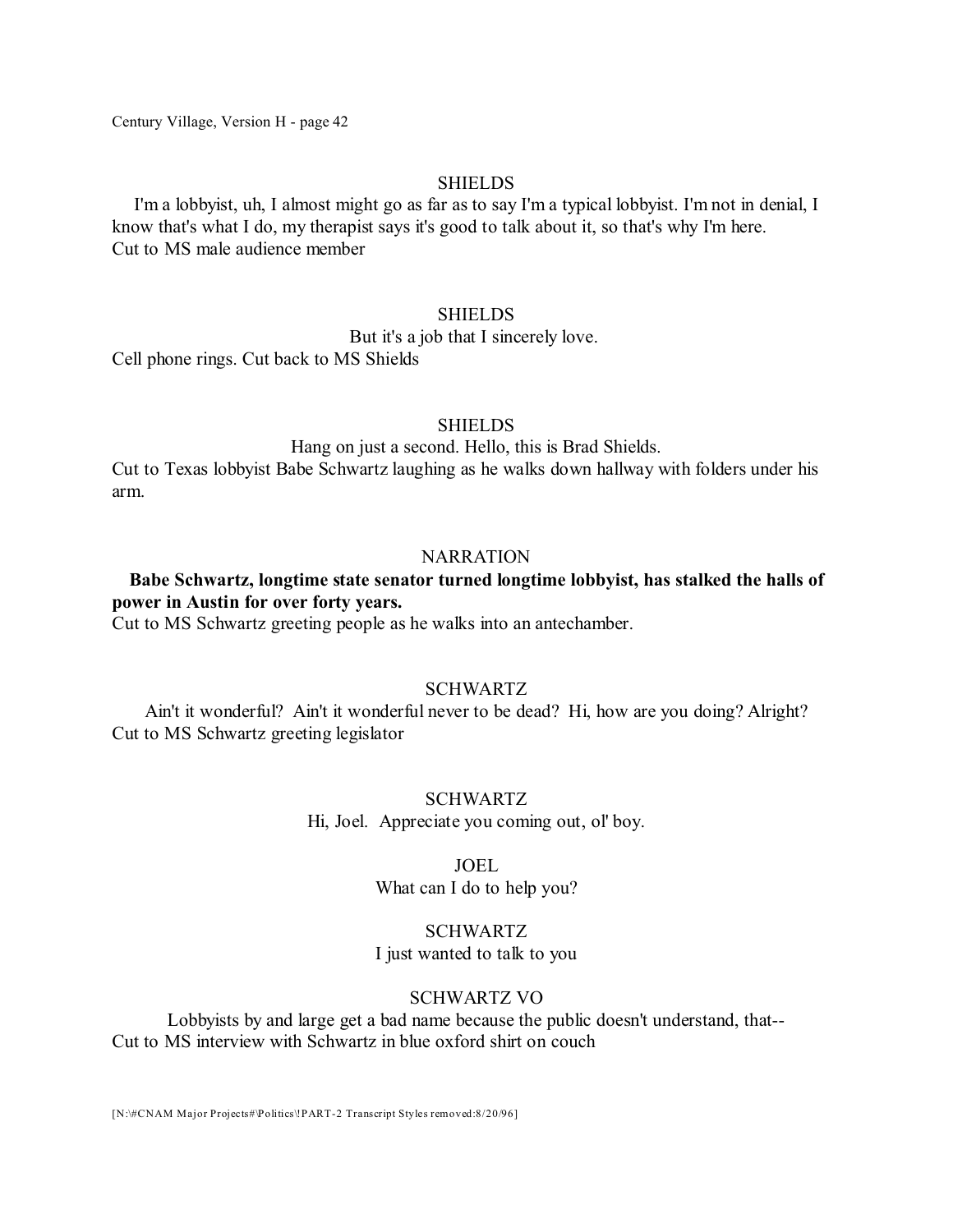### SCHWARTZ

--the membership would not know anything about either side of ninety percent of the legislation up here if there was not a lobbyist representing a special interest who told them what that legislation was all about.

Cut to MS Schwartz's back as he talks to legislator at legislator's desk.

# **SCHWARTZ**

I promised to bring over as you recall the John performance review, because I don't want you to have to waste your time finding it... Cut to interview with Jim Hightower

### **HIGHTOWER**

Of course the lobbyists' say that they're the experts. And why shouldn't they be the ones that are writing the laws. I think of John Kenneth Galbraith who once said that "if all the experts were laid end to end it would be a good thing." I think the problem in our society is we have these experts who are writing laws not for the benefit of the public good, for the benefit of their good.

Cut back to crowded halls. Shot zooms out to WS of the crowded room.

### DAVID MCNEELY VO

Many of these people are former legislatures or former legislative aides. They are people who know the process.

Cut to interview with journalist David McNeely.

### DAVID MCNEELY

Its kind of like the person who charges a hundred dollars to fix a locomotive and it takes him 30 seconds. And the person says "Why should I pay you a hundred dollars for 30 seconds work?" And he says "Its only 50 cents for the screw that I turned a quarter turn. Its ninety-nine fifty to know which screw to turn." And that's sort of what you see going here. This bald haired guy who you see at the base of the stairs is a former state rep.

Camera cuts to different angle with an OS of the bald man mentioned. Cuts to MS of white man with glasses.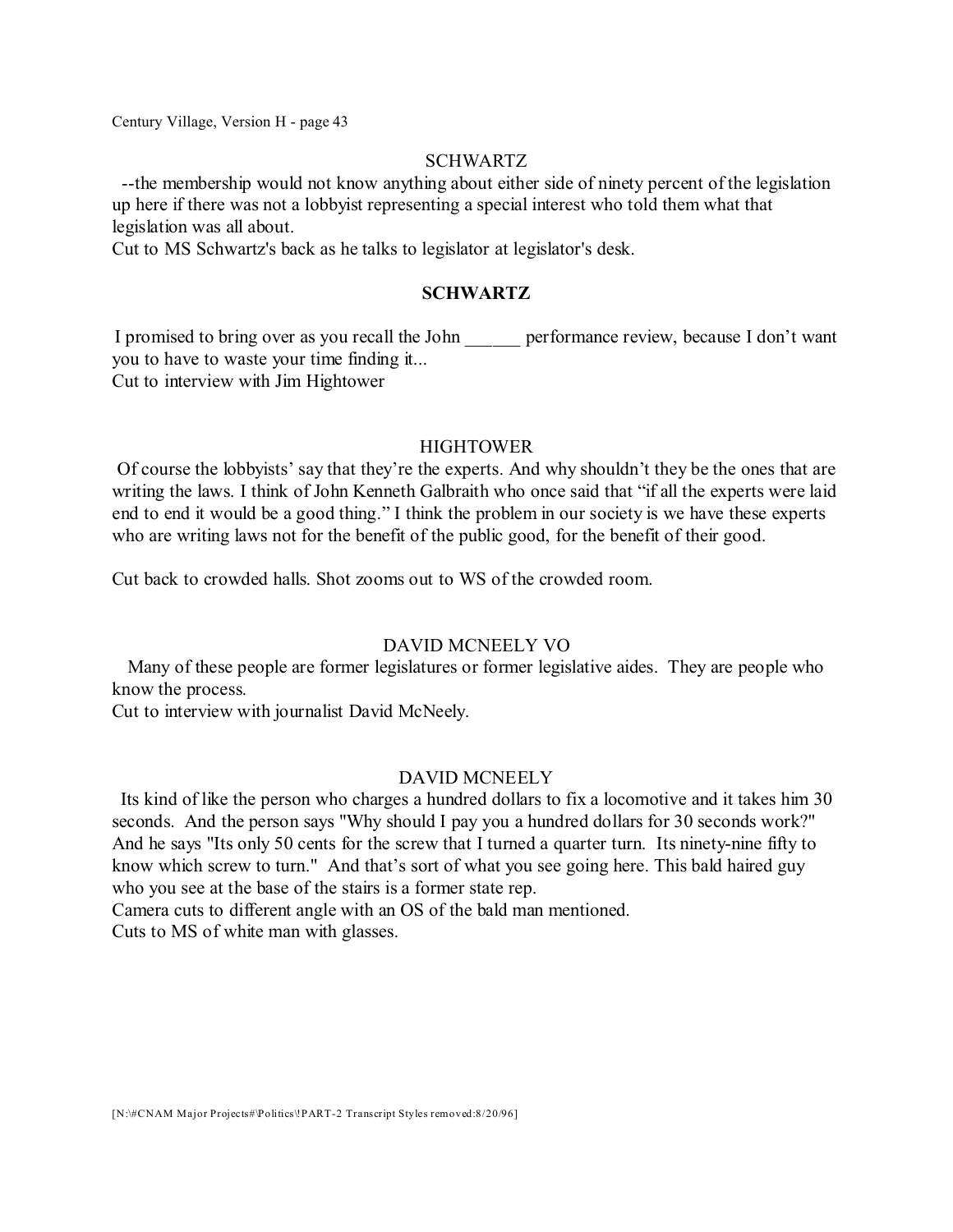### DAVID MCNEELY VO

That fellow there is a former state senator and now a lobbyist. Cut back to McNeely as he continues to point people out.

#### DAVID MCNEELY

The sort of short guy in the maroon coat is a former House Speaker Billy Clayton, now a lobbyist.

Cuts to WS including man being spoken about.

#### DAVID MCNEELY VO

The fellow talking on the phone is a former state senator, former House member, former gubernatorial aide, now a lobbyist.

Cut back to McNeely.

# **MCNEELY**

The guy with his back to us here-- Cuts to slow-motion shot of man being spoken about

### DAVID MCNEELY VO

a former member of the House of Representatives, now a lobbyist. Cut back to McNeely.

### MCNEELY

Legislators look at these other guys, that are former members, that are making 200, 300, 500 thousand dollars a year and they think, "I can do that." I mean, that is not brain surgery. Cuts to MCU of Babe Schwartz

### SCHWARTZ

Hugo, come here. Hugo, my man.

Camera pulls out for a 2 shot.

### HUGO

What can I do for you?

### SCHWARTZ

Nothing much my man. Hey, how's our coastal bill coming, coastal management?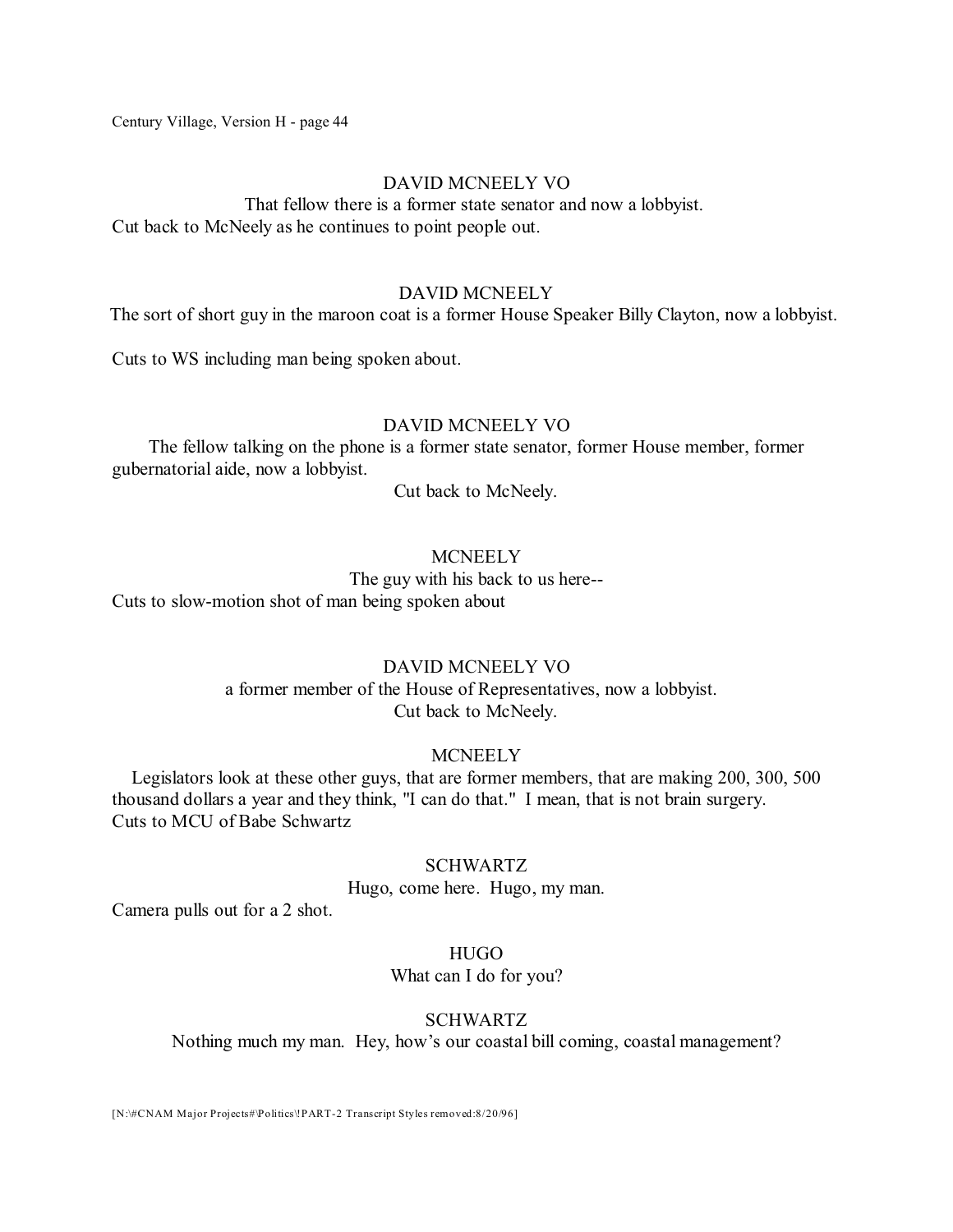#### **HUGO**

Great. We've got it. We've got it agreed to.

Cuts to CU hallway interview with Schwartz.

### SCHWARTZ

After being a member, I like this a lot better. I only have to represent my clients and my conscience, and I don't have to talk to constituents about either one. I don't have to have anybody tell me that I'm not representing them well, or that I didn't answer their telephone call, or that I didn't smile at 'em at the grocery store.

Cuts to MS former Member of the State Legislature and now lobbyist Lena Guerrero in pink standing at base of stairs.

#### **GUERRERO**

I love being on this side of the door. And its like my, my former colleagues in the House, I miss them, I miss being on the floor of the House except on payday. (laughs) Cuts to MS shot of Schwartz laughing.

### SCHWARTZ

#### Ain't that good?

Cuts to WS of Shields in the crowd. Cuts to MS shot of Schwartz looking around in crowd. Cuts to CU in to crowd.

#### **NARRATION**

**Newborn legislation is fragile and subject to raids from opposing interests. So the lobbyists have to be ever-vigilant, like mother hens shielding their young from predators.** Cuts to MS of Schwartz in the crowd

#### DEE SIMPSON VO

What they're doing is, they're waiting for members to come out. This is one of the only places you can catch them.

Cuts to MS of lobbyist Dee Simpson

#### SIMPSON

It looks like there's something crazy going on. Like someone's giving away tickets to something interesting. And their not. And what's really happening is they're waiting to talk to one guy or two women or another gal or something about one little item and they'll spend a lot of time doing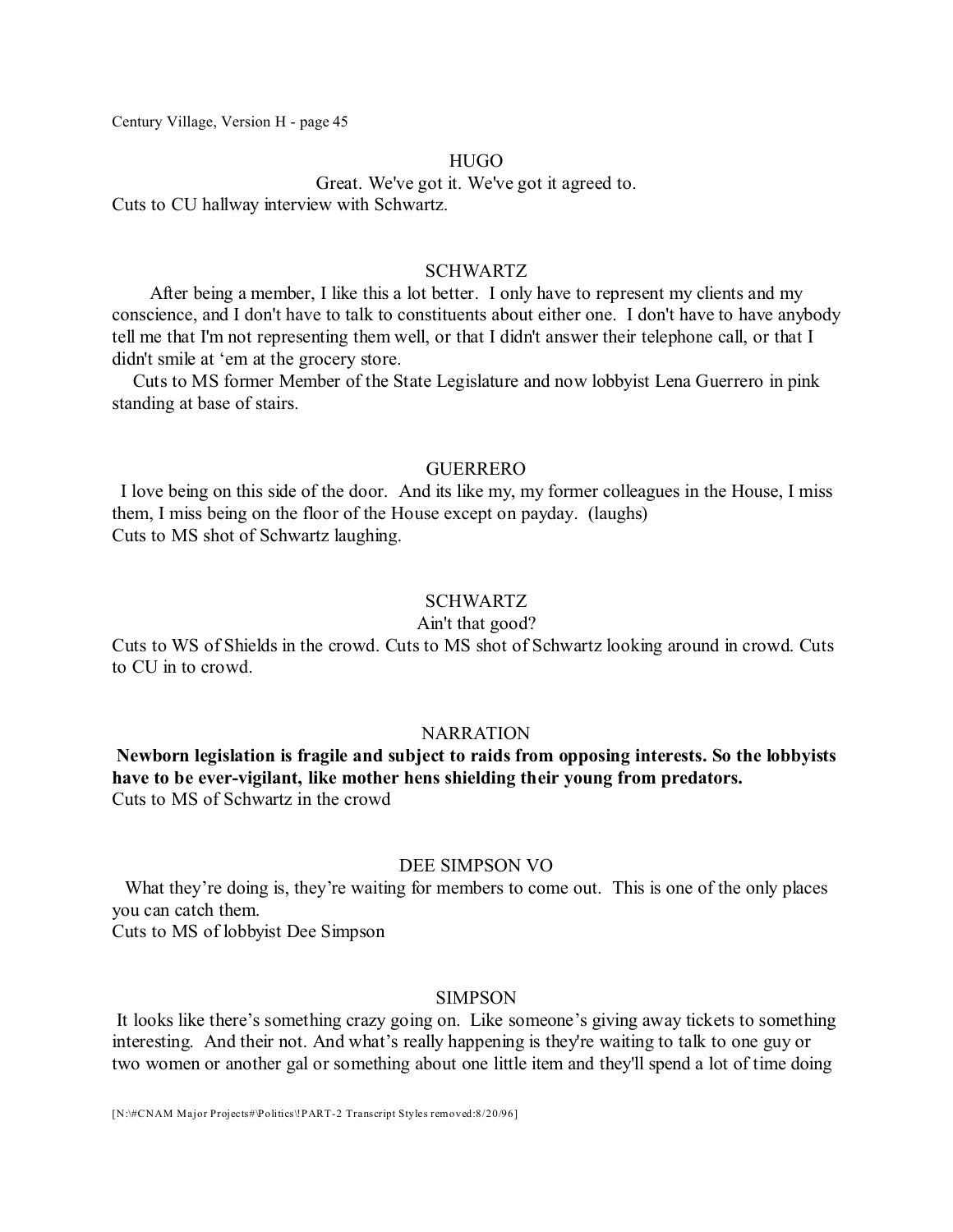it.

Cuts to WS of Schwartz cross floor to catch up to a member

### SCHWARTZ

Hey, oh Bob, I don't want to slow you down. That's the Kubiak bill and that's the limit of liability for all volunteer fire departments cause it.... And I know you've seen it and I know you're a co-author but I want to tell you it is.... We can pass this goddamn bill and every volunteer fire department in Texas will have limited liability of 100,000 and 300... Cut back to Dee Simpson interview

#### SIMPSON

This is really the magic moment that they've all been waiting for. They may want a little bit of a language change, or they may want to have a hearing on it, or they want to get it out of committee or they've changed, they're verifying something, changing a vote...

Cut back to Schwartz schmoozing the legislator.

#### SCHWARTZ

In your bill, only those who chose to become a non-taxing district would have that limited liability?

### MEMBER

### That's right.

### SCHWARTZ And it would leave all these other folks out.

#### MEMBER

That's what I wanted.

### SCHWARTZ

No, I know, I understand that. But a few of them would get the limited liability whether --

MEMBER Well, we'll just see how it goes.

### SCHWARTZ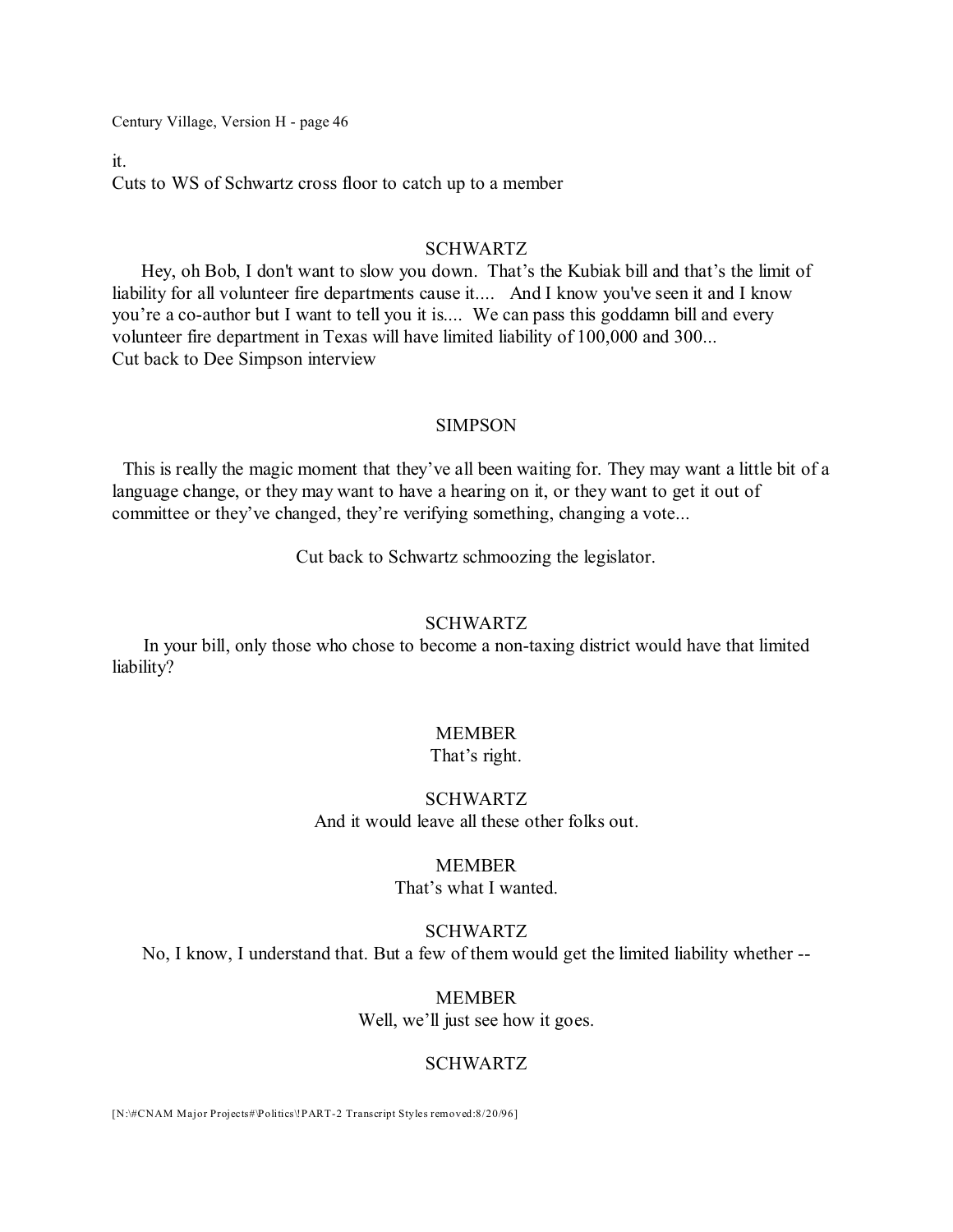See how it goes. Now I just want you to know--

#### MCNEELY VO

One of the problems is that the organizations and interests groups and professionals that have money can afford to hire good lobbyists.

Cut to interview with Dave McNeely

### **MCNEELY**

The ones that don't have as much money, on behalf of small kids on AFDC or that sort of thing, they don't, ah, get taken care of as well, simply because they can't afford to have the people up here (cutaway to back of Schwartz) with the kind of access and experience to make those things happen. So what happens is, it's the golden rule. Those with the gold rule. Cuts to WS of Schwartz at the checkout counter of the cafeteria, talking with State Senator Rodney Ellis.

### SCHWARTZ

Can I pay 20 cents? Can I pay this one? How much is it? \$1.30? I'm gonna, I'm gonna file an ethics report.

Cuts to a WS of Schwartz with Ellis.

# SCHWARTZ VO

It is a hands on, press the flesh, smile and be smiled at, keep your good humor and if you get mad, don't let anybody know it business.

Camera follows Schwartz and Ellis, Schwartz laughing.

### ELLIS

If he thinks,..(inaudible) If he thinks I'm going to vote with him for a dollar 37 cents he has been drinking.

Schwartz grabs back ice cream.

### SCHWARTZ

You've got to convince the public that you're sincere and honest and that you conduct yourself properly at all times. And once you learn to fake that you've got it made. Cut to a bunch of lobbyists conferring by a stairwell.

#### MEMBER OR LOBBYIST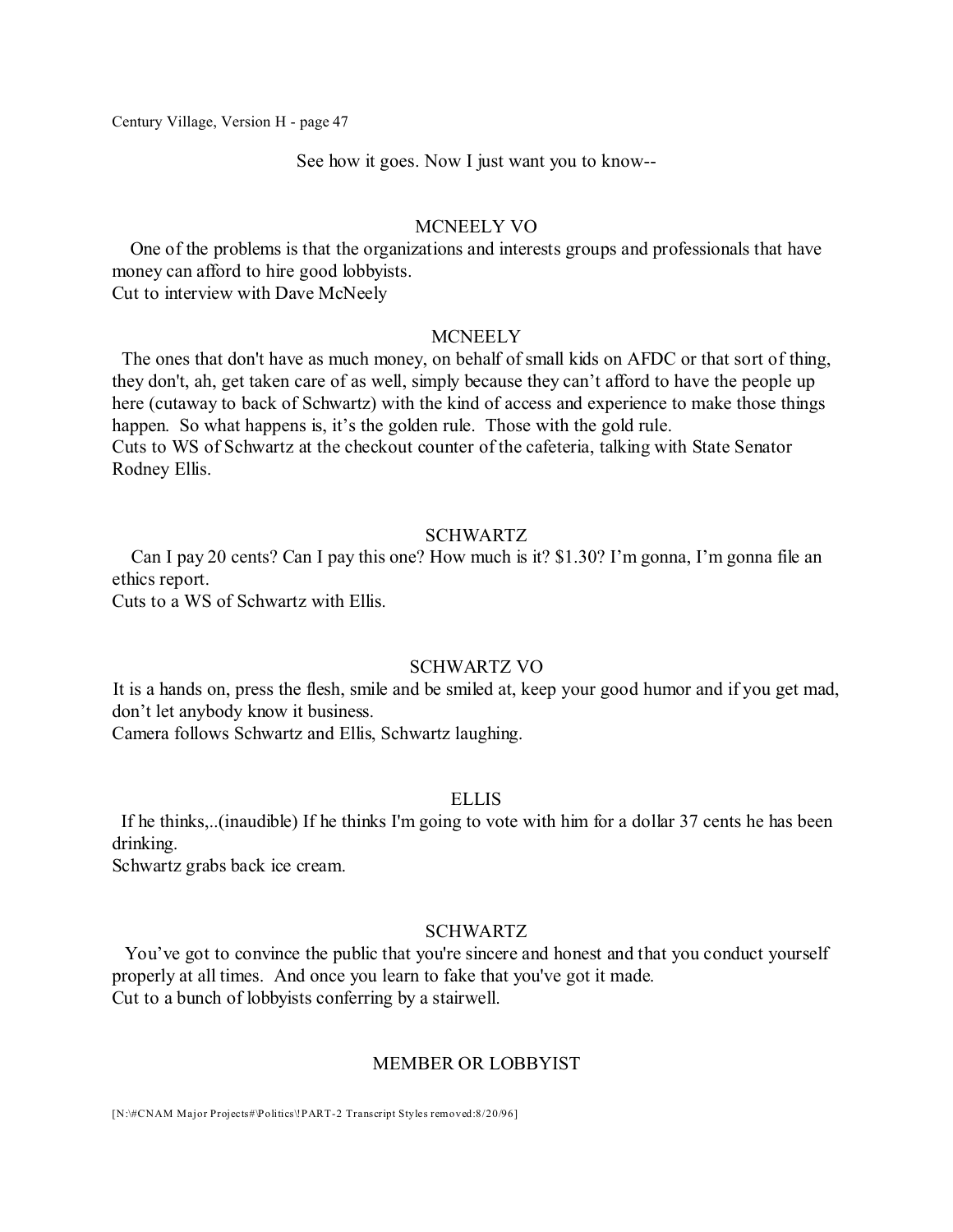Isn't this the man who helped get all that money for UTMB in Dallas?

# OTHER MEMBER

Yes. It was pork.

# MEMBER Pork?

#### OTHER MEMBER Yeah.

# MEMBER Now aren't you trying to put UTMB out of business?

# SCHWARTZ

No, I'm just trying to put them out of the business of competing with private practitioners.

MEMBER You're trying to--poor old UTMB.

# OTHER MEMBER

He wants the parent to stay in business. Cut back to interview with Dee Simpson

# SIMPSON

Politics is constantly making adjustments. Politics is always about fixing the last mess and we almost always forget and never tell the public that we just created a new one. (music fades up) But it's the nature of the deal. And it's buying time. There are a lot of elements of the society that are not committed to getting along together.

Cuts to aerial WS of rotunda floor with people crossing.

# SIMPSON VO

And so, here we have it. We're stuck. Two guys shake hands mid Rotunda then walk off in separate directions.

Fade to black. Card: A Texas legislator earns \$600 a month. That wouldn't cover Brad Shields' cell phone bill.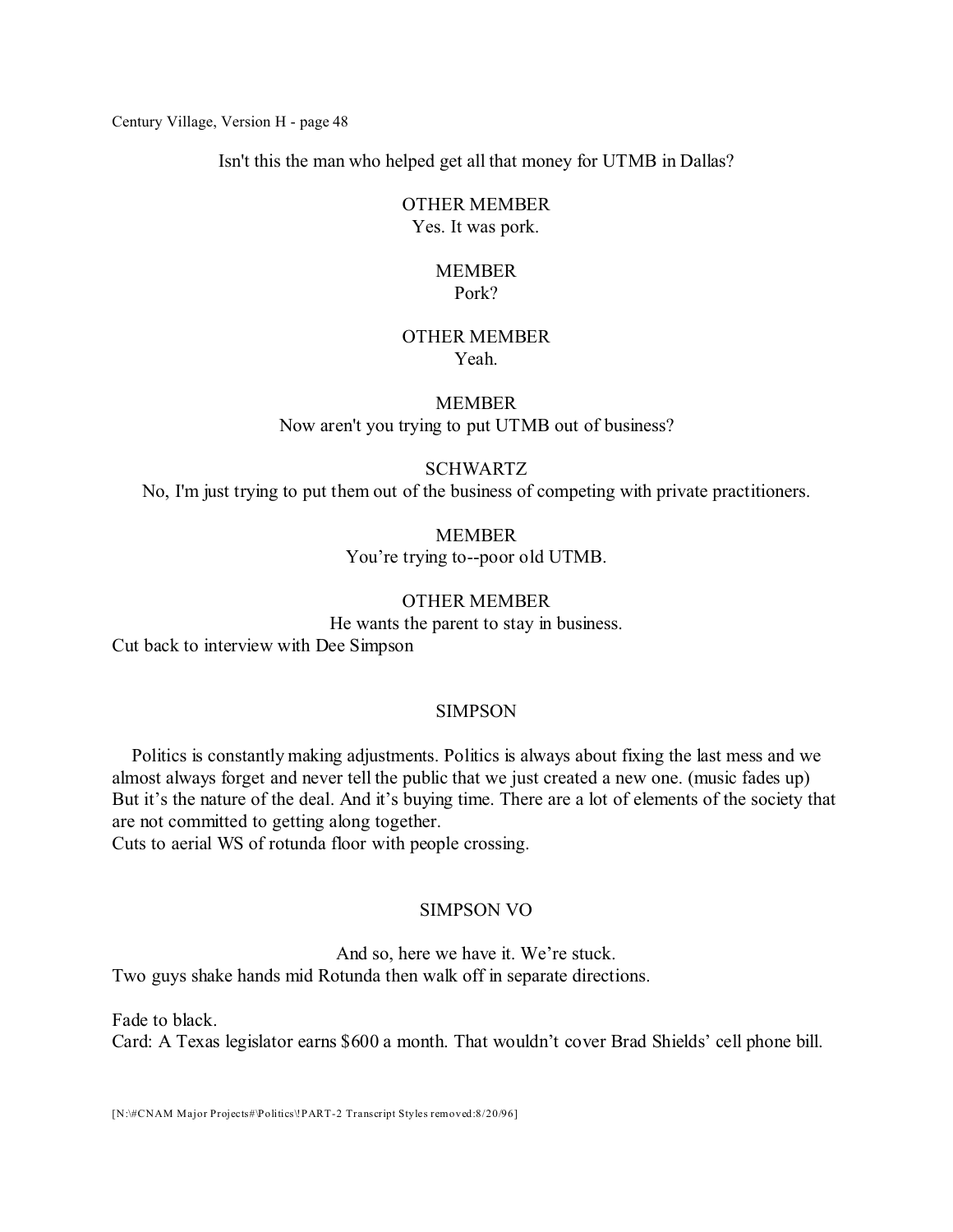Opens to interview with Dave Jennings, former Speaker of the Minnesota House

#### DAVID JENNINGS

I think it's widely viewed and certainly taught in the universities of this country that politicians are the leaders of our country. It's a crock. Politicians are the followers of the country, they're the professional followers.

Cut to scenes of State Senator Rodney Ellis schmoozing members on the legislature floor. Cut to other members conferring.

#### JENNINGS VO

They're brokers of interests. And if they're good at it, they're honest brokers. They try and get the players around the table, and make a deal that people can live with. Cut back to Jennings interview

#### JENNINGS

And there's nothing inherently seamy or unacceptable about that. It's a job that needs doing. And good politicians are in short supply and high demand.

Cut to shot of legislature floor from the balcony. Zoom in to Ellis talking with three other men, one of whom is Lt. Gov. Bob Bullock.

#### **NARRATION**

**On the other side of the lobby lies the ultimate arena of competing interests, where laws are passed and society is altered. Here, victory is forged by the most skillful brokers -- the few who deserve to be called "born politicians".**

Cut to interview with Rodney Ellis on the balcony of the chamber.

### RODNEY ELLIS

Some people would probably say that I'm the ultimate compromiser. And from time to time I do worry about being so interested in trying to get a deal done that I get caught up in trying to compromise too much. But the harsh reality is, I think in politics the key is to ask for what you want and then take as much as you can get.

Cut to WS of legislature in session with Bullock at the podium, banging the gavel. Camera zooms in to a MS of four men huddled in conversation, one of them being Rodney Ellis.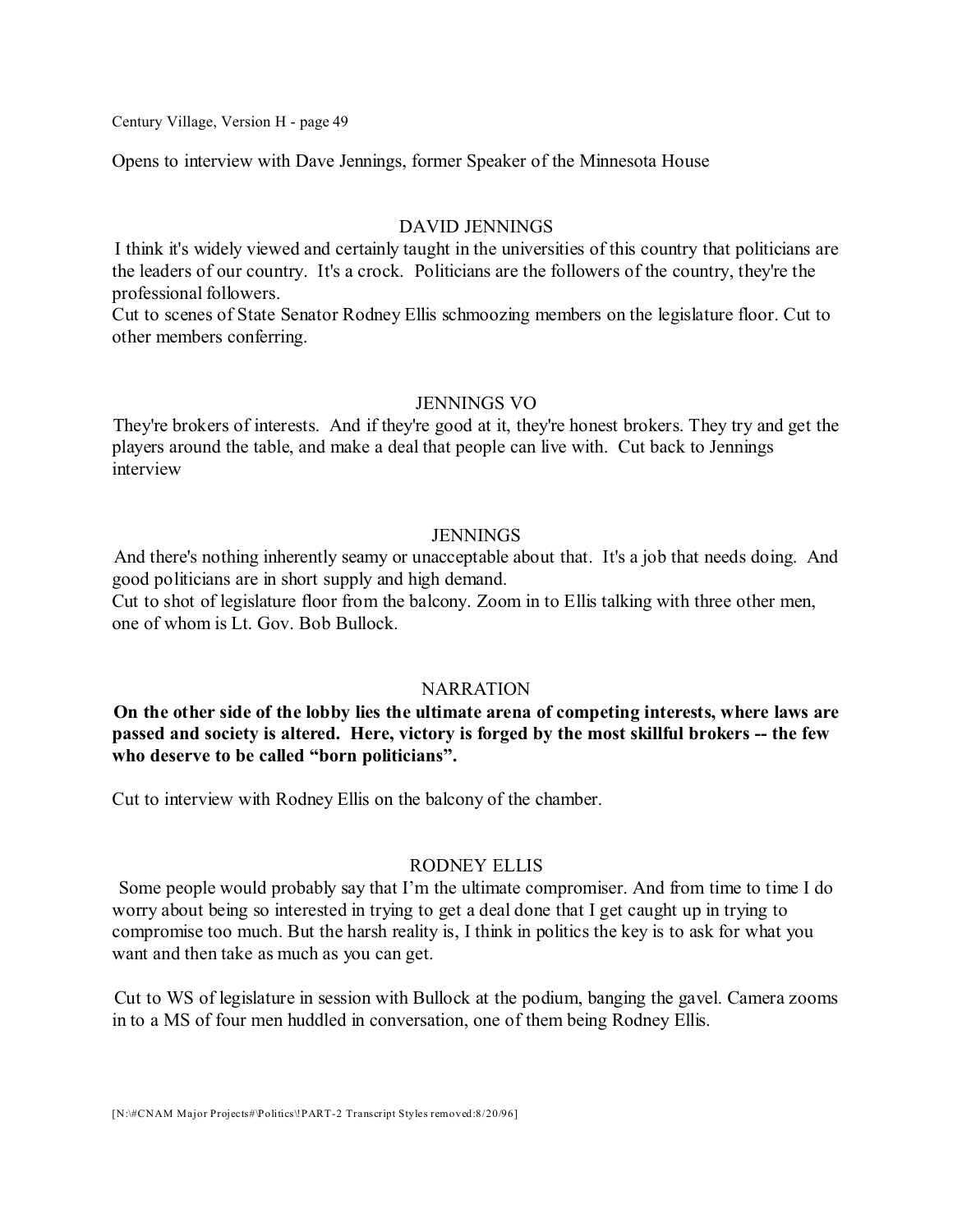### **NARRATION**

# **On today's docket: Senator Ellis' bill on judicial redistricting, which would increase the number of minority judges.**

Cuts to a WS zoom to CU of Ellis and balding, white legislator in conversation. A bit of arm twisting is underway.

### ELLIS

You alright with me, on judicial selection? You're a good man. You're usually the main one I can count on. If the rest of these goddamned Republicans would come around as quick, we could do something to save this place.

### **NARRATION**

# **He's counted heads and has come up one short. Now he's pinning his hopes on one particular conservative freshman.**

### **ELLIS**

# Patterson's on.

Cutaway of legislators sitting at desks while conversation continues.

### ELLIS VO

### Galloway. That's six.

Cuts back to Ellis and same guy from a slightly different angle

### ELLIS

And I got Sims there which gives me 22. That JR and I got to have him stick with me all the way and I think he understands that, I know you got to work on it a little bit. He'll get there.

Man laughs and they part ways.

Cuts to sync with Ellis in conversation with Lt. Gov. Bullock on floor of the chamber

# BULLOCK

My question is, I told them I'm not going to run until you tell me your people are here.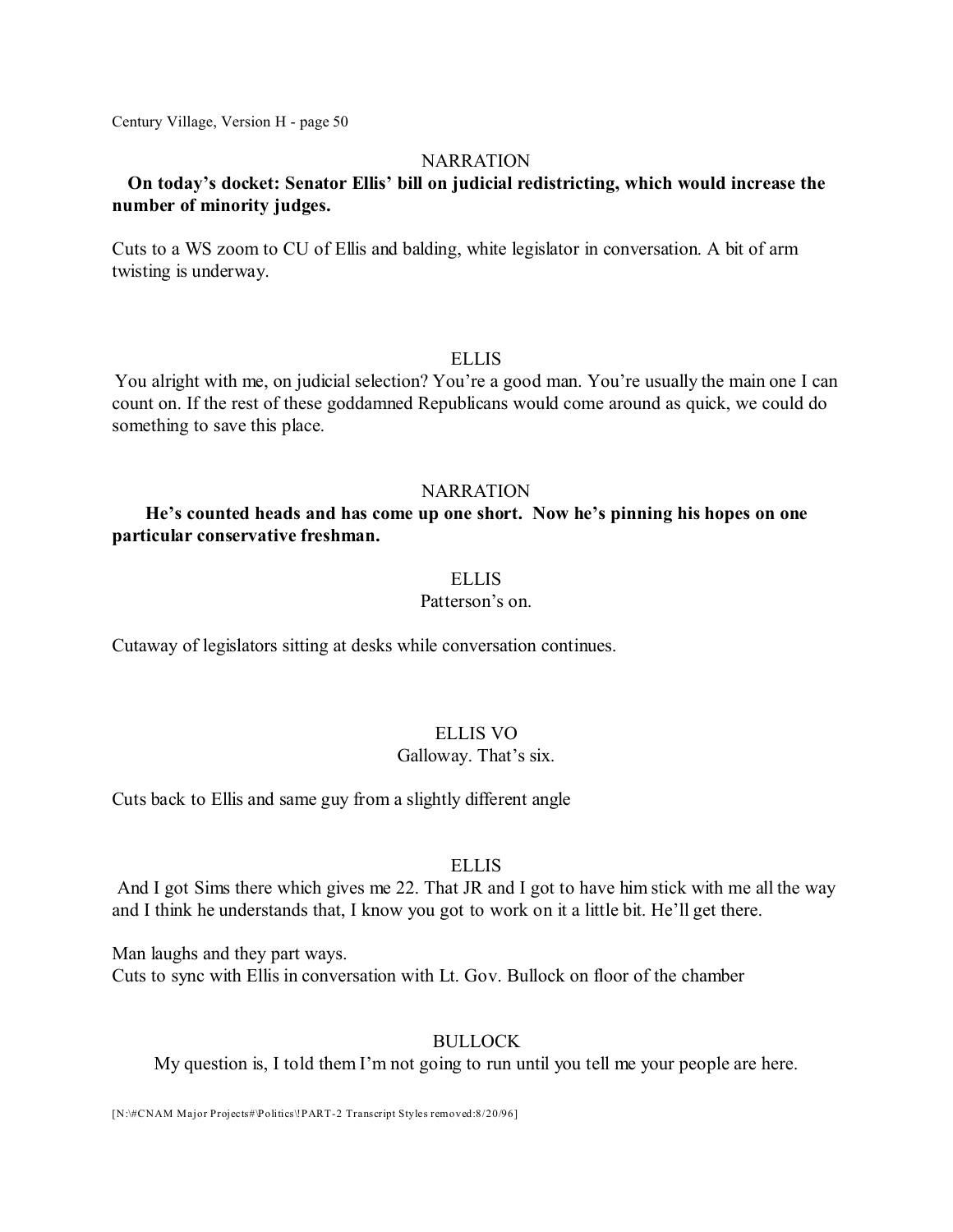#### **ELLIS**

#### OK, alright, thank you.

Bullock walks to the microphone and convenes the session, banging the gavel. Cut to profile of two young men in suits standing up.

#### BULLOCK VO

A quorum is present. Please rise for the invocation. Cuts to WS of members standing with heads bowed on chamber floor.

#### BULLOCK

We humbly pray that you may continue to bless this body and our decisions. Amen. Legislators go back to what they were doing.

### ELLIS VO

Haywood, Nixon, I'm praying for you all. I said, "Lord, keep 'em with me." Cuts to MS of Ellis and a group of legislators. Ellis is strong arming Senator Galloway.

### ELLIS

I was praying real hard for you, Galloway. I put in a special word for you, that you will have guidance and leadership.

Cuts to CU cutaway of Ellis and Galloway from behind and then back to another angle of conversation.

### ELLIS

But just to make sure you understand, when the bill comes up, I need you to vote to suspend and then you can vote against the bill.

### **GALLOWAY**

### Now, you're doing the bill today?

#### ELLIS

I'm doing the bill and the constitutional amendment since they're both, but on the constitutional amendment I need you to go all the way...

### ELLIS VO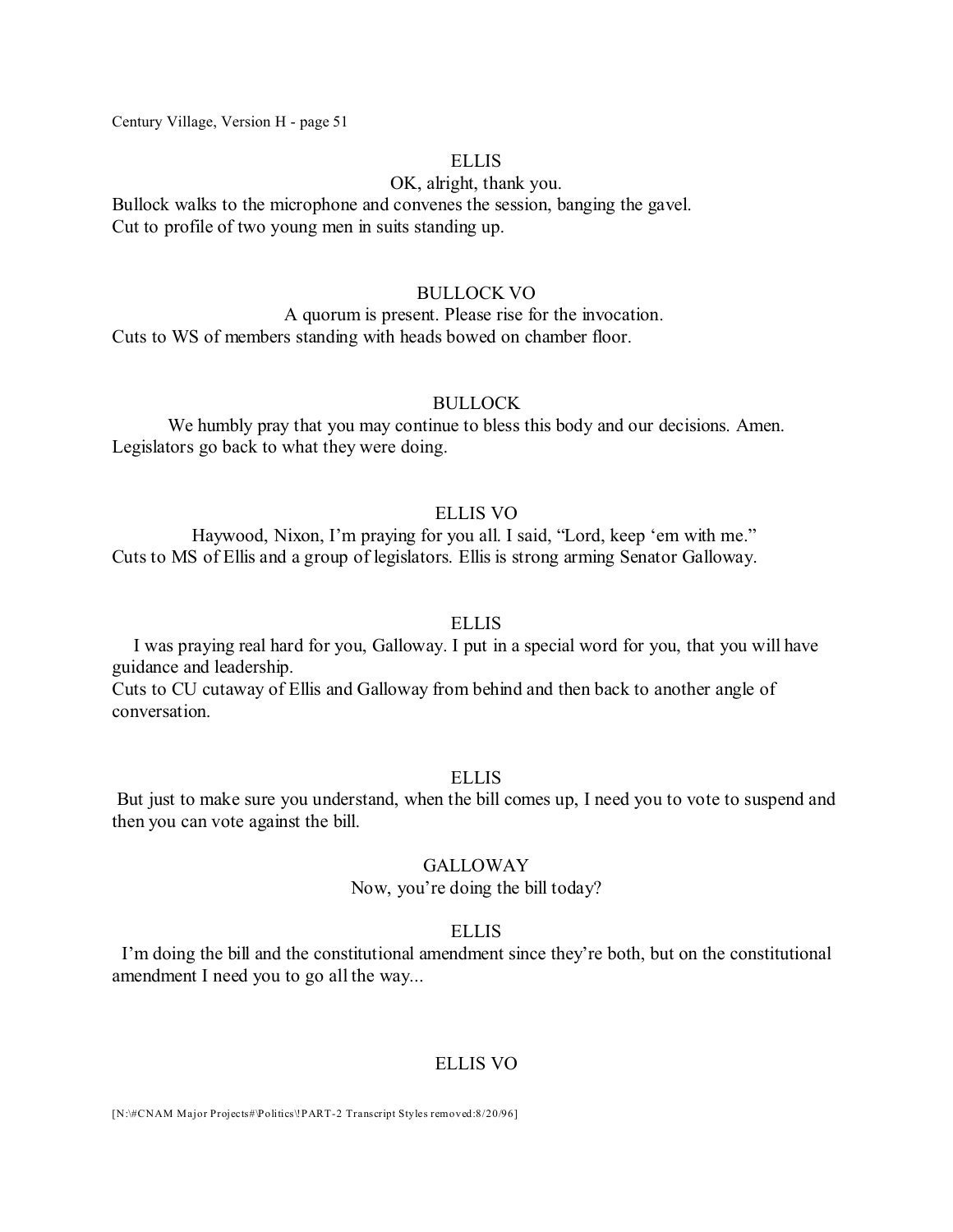To bring my measures up, I have to work with people. I have to bend over. I have to kiss ass. Cuts to Ellis interview by the stair

### ELLIS

But if I feel passionate enough about an issue that I want to get it up on the floor of the Senate, in order to be effective sometimes I have to go in and I have to bargain with people.

Cut to Ellis slapping the back of some guy leaning over a desk

### ELLIS

You're a good man.

### ELLIS VO

So I do my share of back slapping, arm waving, a little hugging and kissing

Cut to Ellis kissing woman's hand as she sits at her desk on the phone

### WOMAN

Hi Rodney. No you can't get my vote on judicial redistricting even if you kiss my hand. (laughs)

Cut to Ellis shaking another woman's hand

# ELLIS VO

I try and put people at ease even if they disagree with me on something philosophically. Cut to man standing on the floor.

ELLIS (coming into shot, talking with blond woman) I'm working hard. Trying to integrate the judiciary. I'm trying to let our people go.

# BLOND

### I'm for that.

ELLIS You voting with me? I can leave him alone.

### BLOND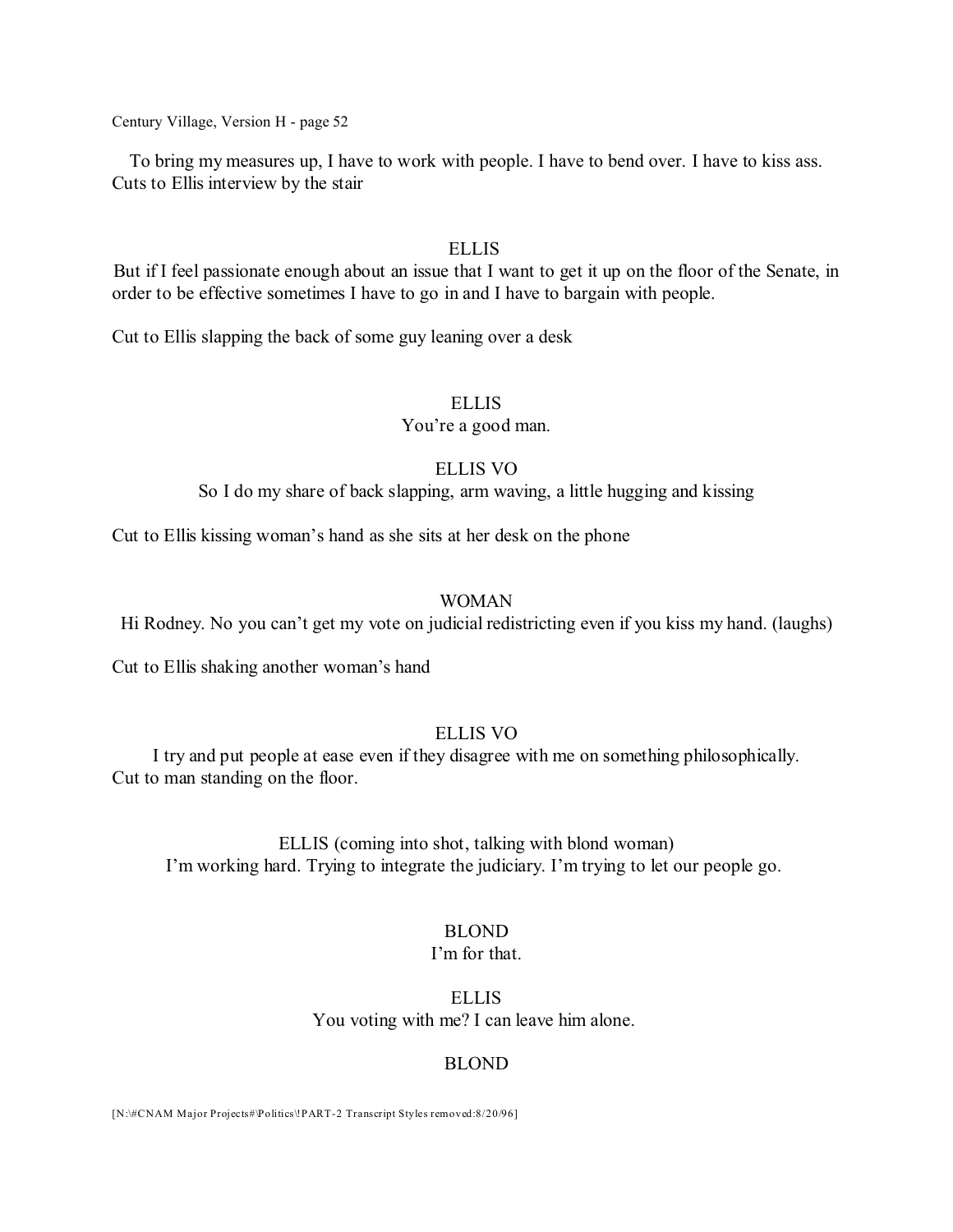#### I vote with you most of the time.

# ELLIS

### I know you do.

Cut to Ellis back with the boys, conferring.

# **ELLIS**

Alright. OK. And can you give me final passage if he flips if he can't. You want to vote against the bill?

# MARIO

No, no.

# GALLOWAY How long the debate's going to go on?

#### ELLIS

### Not too long.

### GALLOWAY You think it's gonna be short?

### ELLIS

I do. I can't do all of my rhetorical stuff. I had some good stuff I was going to tell 'em, I was going to tell 'em what no good, sons of bitches you all are. (Galloway giggles) But I can't do it now since I have a few of your votes.

Cuts to Ellis with another legislator

### ELLIS

Galloway, cause he's just a little nervous, he may not be there on final passage but he understands what constitutional amendments to go with, I don't think they'll do a lot of talking. Do you?

Cuts to MS of older woman at the podium Cuts to Ellis talking with secretary as gavel is sounded.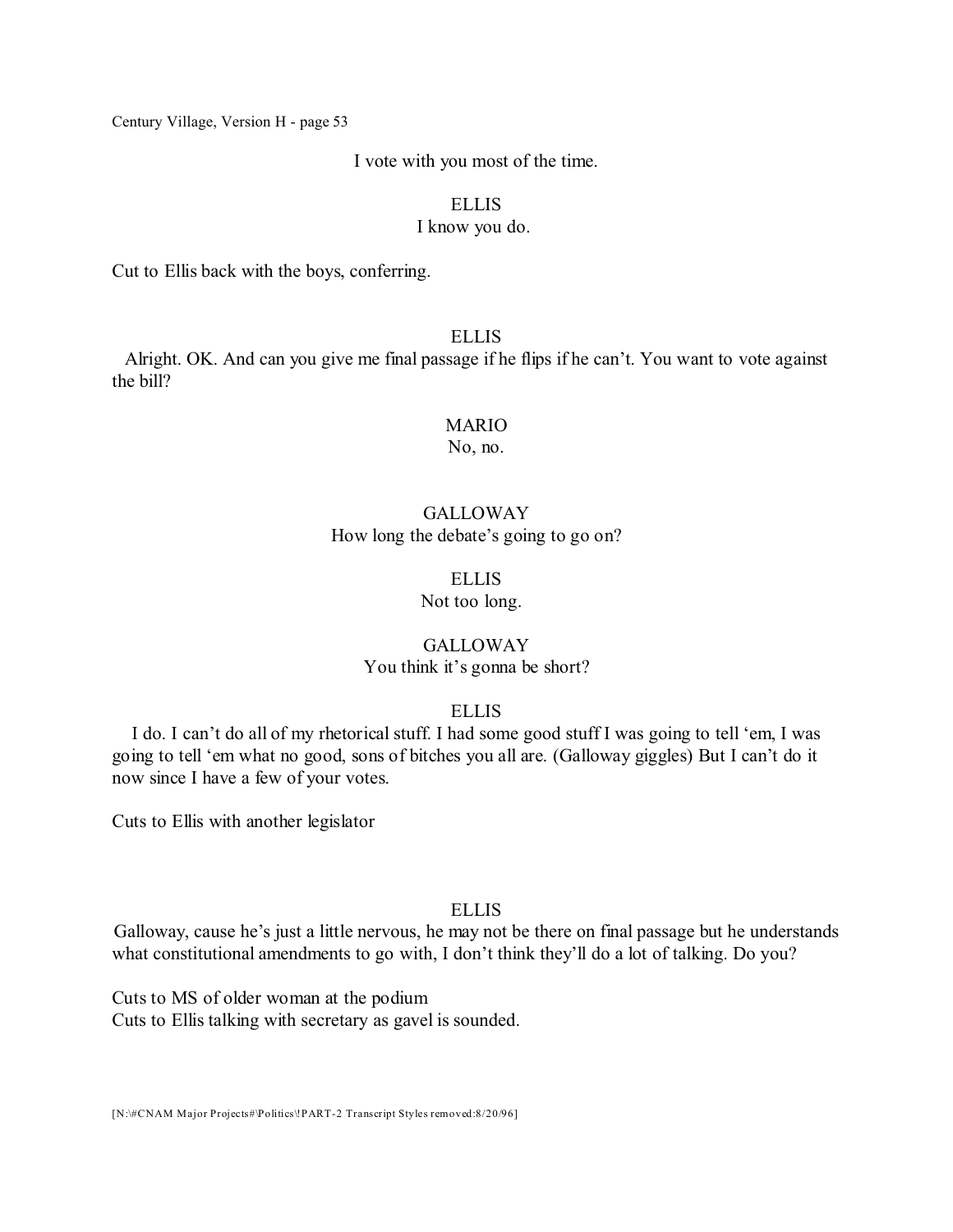#### ELLIS

Well, we did good work. So, Matwell's not here. I guess... That gets kind of dicey.

Ellis and secretary walk over to young woman and confer.

# NARRATION

#### **With Galloway wavering, Ellis may not make 21, and one sure supporter is missing.**

Cuts to Ellis talking with another legislator

MAN

Is Matwell going to be here?

#### ELLIS

I'm going to call and tell his office to track him down at the doctor's. I'll send Willie Dean. If he's at the doctor's, just roll him in here. Cuts to LS of Ellis on the phone.

Tell him I don't want to roll him out of the hospital bed but I goddamn sure do need him. This is judicial stuff cause I got 22 votes but you know how some folks get a little flaky...

**ELLIS** 

Cuts to MS cutaway of young boy and girl sitting in chamber Cuts to Ellis leaning over Galloway who rubs his eyes a lot and squirms.

#### ELLIS

Matwell's is in the doctor's office. Something's wrong with him and he's going to try to get here. If he doesn't get here, I got to have you on the three-day rule. I just want to make sure of that, cause that determines whether or not I bring it in. I won't have the votes to bring it up. But still, if you want to show voting against it somewhere you still can vote against the bill. You know, on the constitutional amendment, on the issue, maybe I'll have to weigh on the issue. I mean, you can go up there and check if I got 21 votes without you and then switch it but I've got to have you if I need you. And then on the ...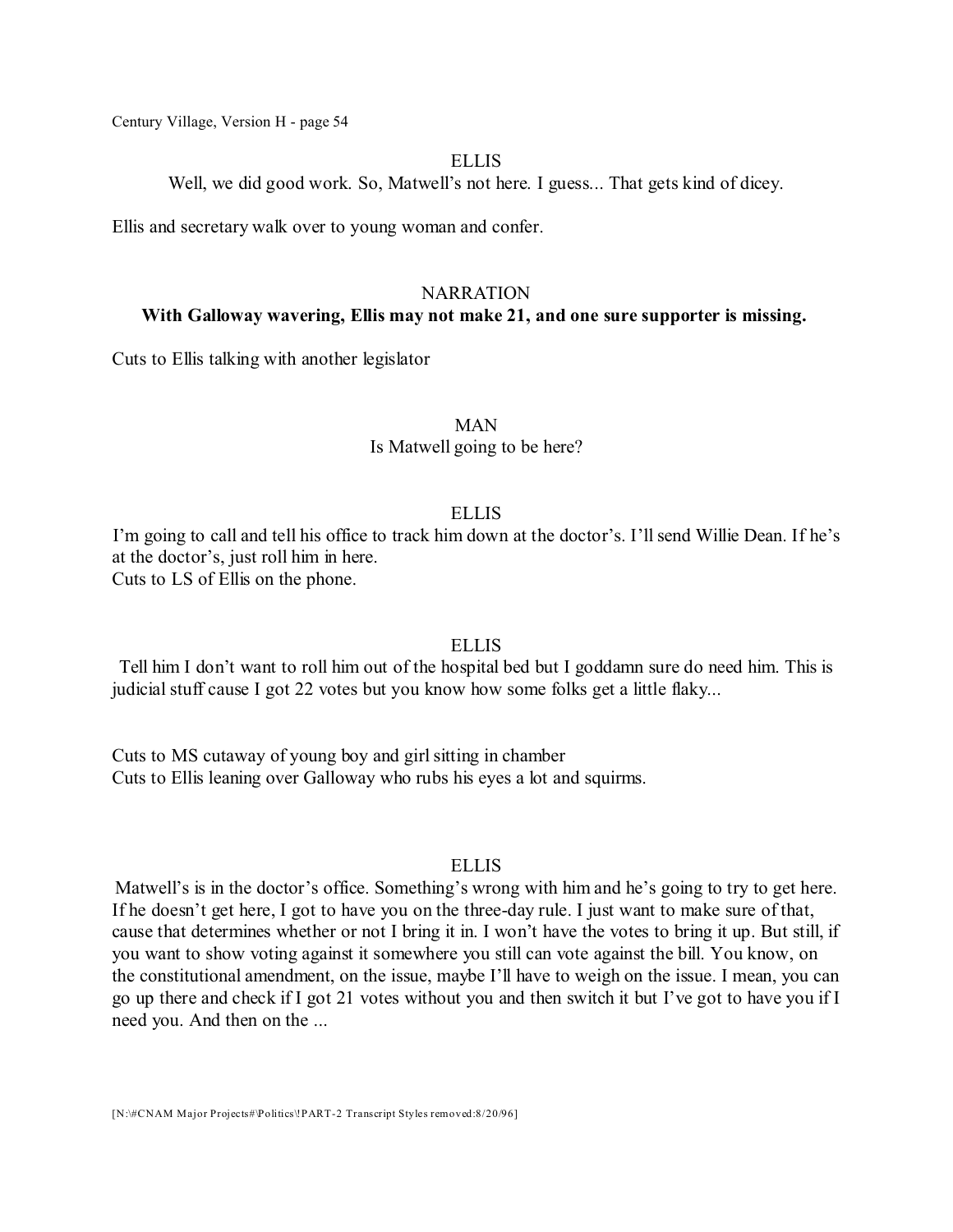# ELLIS VO

When I'm going around and I'm doing the personal interaction, I'm trying to appeal to people on a one on one level.

Cuts to interview with Ellis in chamber gallery

### **ELLIS**

I mean you got to know when to twist someone's arm, when to squeeze someone's arm, when to break someone's arm. Same way with their neck.

Cuts to MS Ellis, Galloway and Mario

### **ELLIS**

Matwell's in the doctor's office. If he gets here, I'm OK, but if not, I'm want to get this s--- out of here today why ya'll are acting nice. Ya'll starting (Mario says something) the chemistry is..

### MARIO

I don't want to get my nuts cut off.

### ELLIS We know. We not going to let 'em cut you.

#### MARIO

Bulls---.

Cut to Ellis standing with Galloway. Periodically, he places his arm over Galloway's shoulders. Galloway strokes his moustache.

### ELLIS

Come on, stick with me. You want me to lead you over to Bullock? Come on over here to Bullock. Come on over -- (laughs) You're the key. Of course I'm praying that Matwell will walk on in this door.

#### **GALLOWAY**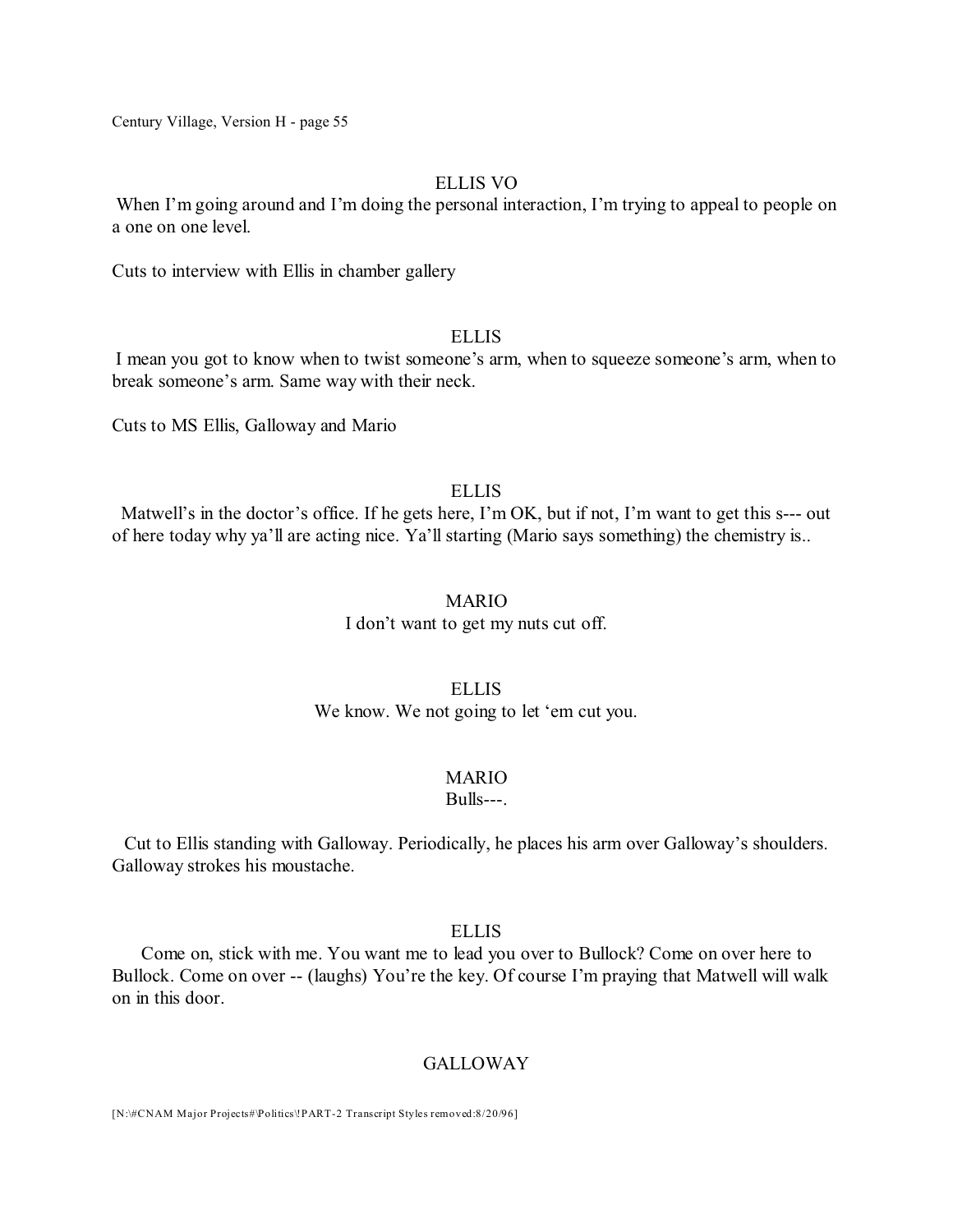Patterson really going with you?

### ELLIS

Yeah, Patterson's with me.

### **GALLOWAY**

# What's his deal? What --

# ELLIS It makes sense. He's even going to give a passionate speech.

Galloway Is he?

Cut to Ellis stairwell interview

### ELLIS

In a true democracy, dumb people have a right to be represented as well. I mean, everybody on the floor of the Texas Senate can't have the IQ that I have. Some have a higher IQ, some have a lower IQ. Fortunately, there are probably a few more that have a lower IQ than a higher IQ. But it's being able to get along with people even if they don't grasp an issue as quickly as you do.

Cut to conversation between Ellis, Galloway and another man.

### ELLIS

Everybody looking at you. But afterwards when we get through it, we'll all go out to lunch and it'll be alright.

Cut to Ellis conferring with his staff.

### ELLIS WOMAN STAFFER

Senator Matwell wanted to know if there's any way he can vote long distance. If not, how long does he have to get here?

### **ELLIS**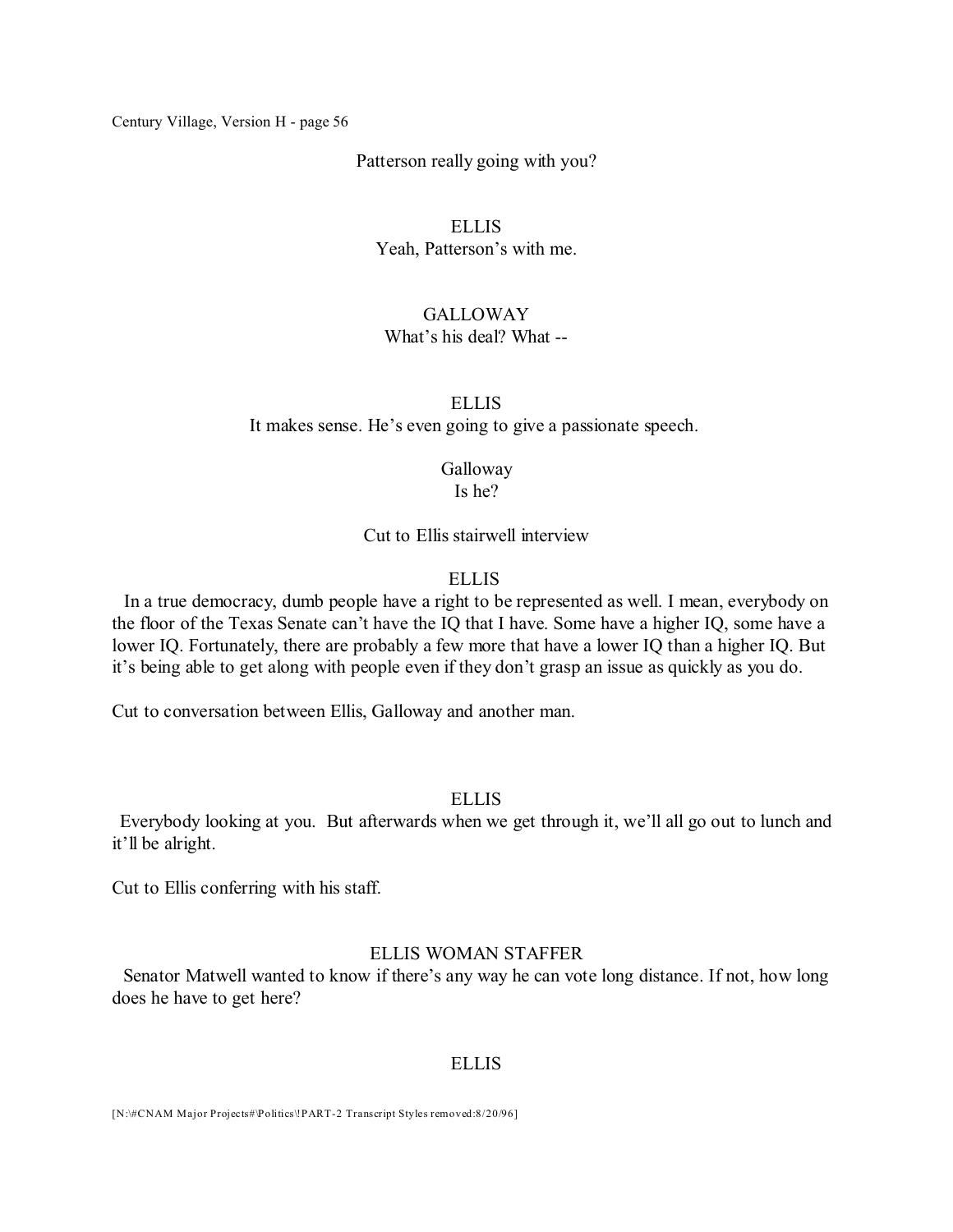How long do you think -- I know he can't vote long distance although I've done it from time to time just don't tell anybody

Cut to Ellis talking with a young man.

### **ELLIS**

If Matwell doesn't get here then we're gonna wait because I was pushing Galloway too hard. I'm trying to get him on the three-day rule on the back side.

Cut to Ellis from the side talking with Bullock.

#### ELLIS

I can make it with or without him. I'd prefer to make it with him. I'm 21 on the money without him.

### BULLOCK

Well, let's don't take a chance. I'll try to keep 'em here that long.

### ELLIS

### OK, Thank you.

MS Ellis walking smiling across floor towards camera. Cuts to Bullock at microphone.

### BULLOCK

-- floor amendment #14 by Senator Ellis.

Cuts to CU of Ellis holding a hand mic.

### **ELLIS**

I think most members have heard about SJR 26 quite a bit. I'd just like to move to suspend, Mr. President.

# **BULLOCK**

Question is now in suspension. All those in favor vote Aye. Those opposed, vote no.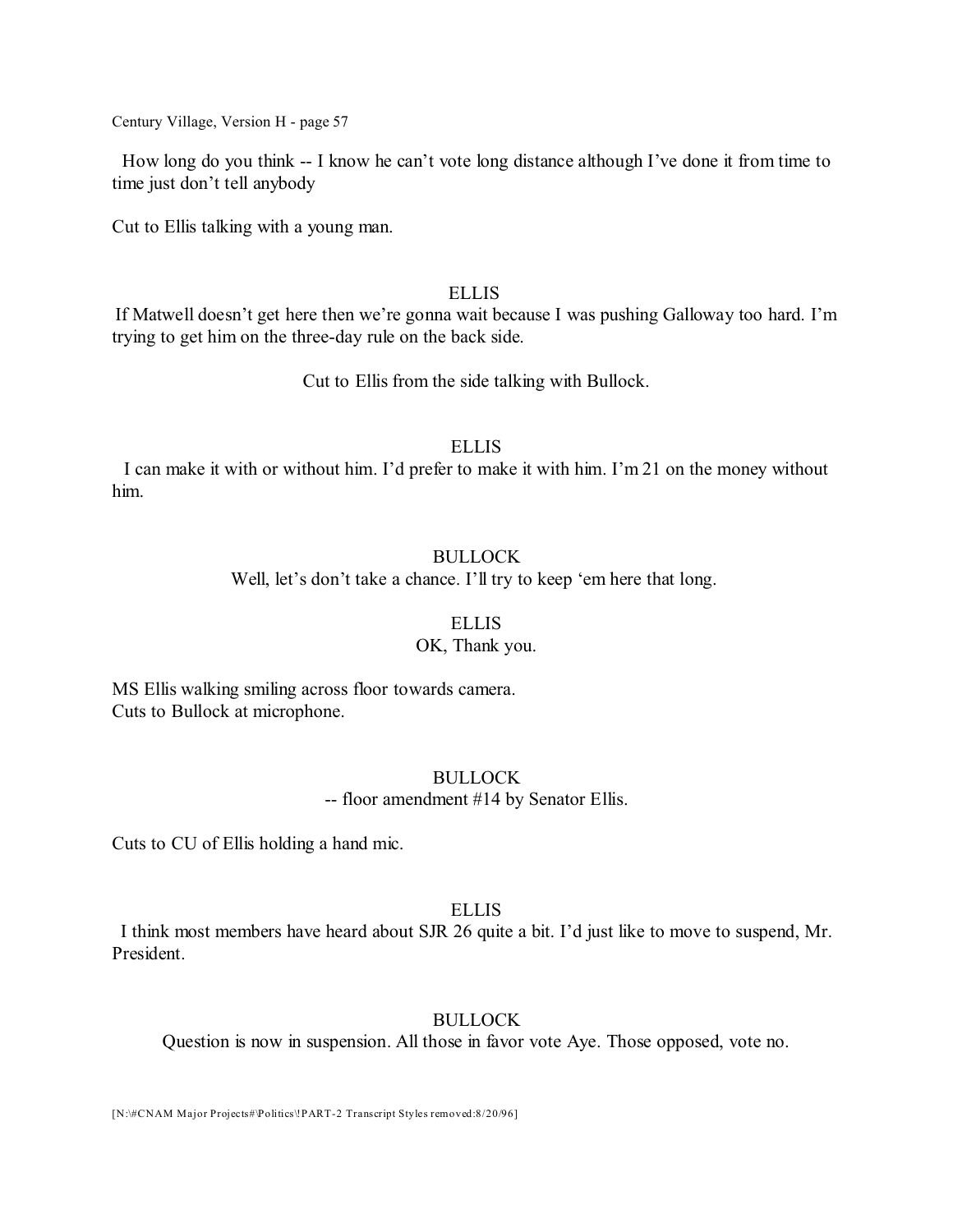Cuts to Ellis from behind walking away holding up his hand to vote Aye, mumbling to himself and then talking to Galloway.

### ELLIS

You're a good man. You gonna go great places. You gonna go great places. Aye. I'll stand right by you. Yeah, Aye.

Ellis continue to walk with hand raised, MS and CU.

# GALLOWAY (off camera) Sure hope you're right, Rodney.

CU Ellis still raising his finger

# ELLIS

You know I was going to have to give you that old vote if you needed it. I was willing to give you that vote a minute ago. Cuts to MS Ellis from behind

### **ELLIS**

I thought you were going to give me one, Buster.

# BUSTER

I help you all the time.

#### ELLIS

This ass kissing is killing me.

Cuts to another view of Ellis with finger raised walking up to computer surrounded by legislators.

# ELLIS

21 on the money. 21 on the money. (exhales)

Side view of Ellis walking through room and high fives someone.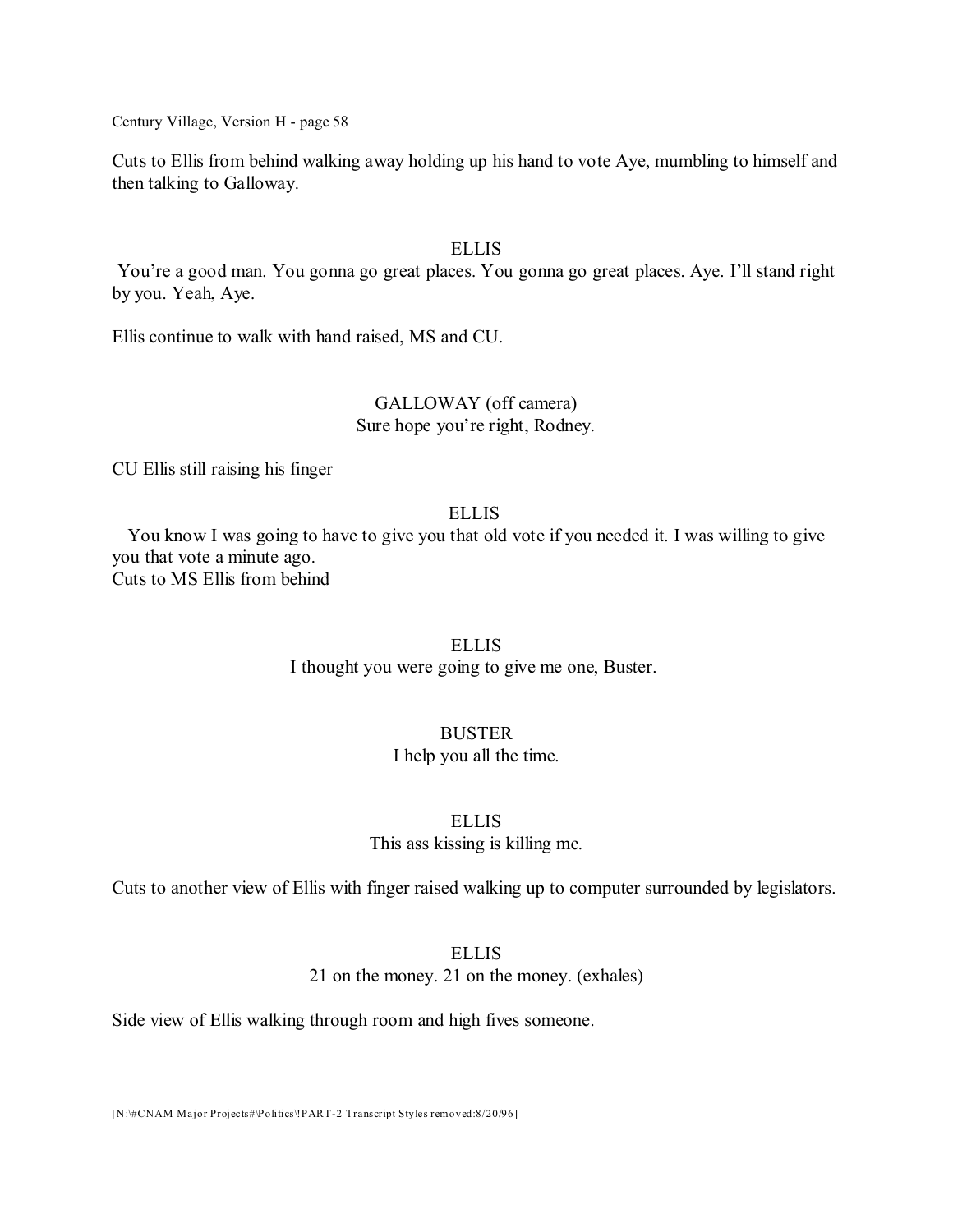#### **ELLIS**

### 21 on the money.

Camera follows Ellis across the room

### **ELLIS**

21 on the money. Hope Matwell walks in here in a minute. (he high-fives someone)

Cuts to MS Ellis wandering floor, greeted by Bullock.

### ELLIS

### Thank you

# BULLOCK

I don't know if it'll go anyplace but all those hours and hours of hard work you did back there, you Texan. That wasn't easy and when you could get all that bunch to agree I gotta hand it to you, how you could get all of them to agree, I don't know.

### ELLIS

Well, using your name you'd be amazed at what wonders I can work around here. I can save this whole state using your name.

Fade to black. Epilogue: Every session for the last 20 years, there has been a judicial redistricting bill on the Senate's docket. Rodney Ellis' version was the first one ever to pass.

Circle open to Fred Rupley walking the precinct. "Vote for Me" theme music rises up.

# RUPLEY

See, that lady talked with a brogue. So when you mention Doherty, see her eyes light up, see? Cut to Andy Mirikitani sign waving. Cut to Babe Schwartz laughing. Cut to Tom Ammiano hugging a constituent. Cut to Karen Burstein shaking hands at the subway station. Cut to John Rayson greeting his voters by the pool. Cut to Buddy Cianci kissing Petunia Pig.

Cut to black. Producer credits.

Cut to interview with Barney Frank.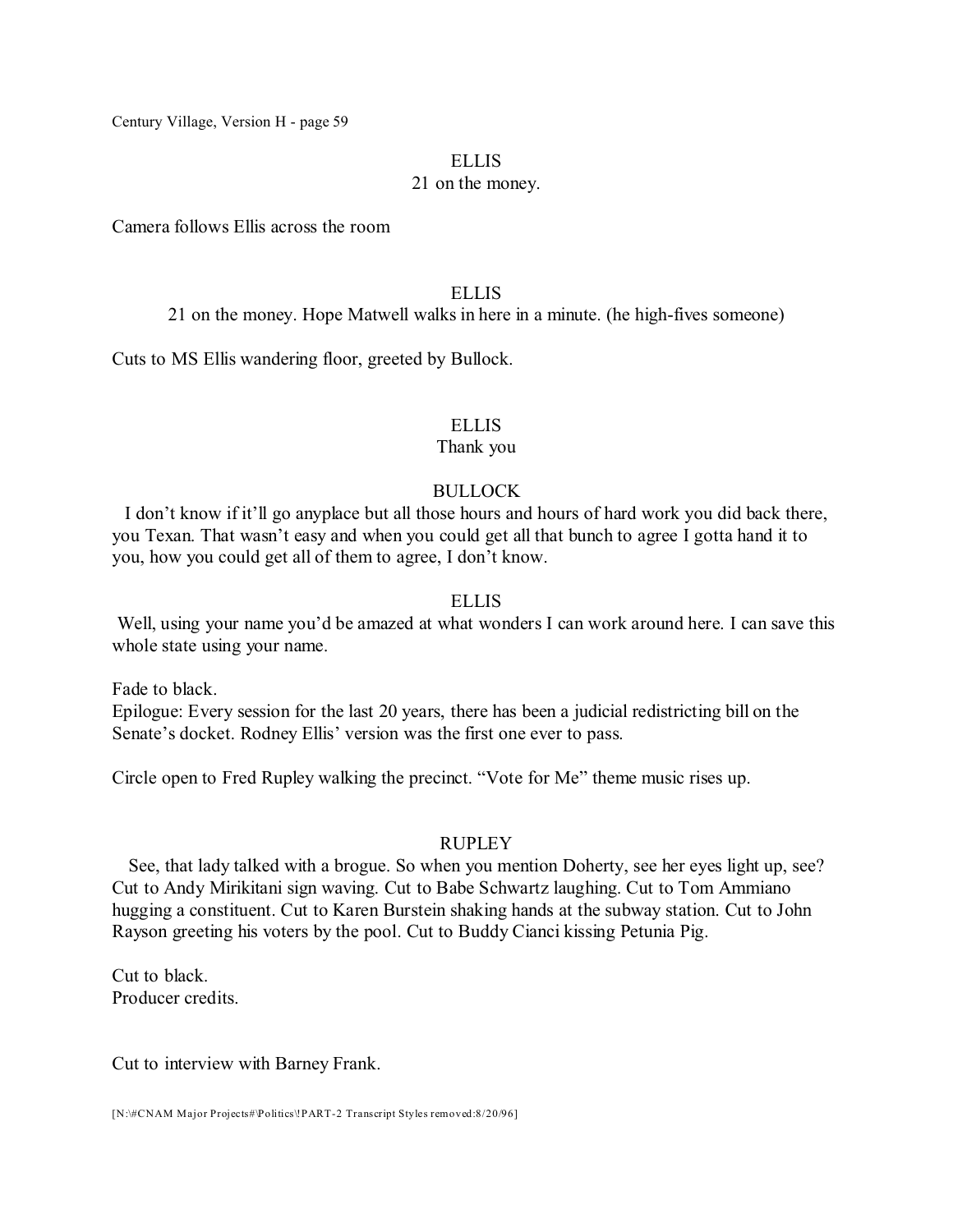# FRANK

The logical reason not to vote is you think everything is wonderful. Maybe we should get this current generation to think of the political system as the remote control on the TV. If you like the program, don't touch it. But if you don't like the program, hit the button, and the button is in the polling place. Cut to black.

Editor credit. DP credit. AP credits. Segment credits.

Cut to two men festooned with stickers at the Virginia campaign event.

# MAN ON RIGHT (smiling) We're still undecided.

# MAN ON LEFT Undecided.

# MAN ON RIGHT Totally undecided.

### MAN ON LEFT Absolutely undecided.

Cut to black. Advisor credits. Narrator, publicity, and assistant editor credits. Additional camera and sound credits. Other editors, archival sources credits. Additional AP and PA credits.

Cut to man on stairwell doing his campaign announcer "voice"

# MAN

Lucien E. Blackwell can win and will win. But you got to register now and then vote. Pull that lever for Lucien E. Blackwell. That kind of thing.Cut to black. Intern credits. WETA credits